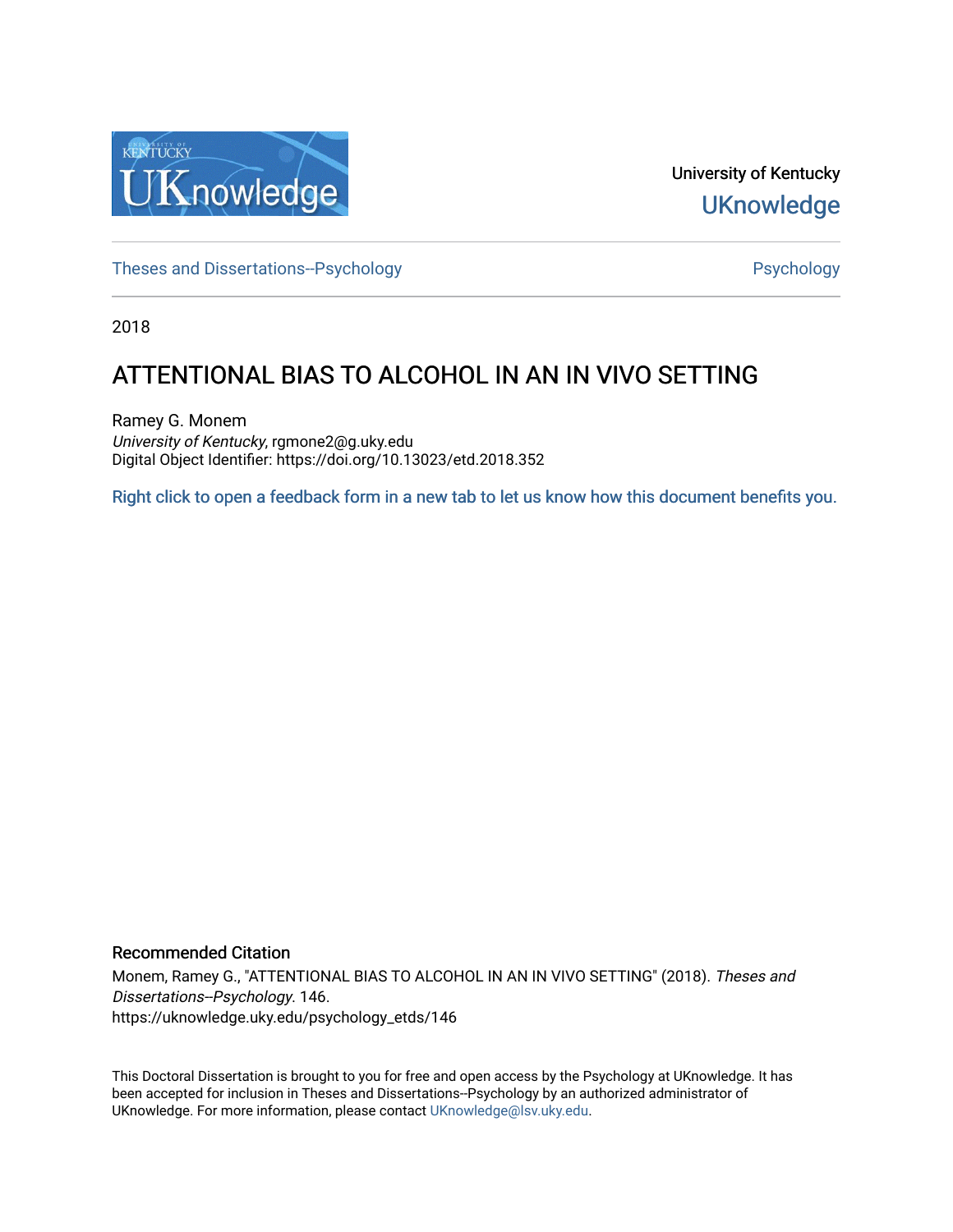# STUDENT AGREEMENT:

I represent that my thesis or dissertation and abstract are my original work. Proper attribution has been given to all outside sources. I understand that I am solely responsible for obtaining any needed copyright permissions. I have obtained needed written permission statement(s) from the owner(s) of each third-party copyrighted matter to be included in my work, allowing electronic distribution (if such use is not permitted by the fair use doctrine) which will be submitted to UKnowledge as Additional File.

I hereby grant to The University of Kentucky and its agents the irrevocable, non-exclusive, and royalty-free license to archive and make accessible my work in whole or in part in all forms of media, now or hereafter known. I agree that the document mentioned above may be made available immediately for worldwide access unless an embargo applies.

I retain all other ownership rights to the copyright of my work. I also retain the right to use in future works (such as articles or books) all or part of my work. I understand that I am free to register the copyright to my work.

# REVIEW, APPROVAL AND ACCEPTANCE

The document mentioned above has been reviewed and accepted by the student's advisor, on behalf of the advisory committee, and by the Director of Graduate Studies (DGS), on behalf of the program; we verify that this is the final, approved version of the student's thesis including all changes required by the advisory committee. The undersigned agree to abide by the statements above.

> Ramey G. Monem, Student Dr. Mark T. Fillmore, Major Professor Dr. Mark T. Fillmore, Director of Graduate Studies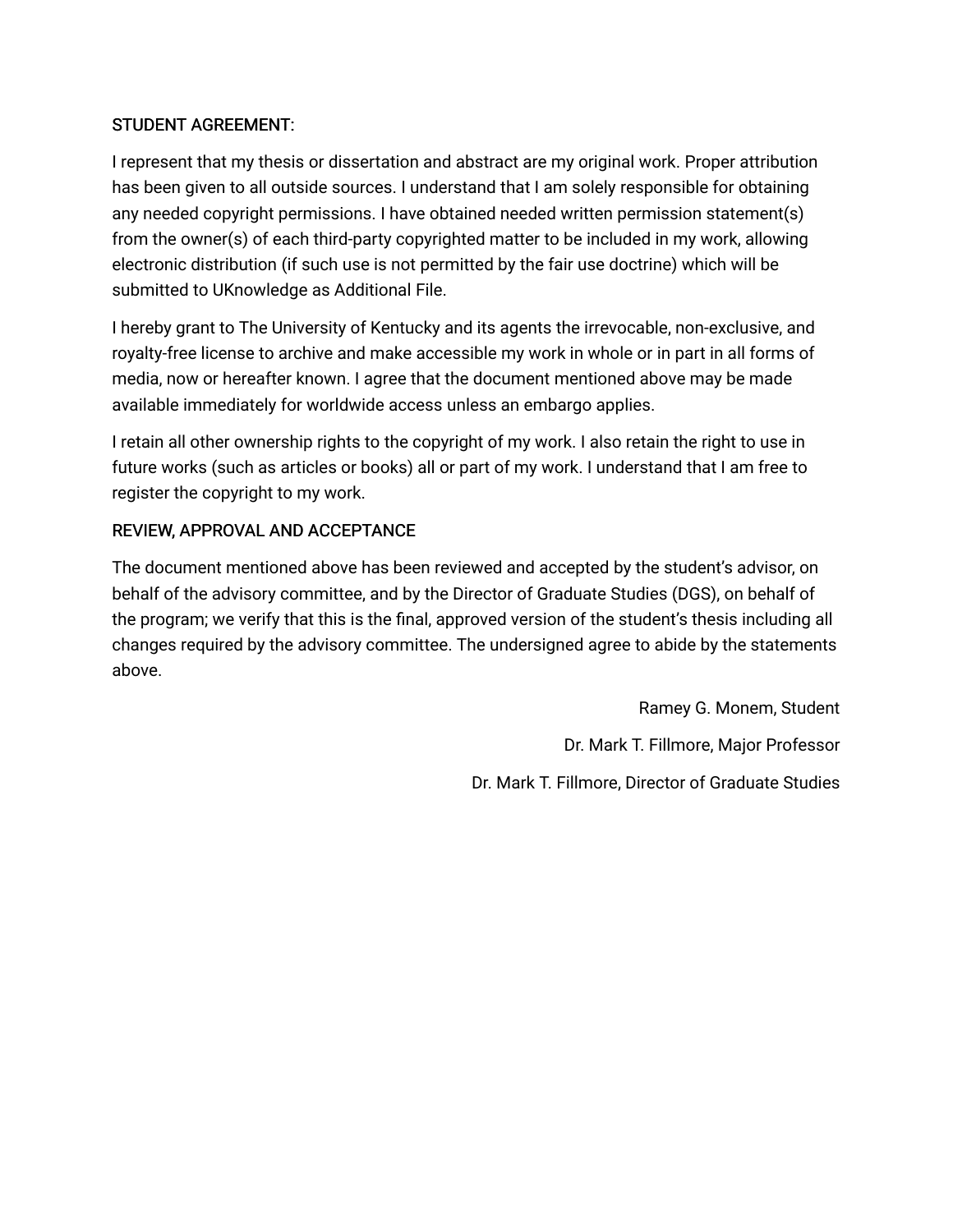# ATTENTIONAL BIAS TO ALCOHOL IN AN IN VIVO SETTING

DISSERTATION

A dissertation submitted in partial fulfillment of the requirements for the degree of Doctor of Philosophy in the College of Arts and Sciences at the University of Kentucky

By

Ramey Gamal Monem

Lexington, Kentucky

Director: Dr. Mark Fillmore, Professor of Psychology

Lexington, Kentucky

2018

Copyright © Ramey Gamal Monem 2018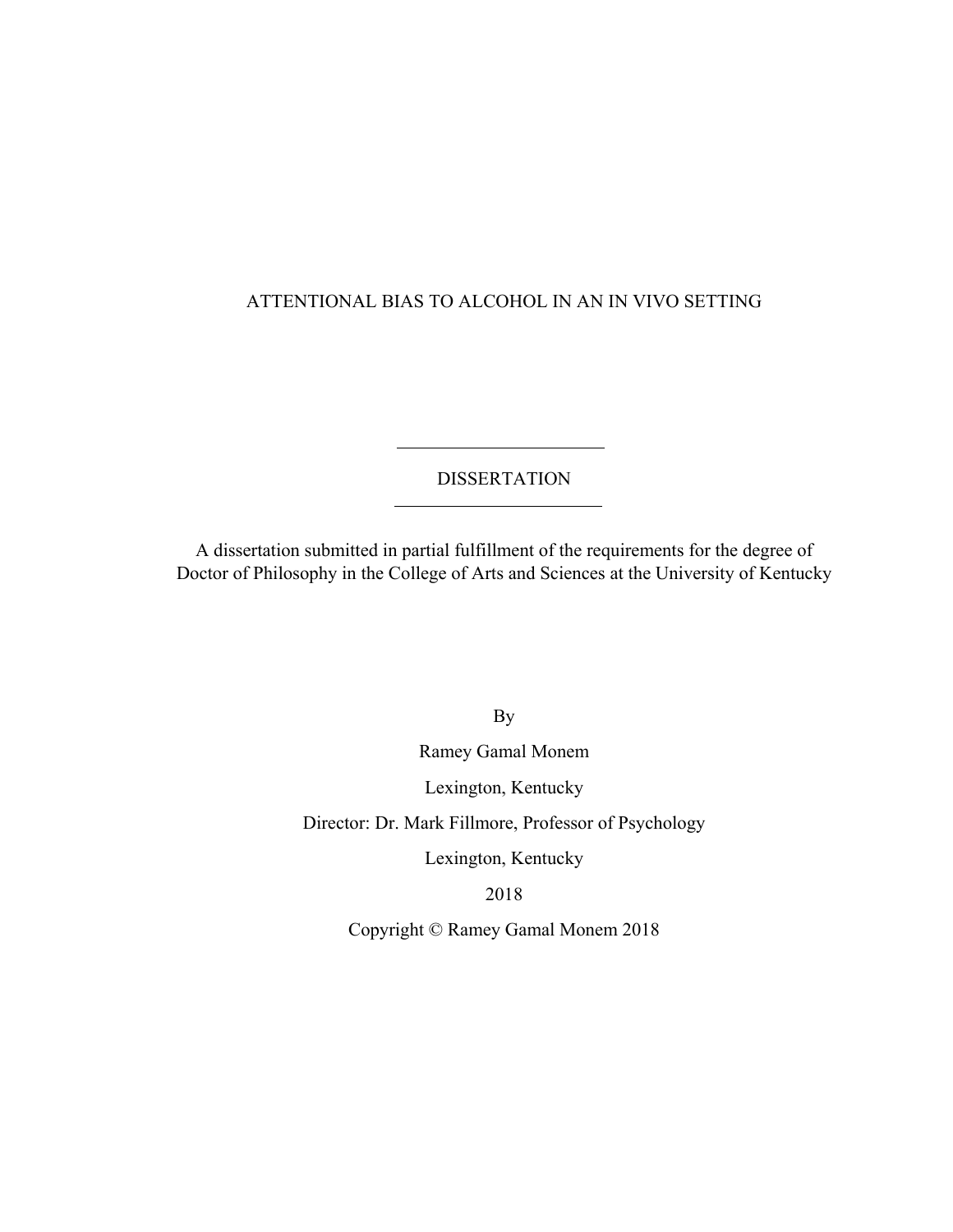### ABSTRACT OF DISSERTATION

#### ATTENTIONAL BIAS TO ALCOHOL IN AN IN VIVO SETTING

The phenomenon of attentional bias to alcohol, where drinkers demonstrate a preference in allocating visual attention towards alcohol-related stimuli rather than neutral stimuli, is well-established. Studies detecting this phenomenon typically utilize computer-administered stimulus presentation tasks such as the visual dot probe task. Despite their frequency of use, these tasks do not represent the ways in which individuals typically encounter alcohol outside of the laboratory. Typical environments where alcohol is present allow individuals to move about freely and encounter alcohol while also being exposed to many other stimuli. This dissertation sought to implement a novel approach to assessing attentional bias *in vivo*, and identify how alcohol consumption might influence such *in vivo* attentional bias. This two-study dissertation utilized an *in vivo* task where participants looked freely around a room representing a recreational setting containing numerous objects while portable eye-tracking glasses monitored what an individual looked at and for how long. Target items of alcohol and neutral beverages were placed throughout the environment and fixation time spent on these objects was recorded. The first study of this dissertation examined attentional bias to alcohol-related objects across two identical testing sessions to understand the impact of novelty on allocation of *in vivo* attention. The second study tested individuals using the same *in vivo* assessment following a 0.30 g/kg dose of alcohol, a 0.65 g/kg dose of alcohol and a placebo. Participants also completed the visual dot probe task in order to measure and compare their attentional bias in a more traditionally implemented task to the novel *in vivo* approach. Results from the first study indicate that as the novelty of stimuli begins to wane and habituation to neutral stimuli occurs, attentional bias to alcohol-related objects emerges. This attentional bias was shown to be related to drinking habits, where heavier drinkers demonstrated increased attentional bias. The second study in this research found no discernible effect of alcohol consumption on *in vivo* attentional bias, but did identify a satiating effect of consumption on bias as measured by the visual dot probe task. Additional visual dot probe findings suggest the specificity of the effect of alcohol consumption on attentional bias. Together, these findings help inform whether there is benefit in utilizing an ecological model of measuring attentional bias and how the phenomenon might be measured in laboratory settings in the future.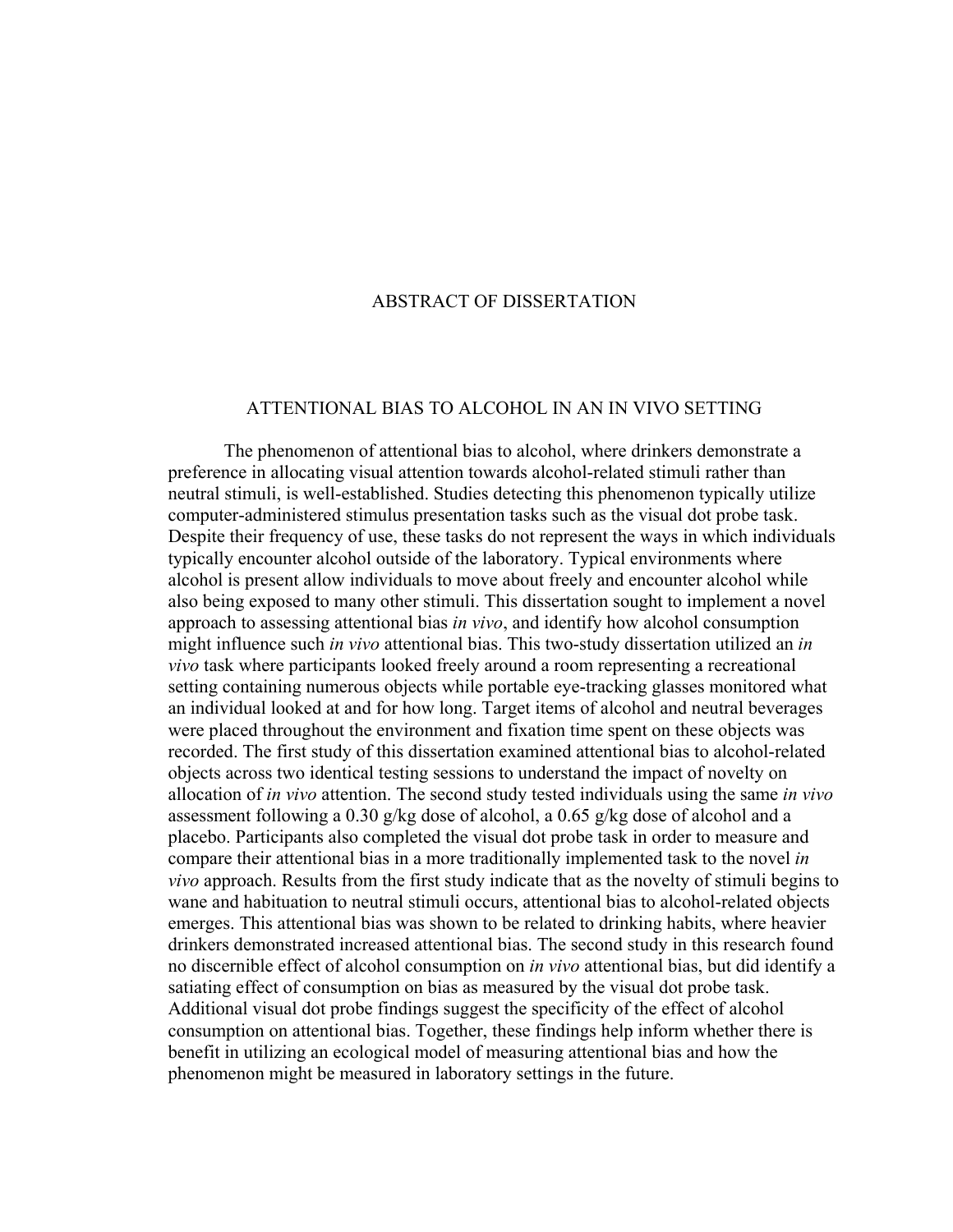Key words: Attentional Bias, In Vivo, Eye-tracking, Habituation, Satiation, Alcohol

Ramey Monem Student's Signature

June 11, 2018 Date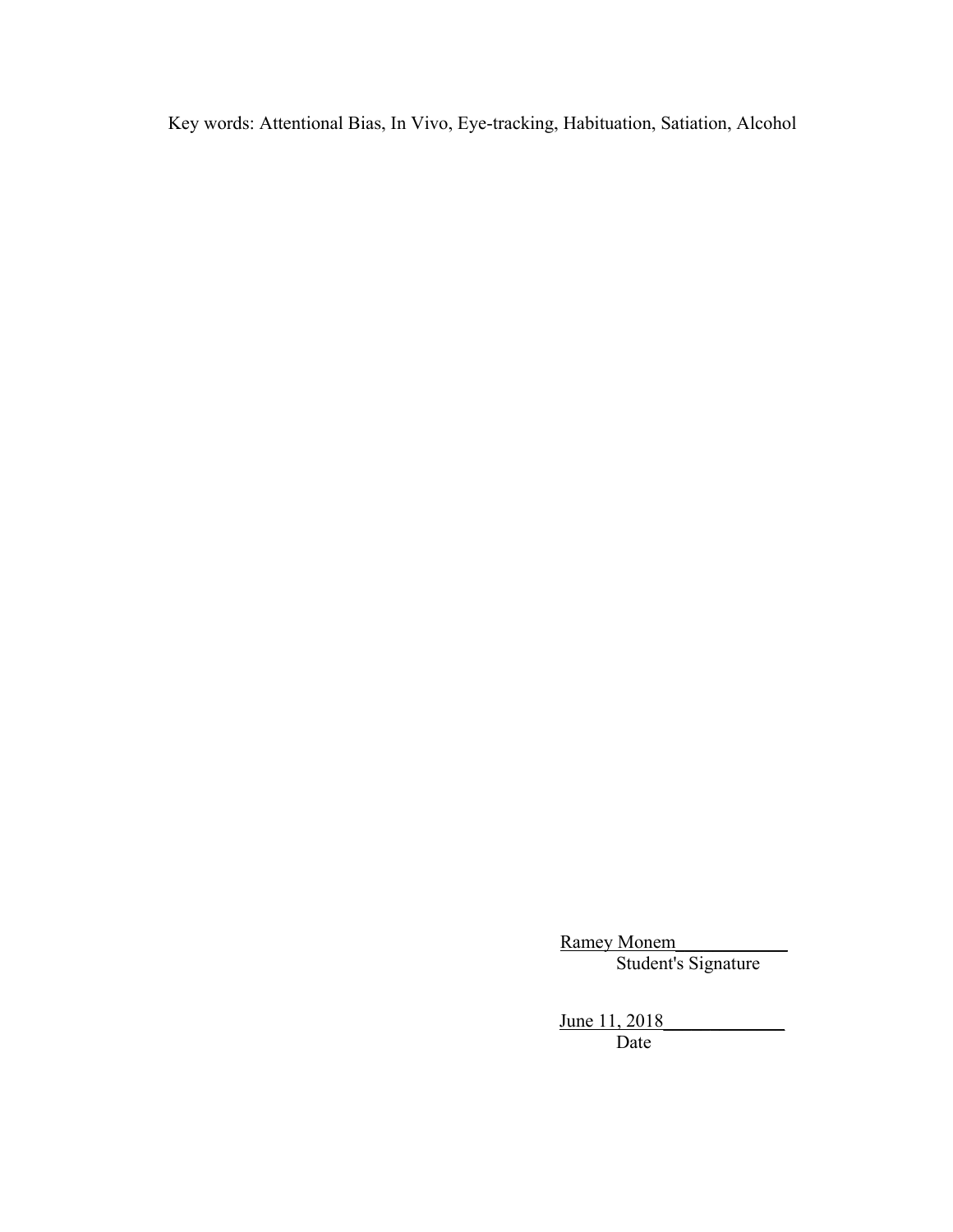# ATTENTIONAL BIAS TO ALCOHOL IN AN IN VIVO SETTING

By

Ramey Gamal Monem

Mark T. Fillmore, Ph.D. Director of Dissertation

Mark T. Fillmore, Ph.D. Director of Graduate Studies

June 11, 2018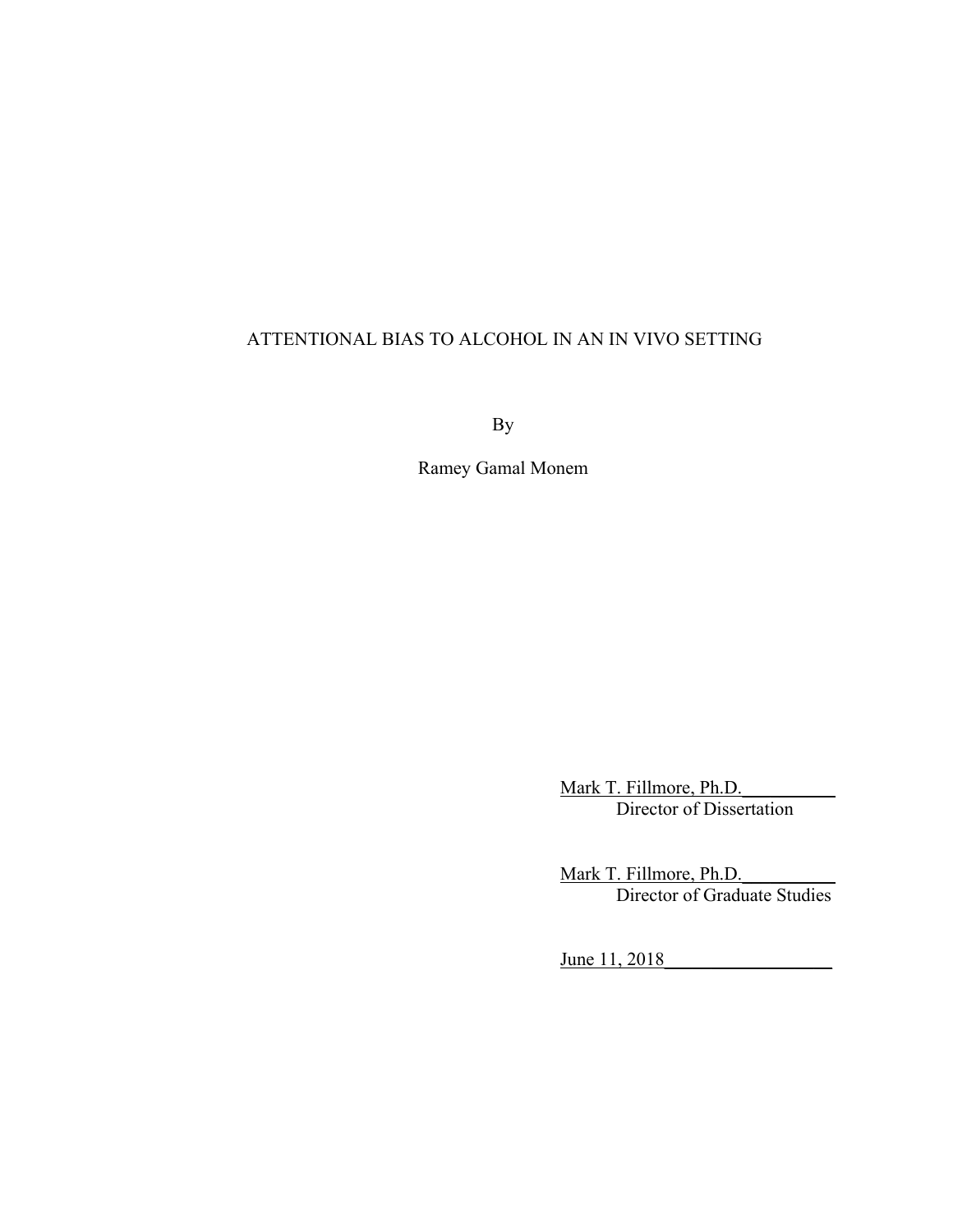| Chapter One: Introduction                                  |  |
|------------------------------------------------------------|--|
|                                                            |  |
|                                                            |  |
|                                                            |  |
|                                                            |  |
|                                                            |  |
|                                                            |  |
|                                                            |  |
|                                                            |  |
|                                                            |  |
| Chapter Two: Study 1                                       |  |
|                                                            |  |
|                                                            |  |
|                                                            |  |
|                                                            |  |
|                                                            |  |
|                                                            |  |
|                                                            |  |
|                                                            |  |
|                                                            |  |
|                                                            |  |
|                                                            |  |
|                                                            |  |
|                                                            |  |
| Chapter Three: Study 2                                     |  |
|                                                            |  |
|                                                            |  |
|                                                            |  |
|                                                            |  |
| Procedure.                                                 |  |
|                                                            |  |
|                                                            |  |
|                                                            |  |
|                                                            |  |
|                                                            |  |
|                                                            |  |
|                                                            |  |
|                                                            |  |
| Associations of Attentional Bias with Drinking Habits44    |  |
| Associations of Attentional Bias with Subjective Effects45 |  |
|                                                            |  |

# TABLE OF CONTENTS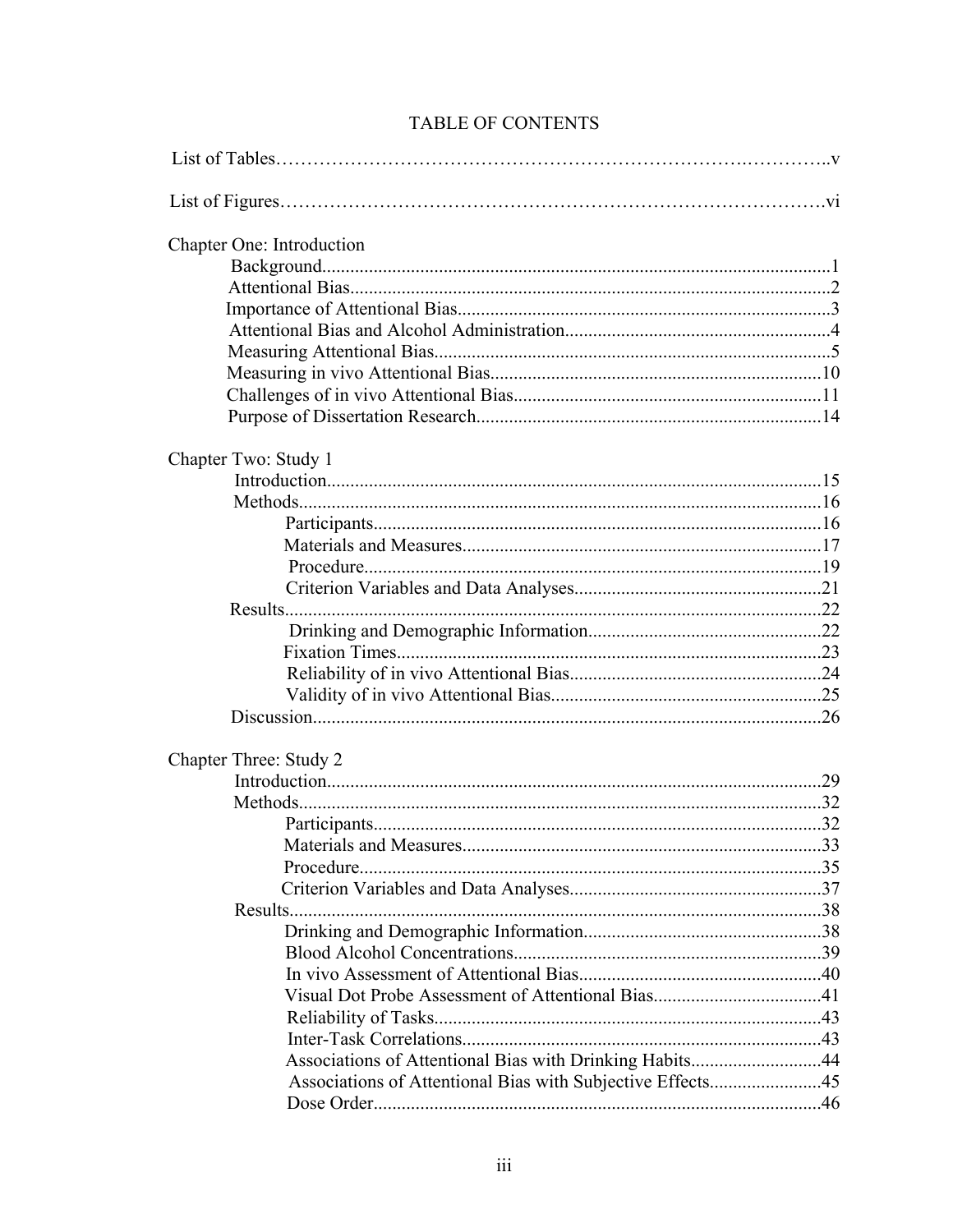| <b>Chapter Four: General Discussion</b> |  |
|-----------------------------------------|--|
|                                         |  |
|                                         |  |
|                                         |  |
|                                         |  |
|                                         |  |
|                                         |  |
|                                         |  |
|                                         |  |
|                                         |  |
|                                         |  |
|                                         |  |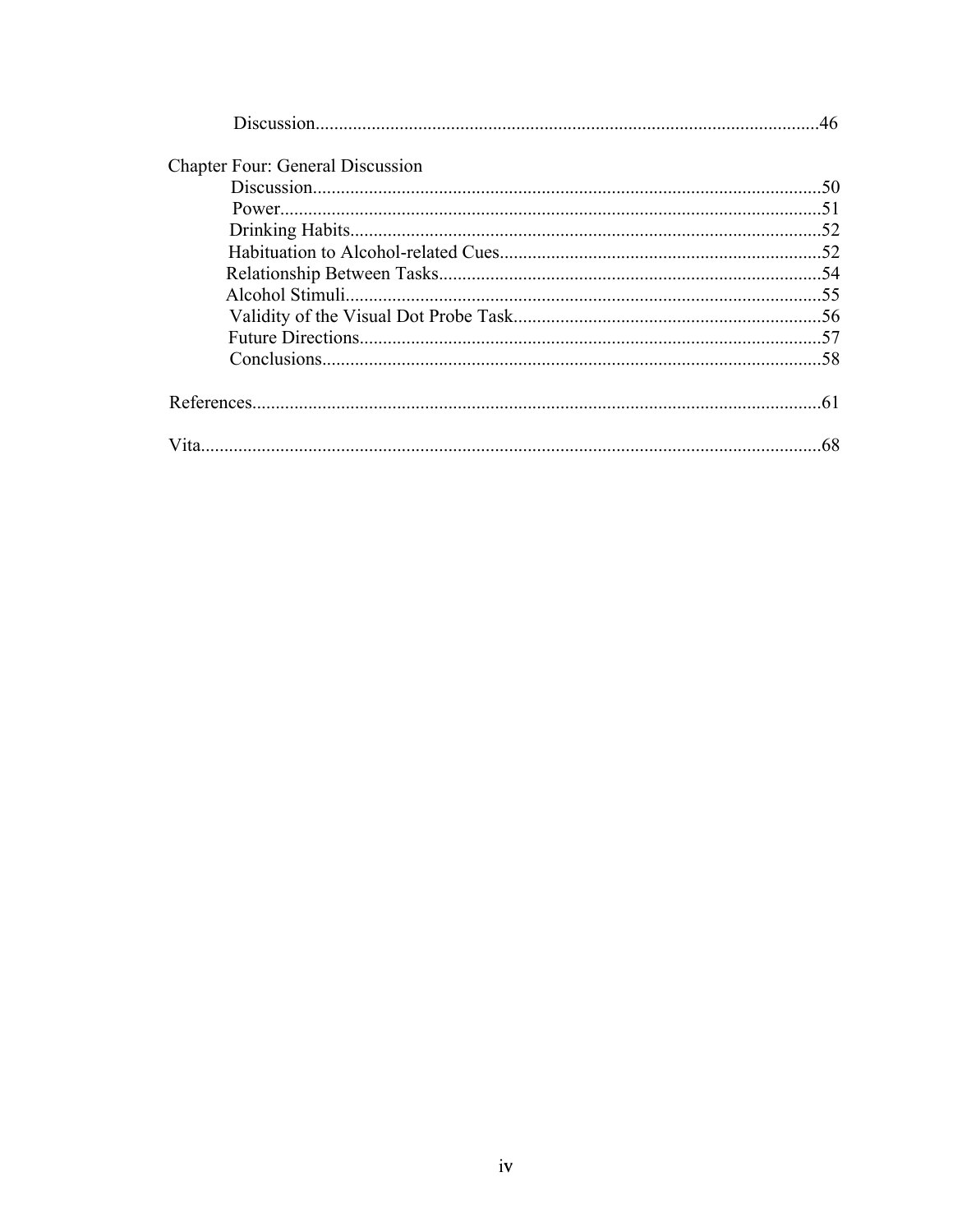# LIST OF TABLES

| Table 1, Mean Drinking Habits and Demographic Measures by Gender                       | .23  |
|----------------------------------------------------------------------------------------|------|
| Table 2, Mean, standard deviation, minimum, maximum and Cronbach alpha of              |      |
|                                                                                        | .25  |
| Table 3, Regression analyses of attentional bias with Drinking Habits on the TLFB      | .26  |
| Table 4, Mean Drinking Habits and Demographics Measures by Gender39                    |      |
| Table 5, Mean Blood Alcohol Concentrations for all dose conditions (BAC)40             |      |
| Table 6, Regression analyses of fixation time to alcohol in the in vivo and visual dot |      |
|                                                                                        | . 44 |
| Table 7, Regression analyses of attentional bias scores with Drinking Habits on the    |      |
| TLFB by dose session for in vivo assessment of attention and visual dot                |      |
|                                                                                        |      |
| Table 8, Mean, standard deviation and minimum, maximum values on subjective            |      |
| effects questionnaire items subjective intoxication and estimated BAC46                |      |
| Table 9, Fixation times to alcohol and neutral stimuli in placebo session for each     |      |
| of the three session orders of the placebo condition and results of comparisons        |      |
| in each session.                                                                       | .47  |
| Table 10, Participants' drinking habits in study 1 and study 2 and results of          |      |
|                                                                                        | 52   |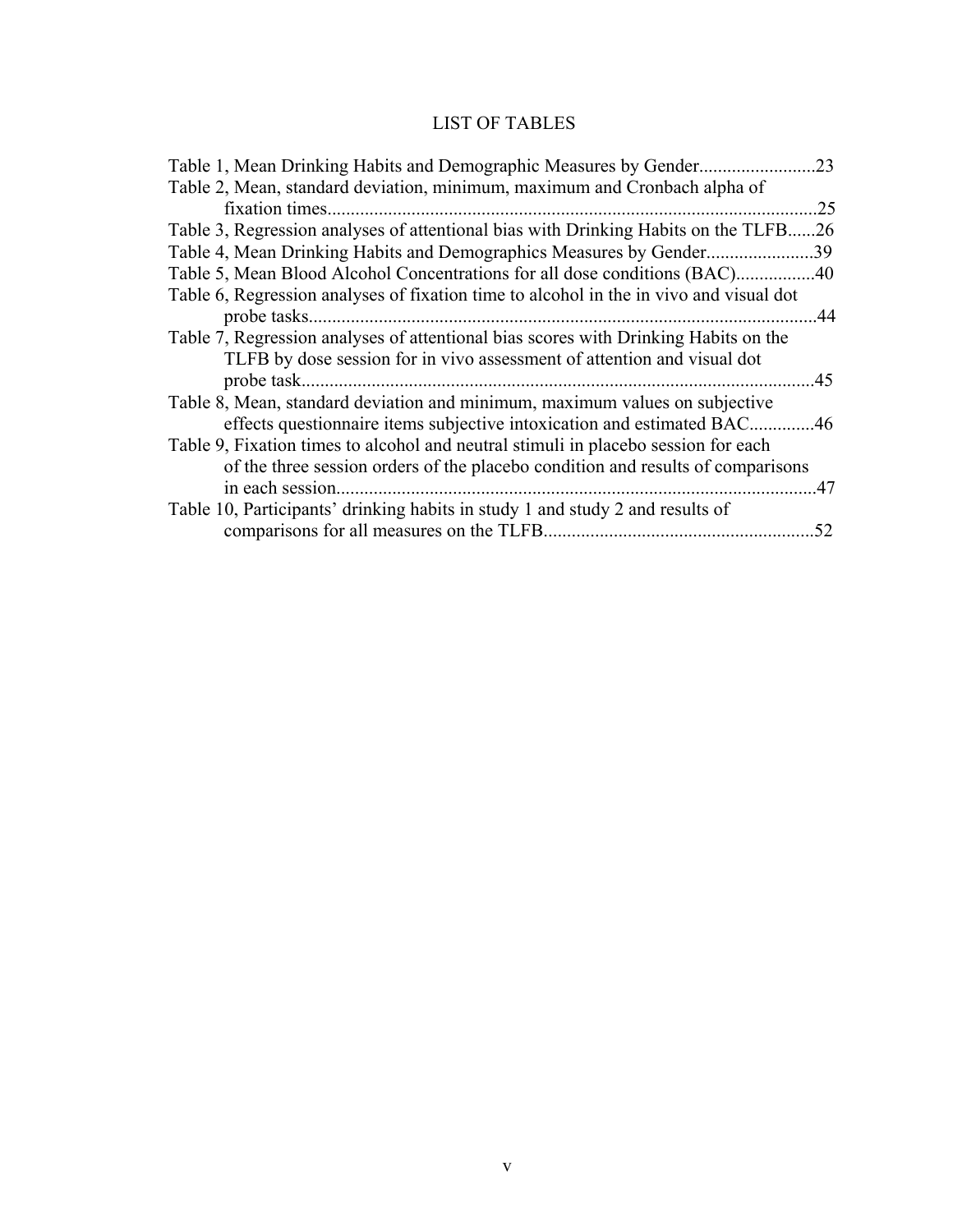# LIST OF FIGURES

| Figure 1, Eye-tracking glasses with portable battery pack (left) and the eye-tracking   |  |
|-----------------------------------------------------------------------------------------|--|
| glasses as they would be worn during an in vivo assessment of attention                 |  |
|                                                                                         |  |
| Figure 2, Two of the alcohol and neutral item pairing as used in the in vivo assessment |  |
| .20                                                                                     |  |
| Figure 3, Average fixation times to alcohol and neutral beverages during the in vivo    |  |
|                                                                                         |  |
| Figure 4, Relationship between an individual's attentional bias scores and their total  |  |
|                                                                                         |  |
| Figure 5, Average fixation time to alcohol and neutral stimuli for all exposures during |  |
|                                                                                         |  |
| Figure 6, Fixation times to alcohol and neutral stimuli on the visual dote probe task42 |  |
| Figure 7, Fixation times to food and neutral stimuli on the visual dot probe task43     |  |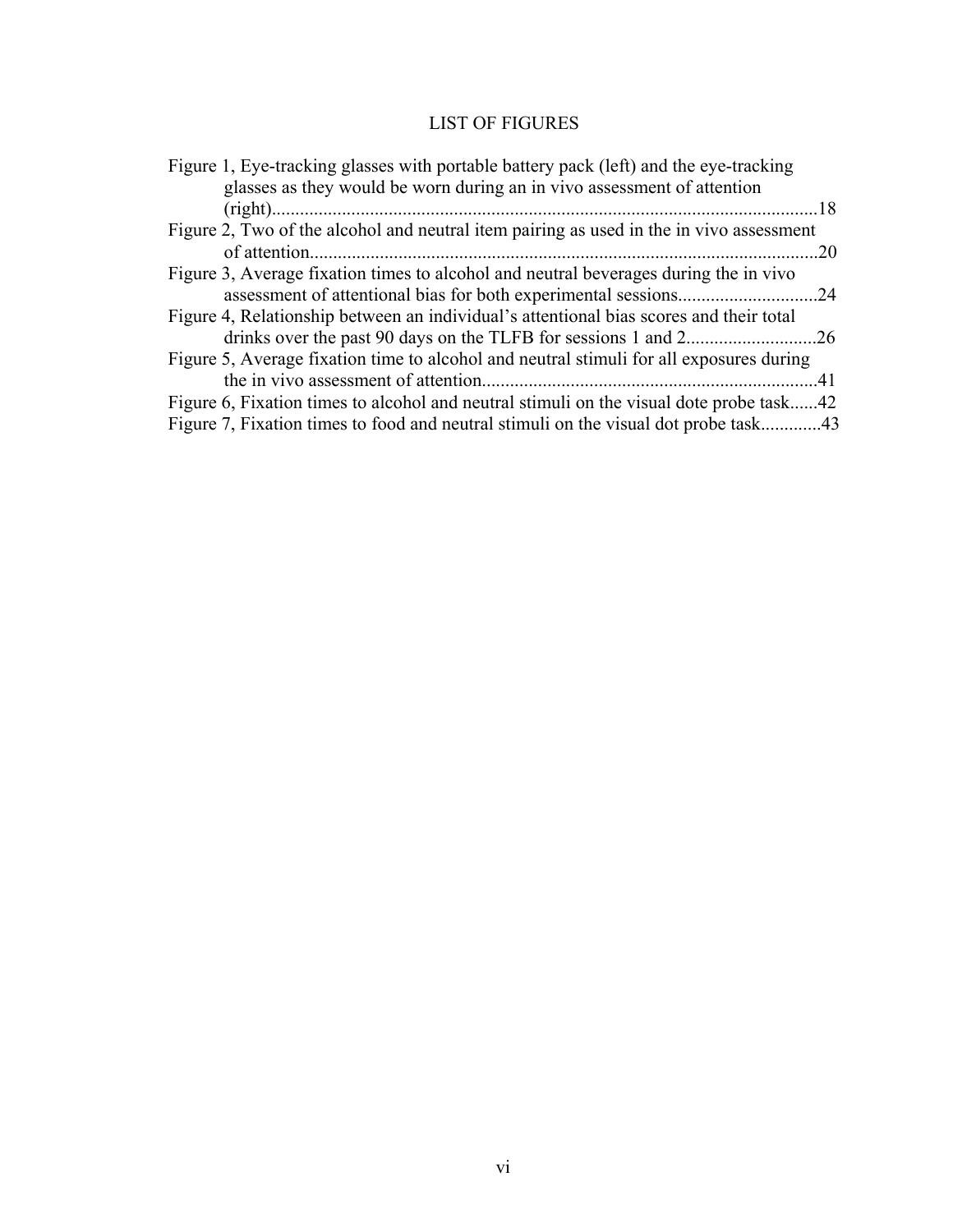Epidemiological studies show that, in the United States, nearly half of college age students and young adults reported heavy and binge drinking (Marczinski, Grant, & Grant, 2009). According to the NIAAA, 26.9 percent of individuals ages 18 or older reported engaging in binge drinking in the past month and roughly 7 percent of adults reported engaging in heavy alcohol use in the past month (USDHHS, 2004). Damaging behaviors such as assault, unsafe sexual activity, and motor vehicle accidents have all been shown to be linked with heavy alcohol consumption (Flowers et al., 2008; Presley & Pimentel, 2006; Wechsler & Nelson, 2001). For this reason, there has been considerable focus in research towards attempting to understand what is uniquely characteristic of individuals that engage in heavy and binge drinking. Historically, this line of research has primarily investigated factors such as personality traits or genes, both of which have been shown to be linked to a vulnerability for alcohol abuse (Dick & Bierut, 2006; Sher, Grekin, & Williams, 2005).

A more concerted effort has emerged in recent research to shift focus on behavioral and cognitive characteristics which may be linked with heavy alcohol use. Behaviorally, there is evidence that, compared to those who drink less, binge and heavy drinkers demonstrate increased liking and stimulation to alcohol and are more disinhibited by the effects of alcohol consumption (Fillmore, 2003; Fillmore, 2007; Marczinski, Combs, & Fillmore, 2007; Quinn & Fromme, 2011; Weafer & Fillmore, 2008). At the cognitive level, there have been several studies which show that heavy drinkers demonstrate an increased allocation of attention to alcohol-related stimuli compared with lighter drinkers (Miller & Fillmore, 2010; Townshend & Duka, 2001; Weafer & Fillmore, 2013). This increased allocation of attention, known as attentional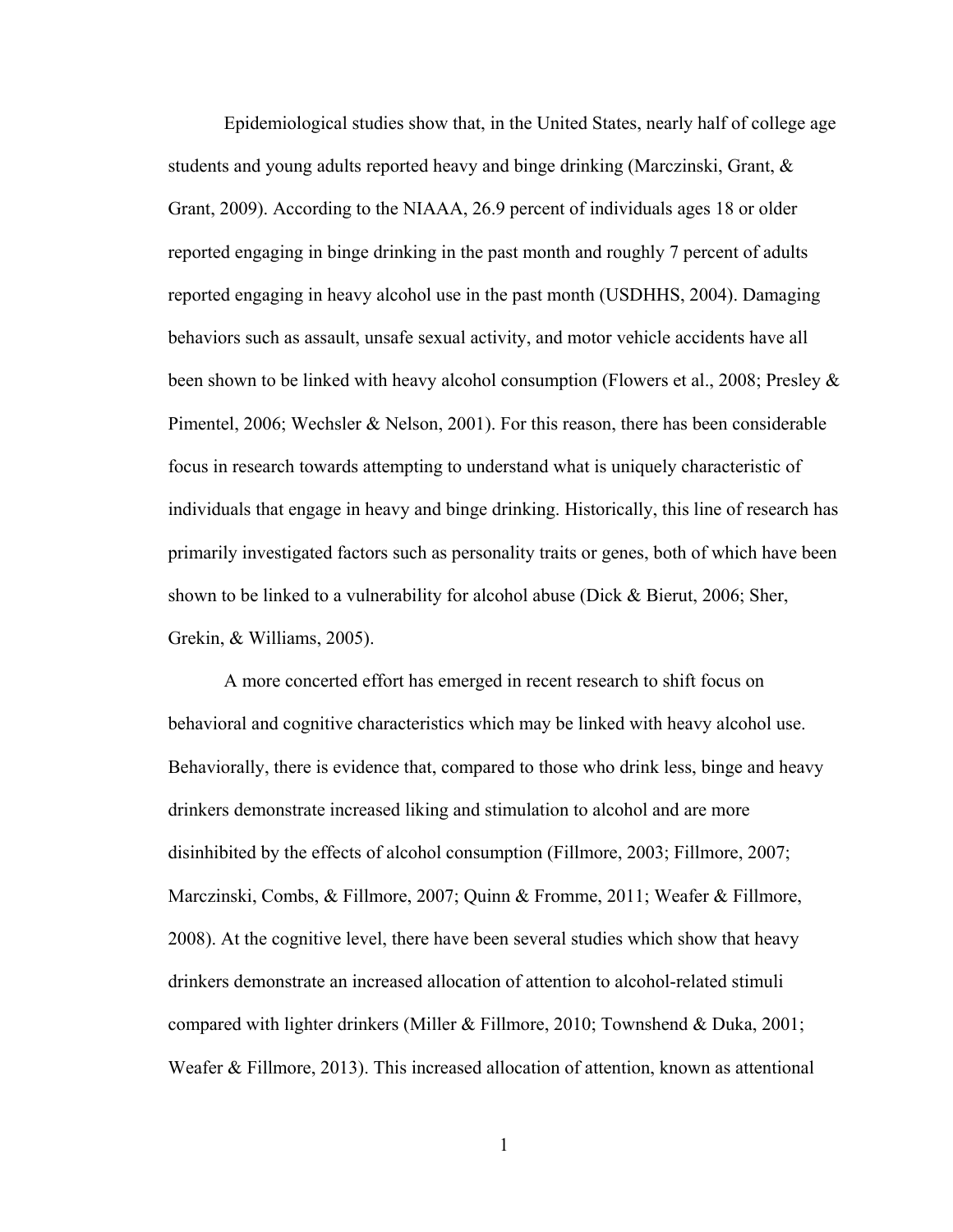bias, is believed to play an important role in alcohol consumption and in identifying those at risk for heavy drinking.

# **Attentional Bias**

Attentional bias is believed to be the result of conditioning in heavy drinkers due to their history of consumption (Field & Cox, 2008). Associations with alcohol use occur alongside the presence of alcohol-related cues, including the alcohol itself, which make these cues more relevant to heavy drinkers than to others. The rewarding experiences and effects of alcohol consumption, along with the desire to drink, becomes linked to the presence of these cues. This is likely the reason that alcohol abusers pay more attention to alcohol-related stimuli over those who do not drink or are not heavy drinkers (Marczinski et al., 2007).

Substance-related stimuli, or cues, elicit classically conditioned responses in substance abusers according to the incentive motivation model (Franken, 2003). Responses that are experienced may be subjective or physiological. For instance, in a heavy user, seeing a substance-related object may elicit craving and increased motivation to use that substance (Ryan, 2002a). This likely occurs due to frequent pairings of substance-related cues with substance administration which, over time, cause these cues become associated with the act of and the experiences a user may have following consumption (Robinson & Berridge, 1993). Substance-related stimuli therefore become increasingly salient to substance abusers. Due to both this increased salience and the associated rewarding effects with such stimuli, those individuals attend to these types of cues much more than non-abusers. Ultimately, increased attention allocated towards alcohol-related stimuli indicates that individuals are more likely to be preoccupied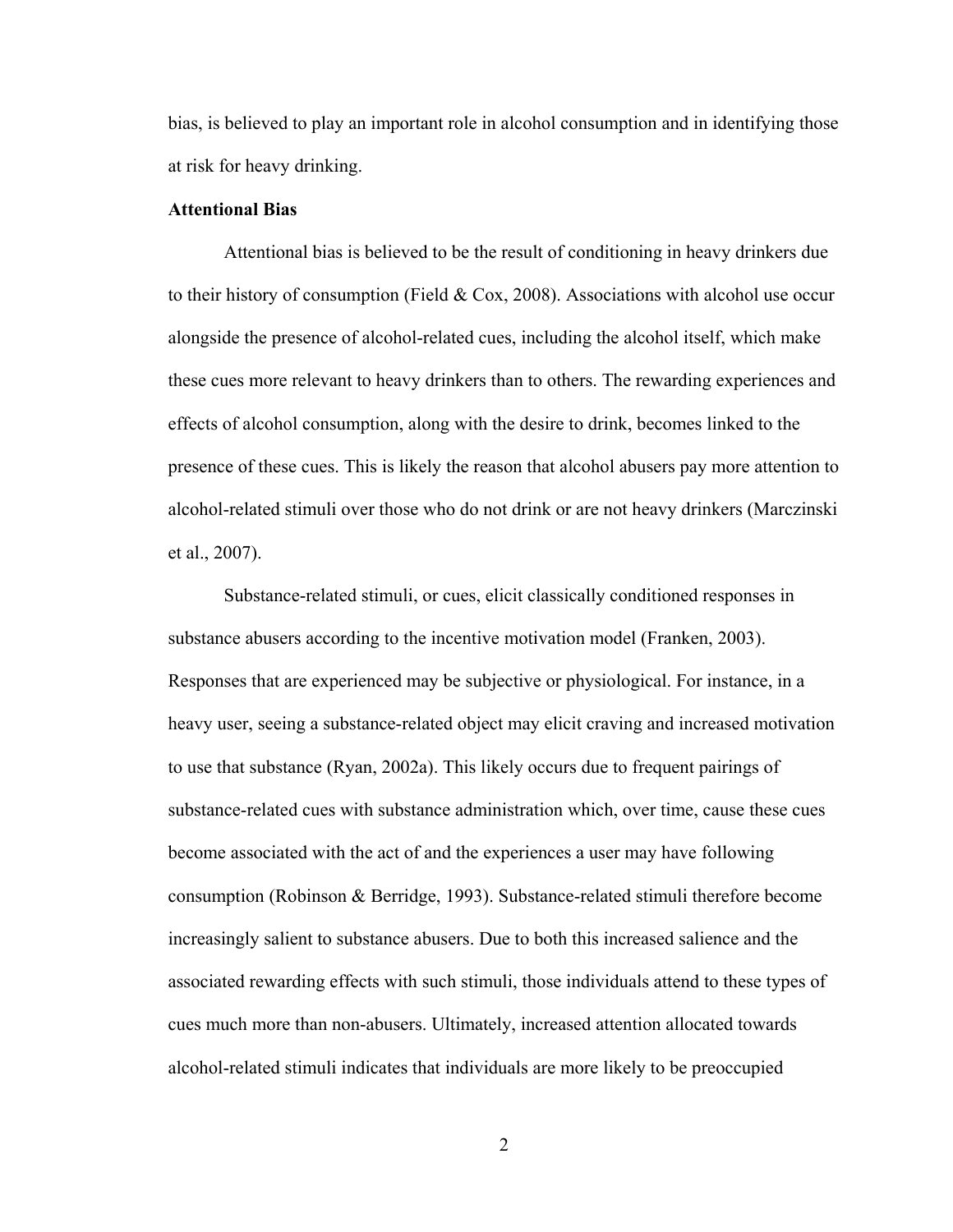thinking about alcohol, which is then likely to result in craving for the substance, increasing the probability of consumption.

 Although it is believed that attentional bias to substance-related cues may elicit subjective craving, it is possible that experiences of craving may increase an individual's attentional bias (Field & Cox, 2008). As a substance user experiences increased cravings to consume, substance-related cues become more salient and the individual attends to these stimuli more intently. As more attention is allocated to these stimuli over time, the substance-user may experience an even greater desire to consume the drug. This increased desire may then result in increased attentional bias towards that drug, creating a reciprocal relationship between attention and desire to use.

#### **Importance of Attentional Bias**

 Attentional bias has been the focus of several lines of research in the field of alcohol abuse. It is worth noting, however, exactly why understanding and identifying this bias is important. As previously mentioned, attentional bias to alcohol is likely to develop in heavy drinkers due to classical conditioning. This bias, then, could be considered a cognitive indicator of heavy drinkers and potential alcohol abuse. If an individual has an attentional bias to alcohol, it is possible that they are at a greater risk than others to develop or perhaps already have a substance use disorder. Beyond this, attention allocated to alcohol has been shown to be related to craving (Field  $& \text{Cox}$ , 2008). This likely indicates that attentional bias may actually serve a role in motivating alcohol consumption.

 Alcohol-related stimuli have been theorized to activate an automatic process that elicits an individual to begin consumption regardless of whether that was their intention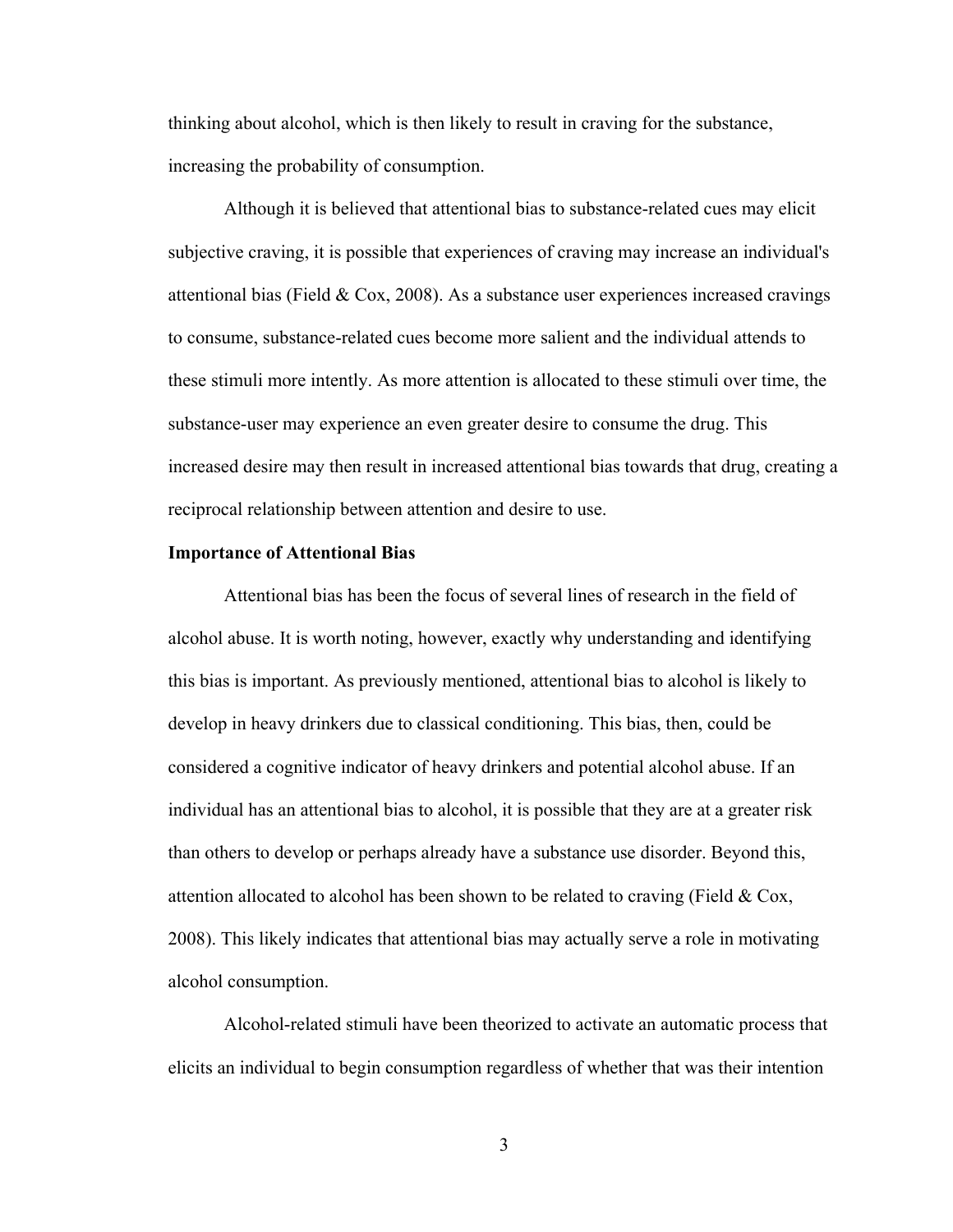(Stacy & Wiers, 2010). Indeed, this motivation to drink driven by a process such as attentional bias can be so powerful it might even overcome active efforts to avoid alcohol use. From this perspective, attentional bias works as a powerful contributor to the initiation of alcohol consumption. Because of this potential consequence of attentional bias, the process has been identified as a target for research considering how to clinically approach alcohol abuse.

 Attentional bias may have important implications regarding treatment outcomes and potential treatment for alcohol use. In fact, in one study, individuals who have failed to respond to alcohol use treatment demonstrated higher levels of attentional bias compared to those for who the treatment was successful (Cox, Hogan, Kristian & Race, 2002). This suggests that individuals who may be more resistant to treatment, potentially because of the severity of their alcohol use history, can be identified by the degree of bias towards alcohol-related cues they demonstrate. Indeed, some interventions have identified attentional bias as an area of focus with the intent to reduce the attentionpreference to alcohol in those with a history of alcohol abuse (Schoenmakers et al., 2010). Taken together, attentional bias is an important area of focus to provide continued understanding of both what contributes to continued alcohol consumption and potential difficulties some substance abusers may face in recovery. Attentional bias to alcohol could be conceptualized as either a cognitive indicator of alcohol abuse or a potential risk factor for alcohol abuse, or possibly both at once.

#### **Attentional Bias and Alcohol Administration**

 Despite the wealth of research available on attentional bias, relatively little is known about the impact that alcohol consumption has on the process. With an increased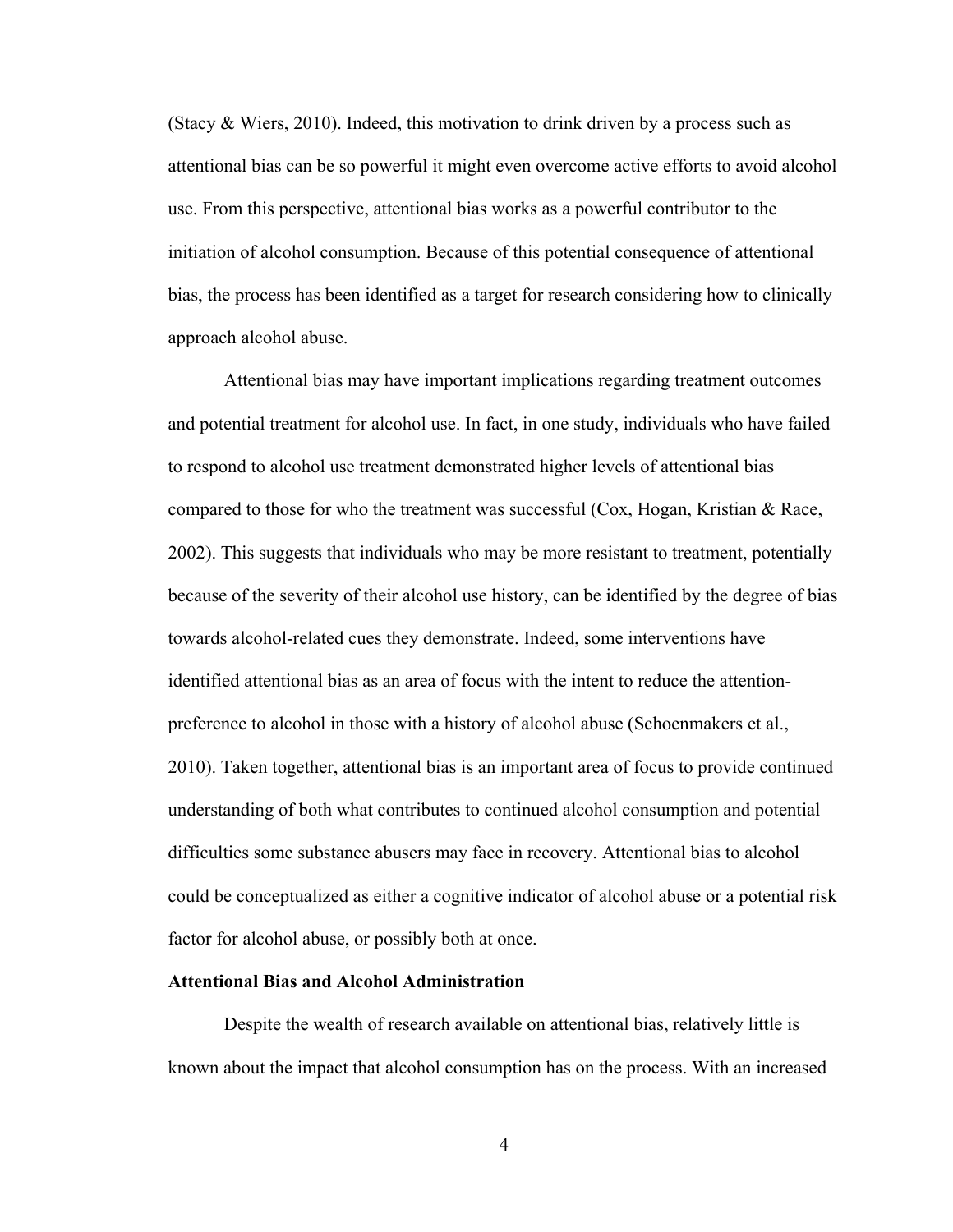interest in how the acute effects of alcohol may influence binge drinking, there has also been interest in how attentional bias may be affected. Weafer and Fillmore (2013) demonstrated that a 0.65 g/kg dose of alcohol, targeting a 80 mg/100 ml BAC, resulted in decreased attentional bias compared to placebo. This was considered to be likely due to a reduction in the salience of incentive-motivational properties of alcohol-related stimuli compared to the sober state because the rewarding effects of the active drug were being experienced as opposed to anticipated. Put differently, individuals may have been satiated by alcohol consumption such that the appetitive nature of the cues diminished.

 There is some evidence, however, that certain doses of alcohol might actually prime desire for more of the substance. In one study, all subjects exhibited an attentional bias towards the alcohol-related over neutral stimuli, but found that attentional bias was greatest at a dose of 0.30 g/kg of alcohol compared to bias found at either placebo or 0.60 g/kg (Duka & Townshend, 2004). Consistent with findings from Weafer and Fillmore (2013), however, the same study yielded a negative correlation between the attentional bias under the 0.60 g/kg dose and drinking habits such that heavier drinkers demonstrated less attentional bias after alcohol consumption. Another study found that following consumption of 0.30 g/kg alcohol there was an increase in attentional bias in heavy drinkers (Schoenmakers, Wiers & Field, 2008). Overall, it appears that the degree of attentional bias found after consumption of alcohol may vary depending on the amount of alcohol that was consumed.

### **Measuring Attentional Bias**

 Attentional bias has been studied using a variety of methods, often relying on performance or reaction time measures to determine if an individual has an attentional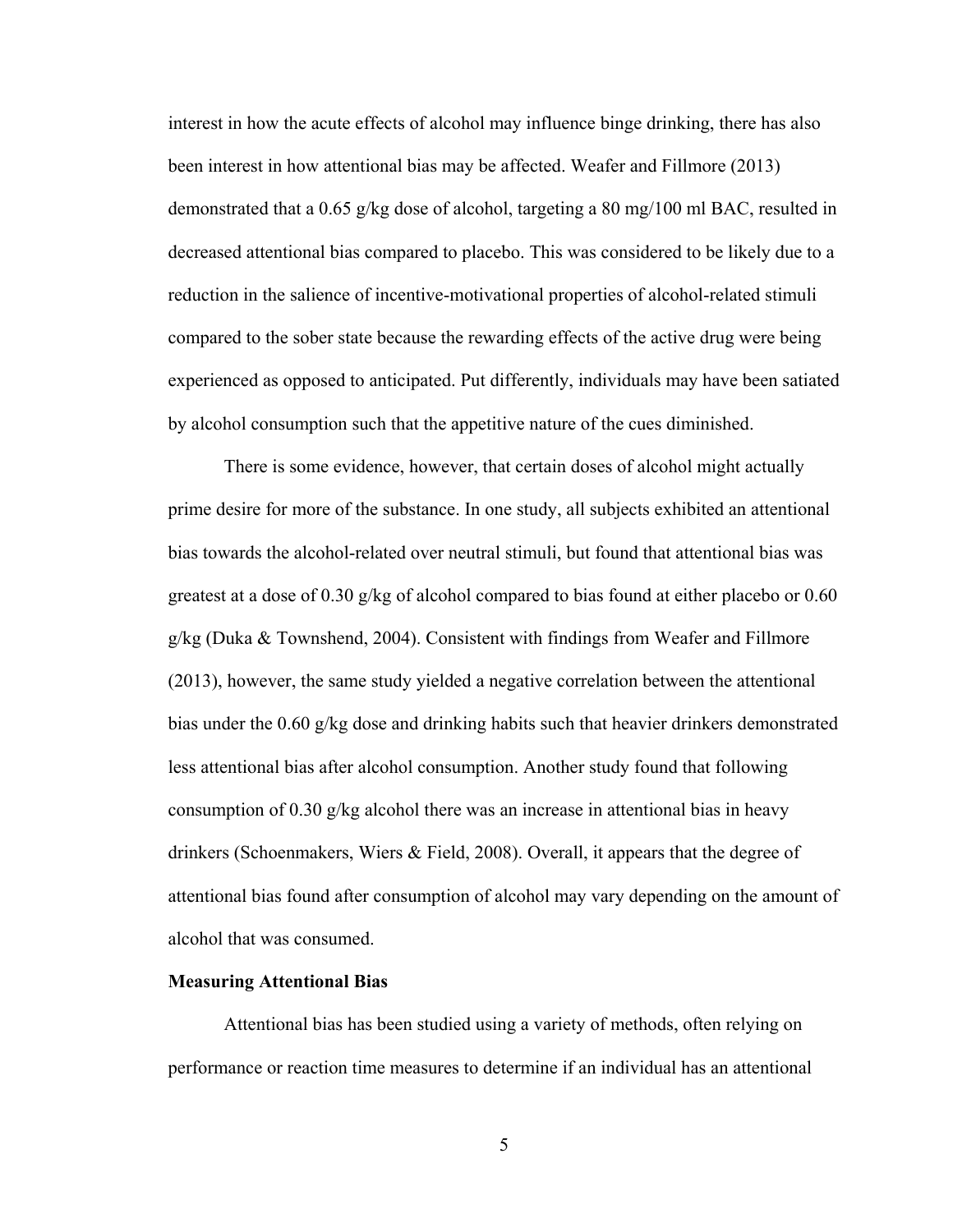bias to alcohol. One such task used frequently is the visual dot probe task (Field  $\&$  Cox, 2008). In this task both alcohol-related and neutral stimuli are presented simultaneously on a computer screen. Individuals are asked to look at both images before they disappear and a target is presented in place of one of the images to which the participant then responds. Reaction times to probes that replaced both alcohol-related and neutral stimuli are compared to one another. Faster reaction times to probes that replace alcohol-related stimuli than those replacing neutral stimuli are considered indications of attentional bias. This is believed to capture attentional bias because individuals tend to respond more quickly to probes that appear in areas that are already being given attention (Posner, Snyder & Davidson, 1980).

 Another task that has seen frequent use to measure attentional bias is the addiction-Stroop task (Ryan, 2002b; Cox, Fadardi & Pothos, 2006). The addiction-Stroop task is a modified version of the classic Stroop test (Stroop, 1935). Using addiction related words, performance interference is determined by calculating the difference between participants' performance when presented with substance-related words and their performance to neutral words. This task demonstrates how performance suffers due to a participant's being distracted by a stimulus that that they are instructed to ignore during the task. A greater impairment in performance following the substance-related words compared to their performance in the task with neutral words is considered to be an indicator of attentional bias.

 A more recent, but less often used, task that has been utilized to identify attentional bias is the flicker-induced change blindness paradigm (Field  $& Cox, 2008$ ). In this task, two photographs containing substance-related and neutral objects are repeatedly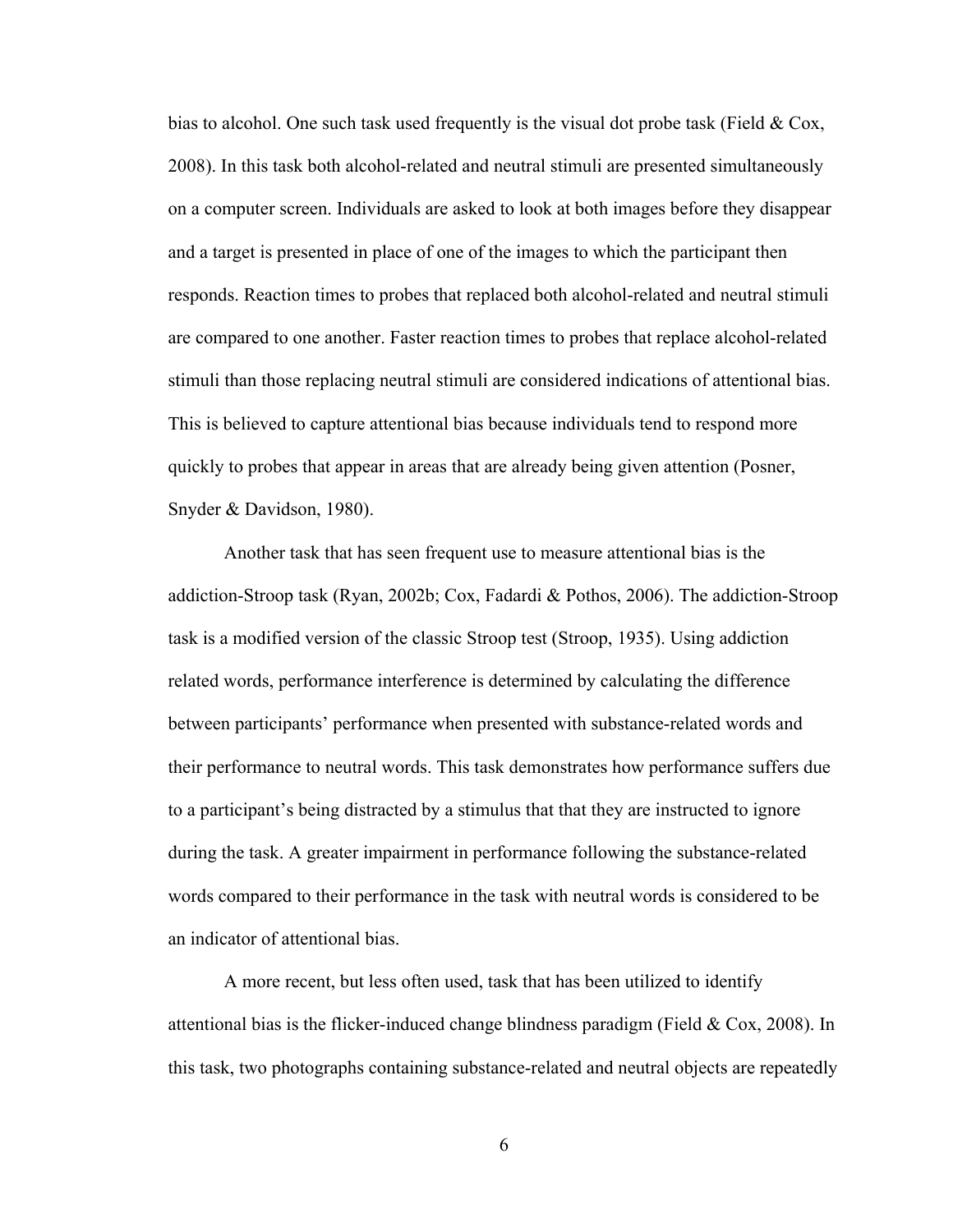and rapidly presented on a computer screen, closely resembling a flicker on the screen. These images are similar to one another in every other aspect apart from the objects they contain: either substance-related or neutral. Participants observe the rapid stream of images on the computer screen until they are able to identify the differences between the two images. The objects individuals attend to are inferred from the type of difference they identify. If participants notice the substance-related change rather than the neutral change, this is interpreted as a tendency to favor and attend to substance-related objects. One study demonstrated that heavy drinkers more often noticed alcohol-related changes than neutral ones, suggesting an attentional bias to such stimuli in those heavier drinkers (Jones et al, 2006).

Tasks incorporating eye-tracking paradigms have been the most recent breakthrough in attempting to study attentional bias in the laboratory (Miller & Fillmore, 2010). In assessing for attentional bias, computer tasks, such as the visual dot probe, are able to integrate this technology into their administration (Field & Cox, 2008; Weafer & Fillmore, 2012). Such implementation of eye-tracking technology allows for researchers to determine where an individual is looking and, primarily, the amount of time an individual spends fixating on an image. In the visual dot probe task individuals are asked to look at both alcohol-related and neutral stimuli which are presented side-by-side simultaneously on a computer screen. Instead of relying on reaction time as a primary measure of attention in this task, time spent looking at stimuli can be considered. Eyetracking software monitors the amount of time an individual visually attends to each of these images in this task, with longer fixation times on alcohol-related images compared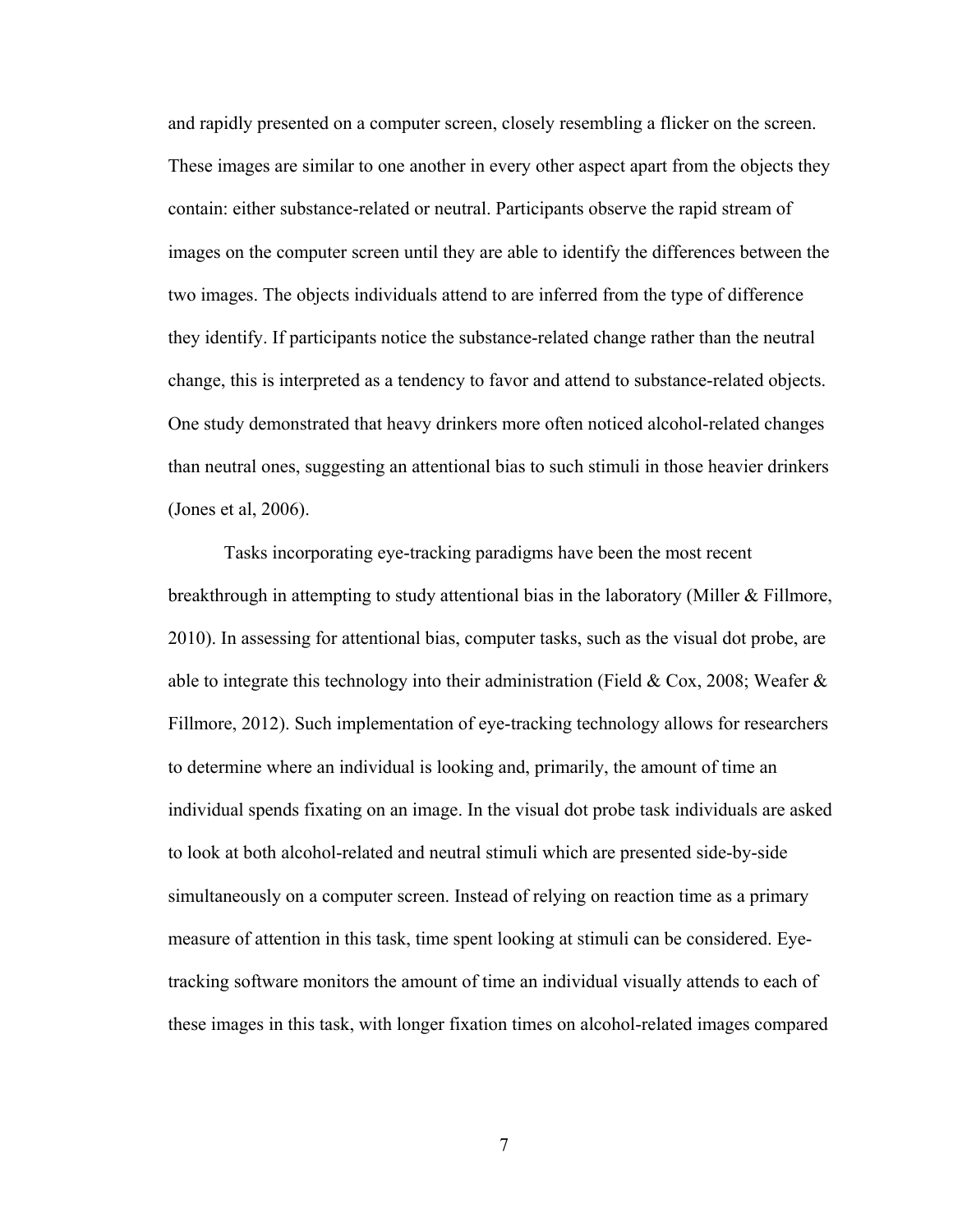to the neutral images providing an indication of attentional bias (Miller & Fillmore, 2010).

Monitoring fixation time as opposed to reaction time or other performance-based data provides a more straightforward measure of attention. Determining where an individual is looking is an unambiguous way to determine where they are choosing to allocate their attention as opposed to extrapolating from, for instance, how quickly he or she reacts to a probe. Eye-tracking also opens up a means to measure attentional bias without the need of using any performance-based tasks. Images can simply be presented to an individual and they could be asked to scan a scene, such as in the scene inspection paradigm (Weafer & Fillmore, 2012). An added bonus of eye-tracking is not only a more robust means of detecting attentional bias and allowing for novel approaches to emerge but, as previously mentioned, the technology can also be used with currently existing paradigms such as computer-based tasks.

Although image-display assessments provide evidence for attentional bias to alcohol-related stimuli, limitations of these assessments have been reported. Some research has noted that tasks such as the visual dot probe have low internal reliability and the ability of such image-display tasks to predict behavior and potential relapse has also been questioned (Ataya et al, 2012; Christiansen, Schoenmakers & Field, 2015). Imagedisplay tasks are also limited to evaluations of attention to pictorial displays of alcoholrelated stimuli and not the actual alcohol-related objects as they are encountered in the natural environment. These tasks also restrict the scope of the participants' attentional allocation by requiring them to limit their gaze towards only the two target images (alcohol or neutral) displayed on the screen during a trial. By contrast, in the natural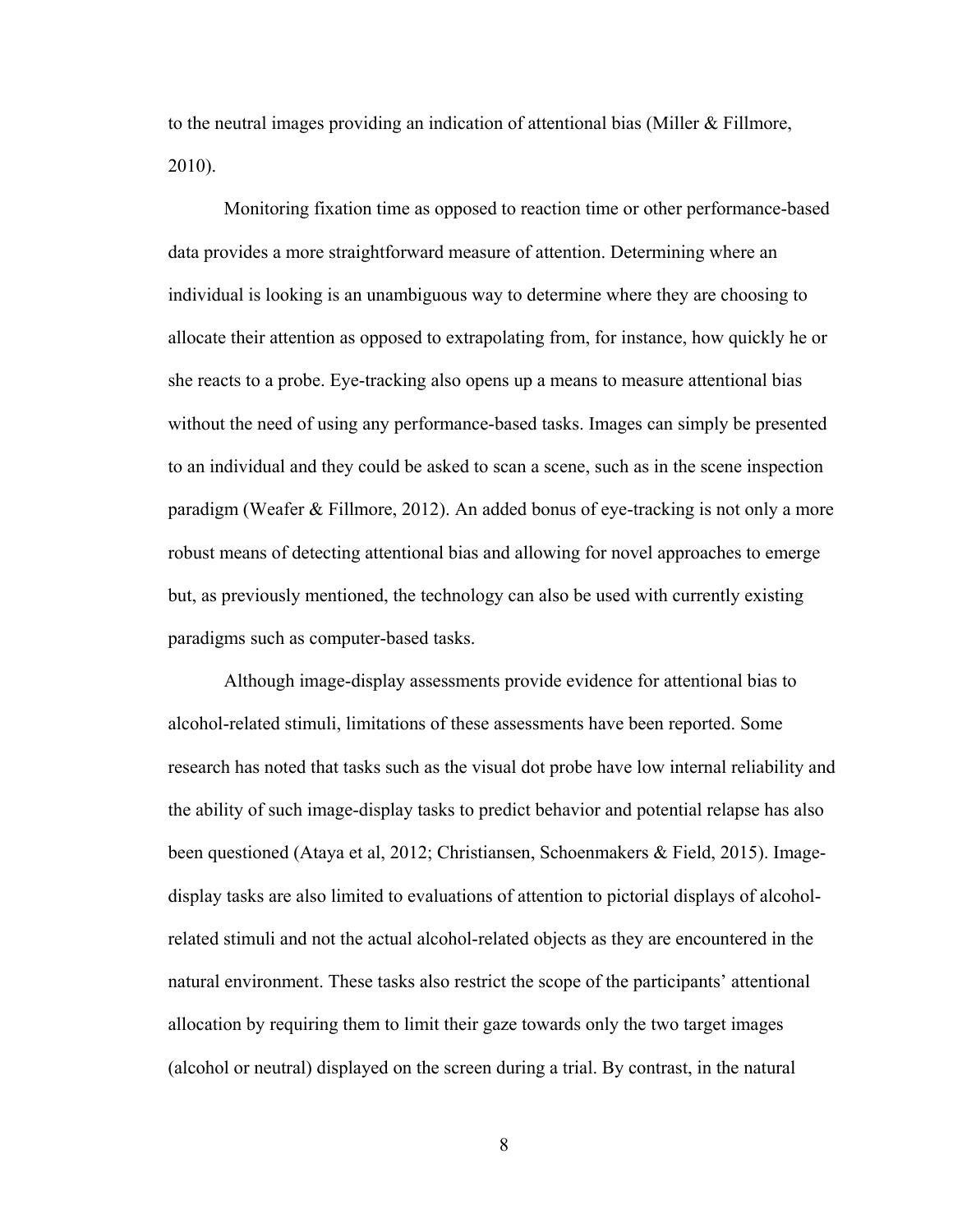environment, there are no such constraints on the scope of attentional allocation as individuals are free to explore and inspect the rich array of stimuli in their environment, many of which compete for attention. Taken together, it is difficult to make conclusions from image-display studies about how drinkers might allocate attention to actual alcoholrelated objects in natural settings outside the laboratory. Ideally, attentional bias and gaze time to stimuli would be observed in a more naturalistic, or *in vivo*, environment which more closely represents what an individual is likely to encounter outside of the laboratory.

Portable eye-tracking glasses, a recent development in eye-tracking technology, allows for such observations to be made. Recent advances in eye-tracking technology have led to portable eye-tracking eyewear that make it possible for such determinations to be made. Eye-tracking glasses (Tobii Technology, Sweden) can be worn by any individual just as they might wear any other pair of glasses. The glasses are equipped with sensors directed towards the eyes to record pupil movement and a front-facing camera to video record the user's field of view. Pupil movement is continuously mapped onto the video record to determine the user's precise points of ocular fixations and saccades within their field of view. The glasses themselves are connected via a wire to a portable battery pack which also acts as a recorder of both the video of what the individual is looking at and their pupil movements. Apart from the cord connecting the battery pack to the glasses, the entire apparatus is wireless and is not attached to any other component, allowing the individual using the equipment complete freedom of head and body movement to navigate and visually explore any environment in which they are placed.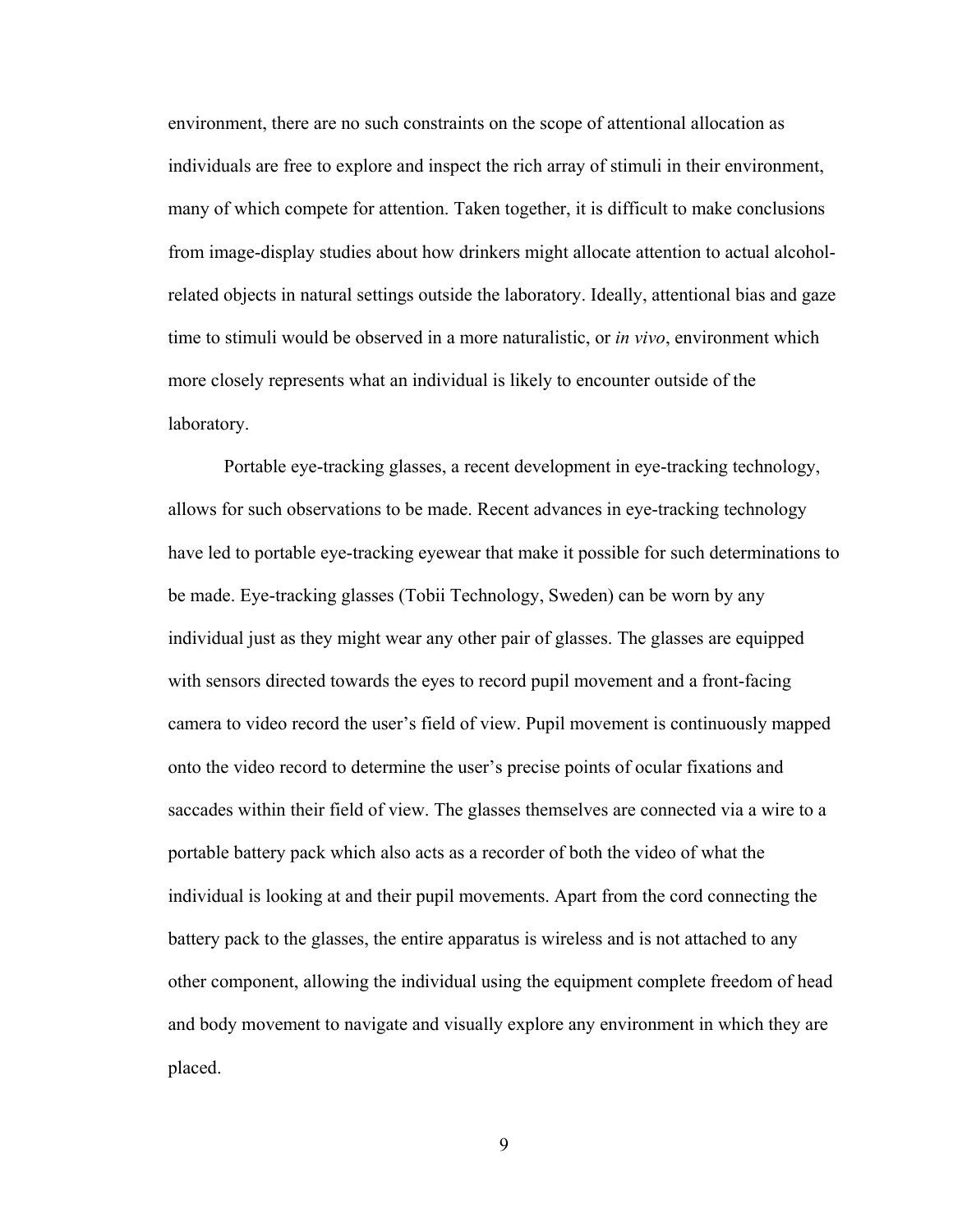#### **Measuring** *in vivo* **Attentional Bias**

*In vivo* observation of attention made possible by eye-tracking glasses paves the way for new and exciting methodology in attentional bias research. One means by which *in vivo* attention might be measured is simply allowing individuals to freely explore an environment with the eye-tracking glasses equipped. This environment could be modified to represent a bar- or lounge-like or other recreational environment that one is likely to encounter alcohol, but still be contained within the laboratory setting. An individual visually observing such an environment would encounter alcohol "target" objects (i.e., bottles or cans of alcohol) and paired neutral, non-alcohol "target" objects (i.e., bottles or cans of non-alcohol beverages) among other items placed and scattered throughout. Attentional bias could then be determined simply by measuring the fixation time an individual spends attending to the alcohol versus neutral target objects, with more time spent observing alcohol objects being an indicator for attentional bias to alcohol.

Eye-tracking glasses allow for a substantial degree of flexibility and freedom for not just the individual wearing the glasses, but also in establishing new experimental designs. Eye-tracking glasses have been used primarily in applied market research to study how shoppers attend to merchandise and advertisements as a function of their location within shopping venues (Tonkin, Ouzts & Duchowski, 2011; Hurley, Ouzts, Fischer & Gomes, 2013). With regard to alcohol, it provides advantages over traditionally used measures for observing attentional bias. First, actual alcohol-related objects can be studied as targets of attentional focus instead of pictorial representations on computer displays. Moreover, the greatest advantage for this technology is that it allows for attention to these actual objects can be examined *in vivo* as the individual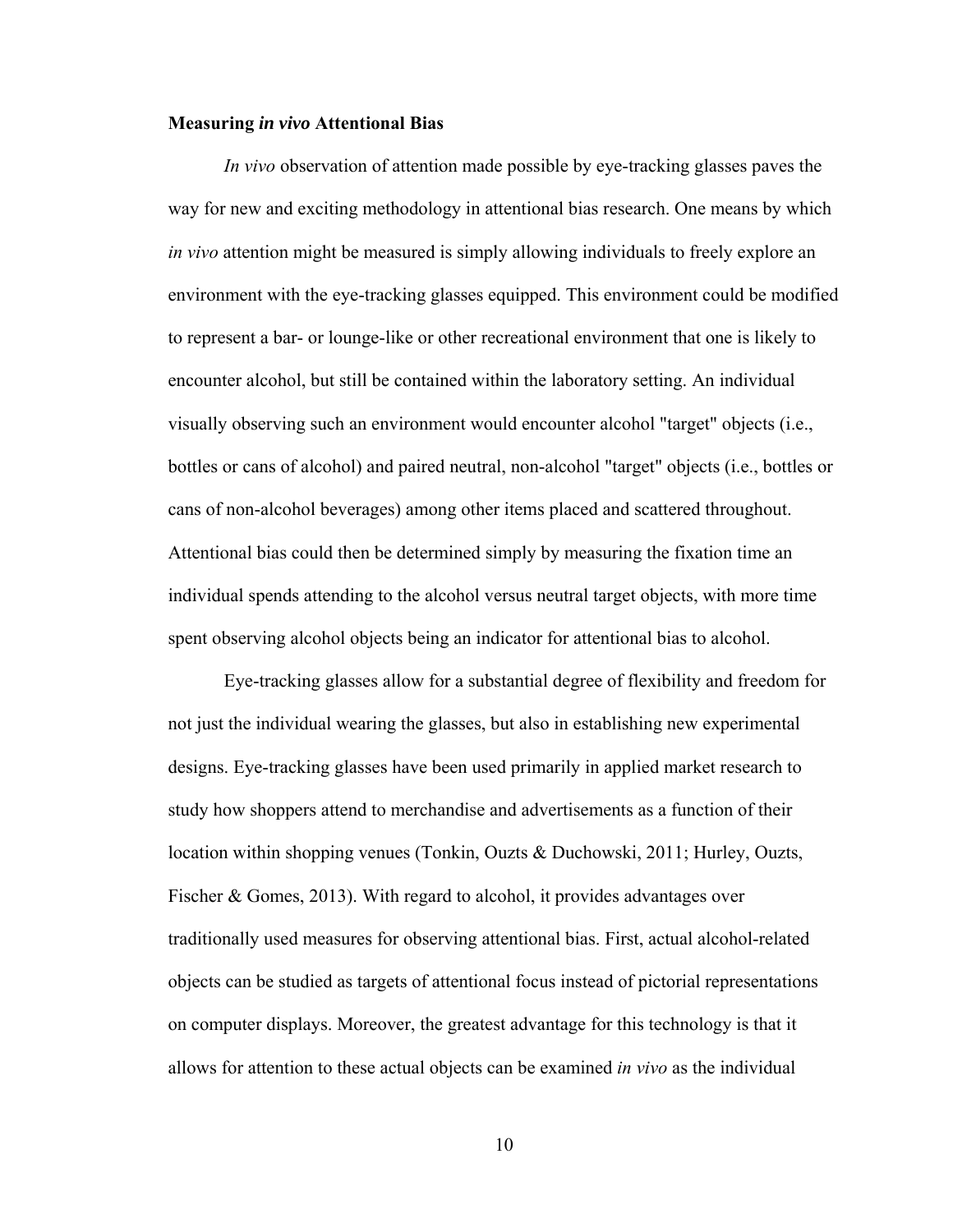explores and encounters these objects in a naturalistic environment. The space of an entire room can be utilized for experimental purposes instead of focusing only on a computer screen in a testing room. Physical objects can be used as target stimuli instead of static images and the setting can be modified to emulate environments an individual might expect to encounter while drinking outside of the laboratory as opposed to a sterile or foreign laboratory space. Instead of using performance or computer-based tasks, individuals can now be placed into environments that better represents their own drinking experiences. Since glasses allow for an individual to behave more naturally than they would using traditional eye-tracking technologies, and they can experience an environment that better represents their own real life experiences, the glasses provide a substantial increase in presenting an ecologically valid means of assessing attentional bias. As such, behaviors and processes detected while an individual is in such a setting are more likely to capture what actually happens in the real world outside of the laboratory. The purpose of developing new means of measuring attentional bias is to ultimately move the field closer to having an understanding of how such a process works in the natural environment.

#### **Challenges of** *in vivo* **Attentional Bias**

 The advantages offered by implementing a task with increased ecological validity and ample flexibility come at a cost. One concern about testing in such a setting that is meant to represent one's natural environment is accounting for the novelty of this experience. An individual in a novel naturalistic environment could fail to identify or adequately attend to targets or may be distracted by other stimuli that are not experimentally relevant. Computer tasks, such as the visual dot probe task, often restrict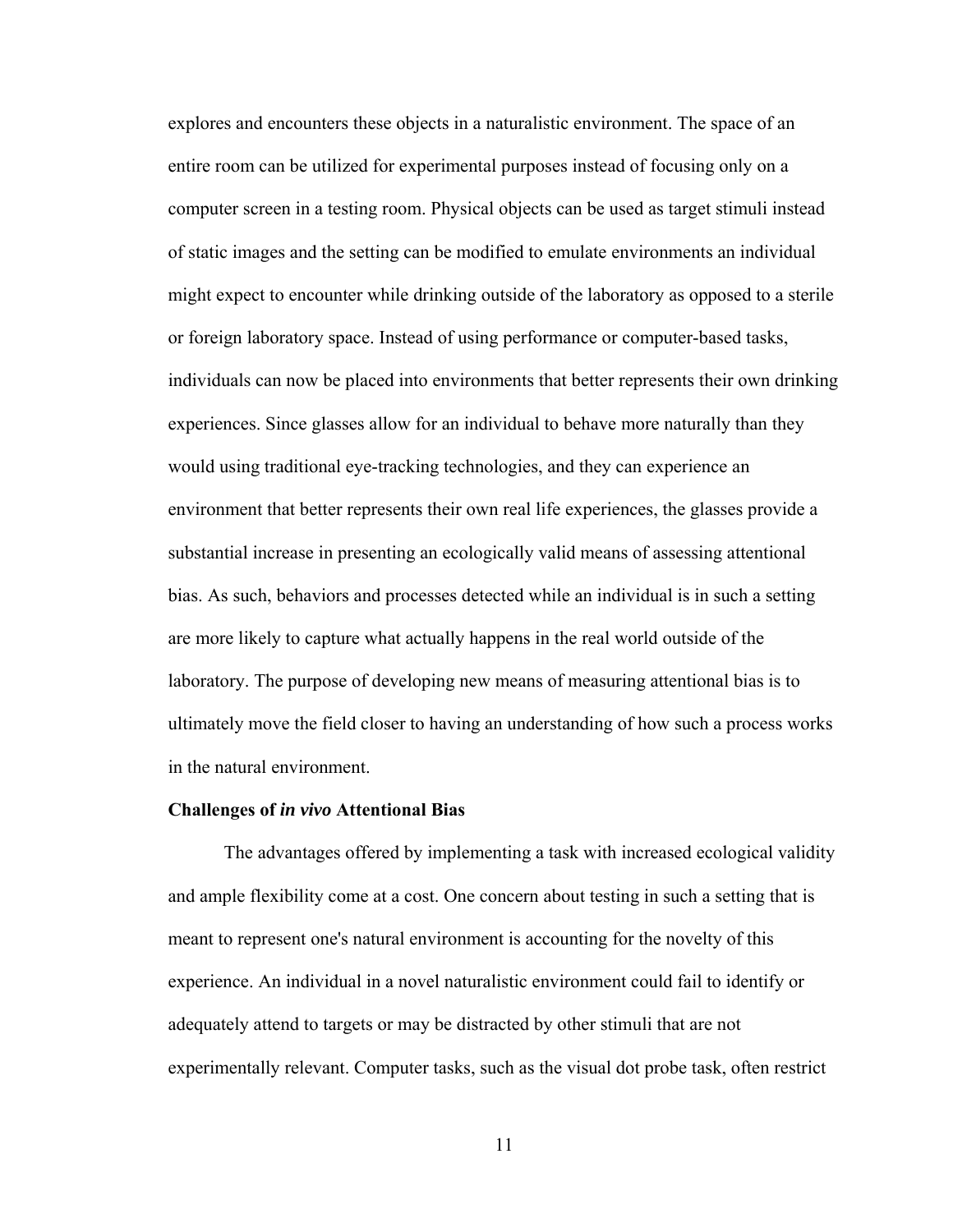an individual's focus to only what are considered target stimuli, and therefore prevent the participant from allocating attention elsewhere. The demands of these tasks provide an individual with a limitation that is often reciprocal in nature: attention paid to one item comes at the cost of the other, and often only two items are available to choose from when considering where to allocate attention. Computer tasks such as the scene inspection paradigm have made strides towards addressing the artificiality of a limitedchoice task such as the visual dot probe (Weafer & Fillmore, 2012). Still, such tasks are a far cry from emulating an actual immersive environment in which stimuli are physically encountered and those tasks likely fail to come upon the issues of novelty that are likely to arise during *in vivo* exposure.

In an *in vivo* situation, there are no limitations imposed in what an individual might choose to attend to. A person might opt to look at target stimuli in a room, or may choose to look at any non-experimental items or features. Individuals tend to allocate significantly more attention to stimuli that have never been encountered compared to non-novel stimuli (Fagan & Haiken-Vasen, 1997). A stimulus may be considered novel when it has never been seen before or if it is being seen in a new environmental context (Duckworth, Bargh, Garica & Chaiken, 2002). Over time and with enough exposure, habituation occurs and objects become less salient due to their novel properties (Tipper, Borque, Anderson & Brehaut, 1989). At the point of habituation, stimuli which are no longer attention-grabbing due to their novelty must have some other characteristic that makes them a focus of attention, such as having an appetitive quality.

Since novelty is likely to play a significant role in impacting attention in an *in vivo* environment, attentional bias is unlikely to be immediately demonstrated because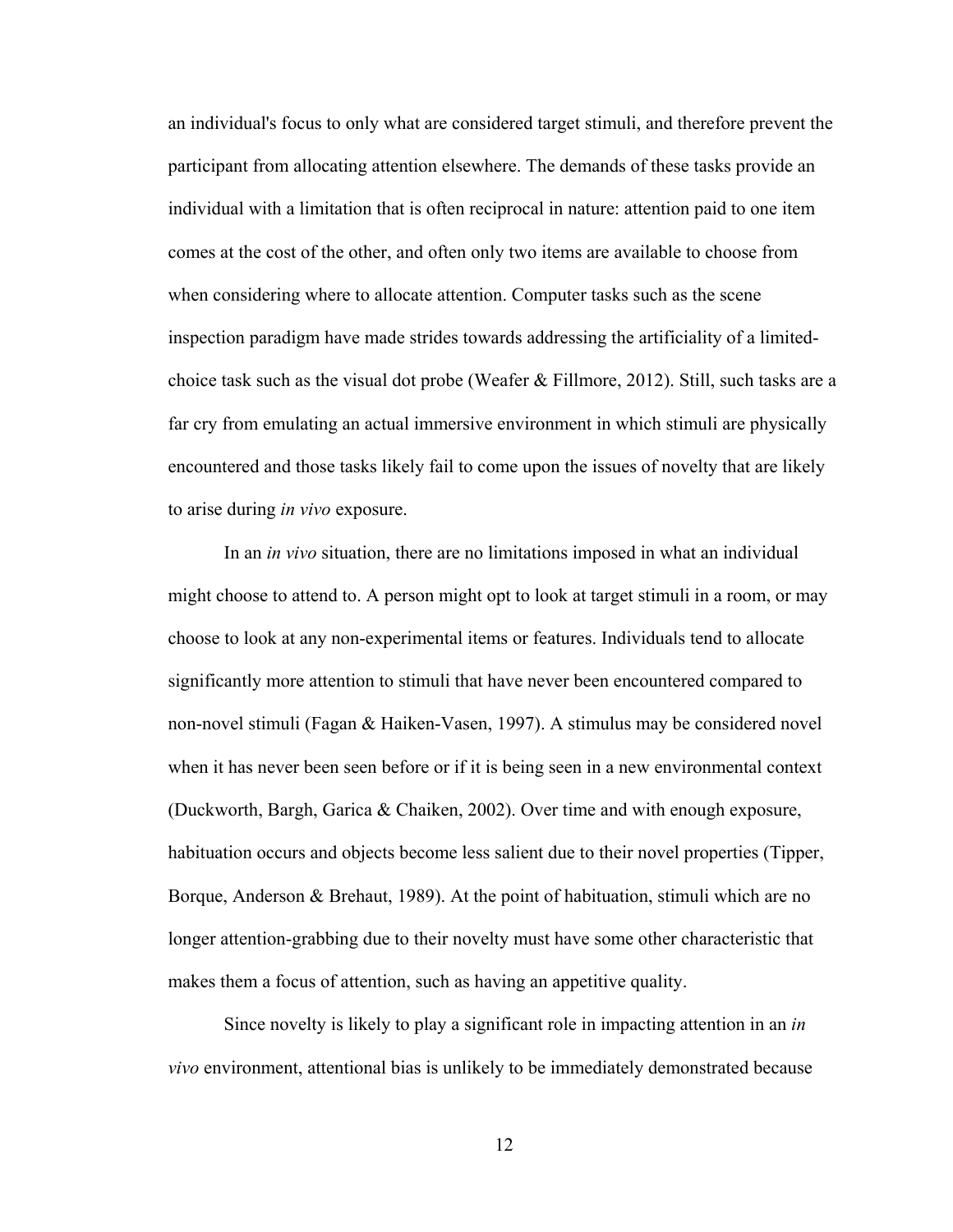visual attention would be allocated to all the new stimuli in any given context where their choices for stimuli to attend to are not limited. However, after spending enough time in a room and becoming familiar with the objects within it, fixation times spent on those items likely indicates that they are appealing for reasons beyond being new. In the case of alcohol-related stimuli, this could be how attentional bias emerges in real world settings.

This approach to measuring attentional bias has not been utilized before. In considering how to utilize the technology, there are substantial challenges that implementing portable means of eye-tracking present which must be noted. Novelty of the environment and stimuli encountered, as mentioned before, is an important consideration in attempting an *in vivo* design of measuring attentional bias. Individuals would have to be given enough time to take in and be exposed to their surroundings so that attention being observed is due to some characteristic of the objects other than their simply being new. Additionally, while there is greater ecological validity by allowing the individual to freely move and observe objects in their environment, there is also a substantial loss of control that must be surrendered in order for this to take place. Individuals could opt to look at objects the experimenter has identified as a target item, but they might also attend to objects or locations which are not experimentally relevant.

Despite these challenges, there are significant advantages afforded by taking this novel approach to assessing attentional bias. *In vivo* examination of allocation of attention provides a means to observe individuals in a natural environment representing one they may encounter in a real world drinking episode. As previously mentioned, findings obtained from taking an *in vivo* approach are far more likely to be representative of how attentional bias is demonstrated outside of the laboratory than any other currently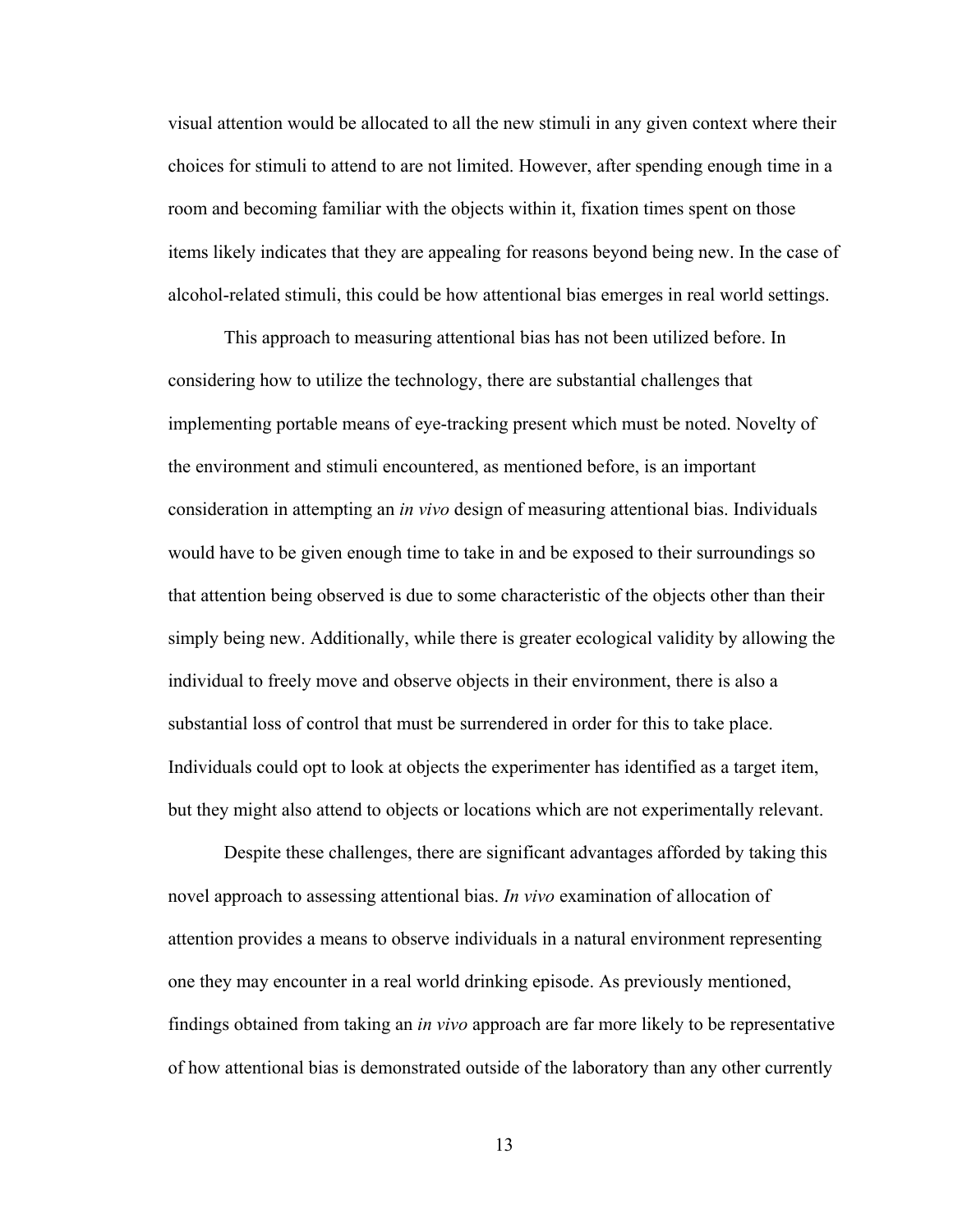employed means of measuring attention. Another benefit of *in vivo* experimentation is the relative simplicity of the task compared to many others. An *in vivo* task is meant to, as much as possible, emulate an individual's real world experience. As such, the participant is encouraged to behave as naturally as possible and given very little in the way of restrictions in behavior or complicated task instructions. In fact, the *in vivo* task this research utilized simply instructed participants to observe their surroundings, requiring no additional cognitive or behavioral demands. Another advantage afforded by the eyetracking glasses is the ability for the experimenter to observe the participant's eye movements and perspective remotely and in real time. This allows the participant to be physically apart from the experimenter and therefore behave more naturally while still providing the experimenter with a means to ensure that the testing protocol is being followed and the technology is working properly.

#### **Purpose of Dissertation Research**

The research conducted for this dissertation sought to determine how attentional bias emerges in an *in vivo* experimental setting as well as determine the influence of alcohol consumption on attentional bias. Participants were tested in a novel *in vivo* task using portable eye-tracking glasses. Study 1 of the dissertation examined attentional bias to alcohol-related objects across two identical testing sessions in order to understand the impact of novelty on allocation of attention in a room representing a bar-like environment one would likely encounter outside of the laboratory. Study 2 tested individuals using the same *in vivo* task in response to a 0.30 g/kg dose of alcohol, a 0.65 g/kg dose of alcohol and a placebo. Participants also completed the visual dot probe task to measure and compare their attentional bias in a more traditionally implemented task to the novel *in*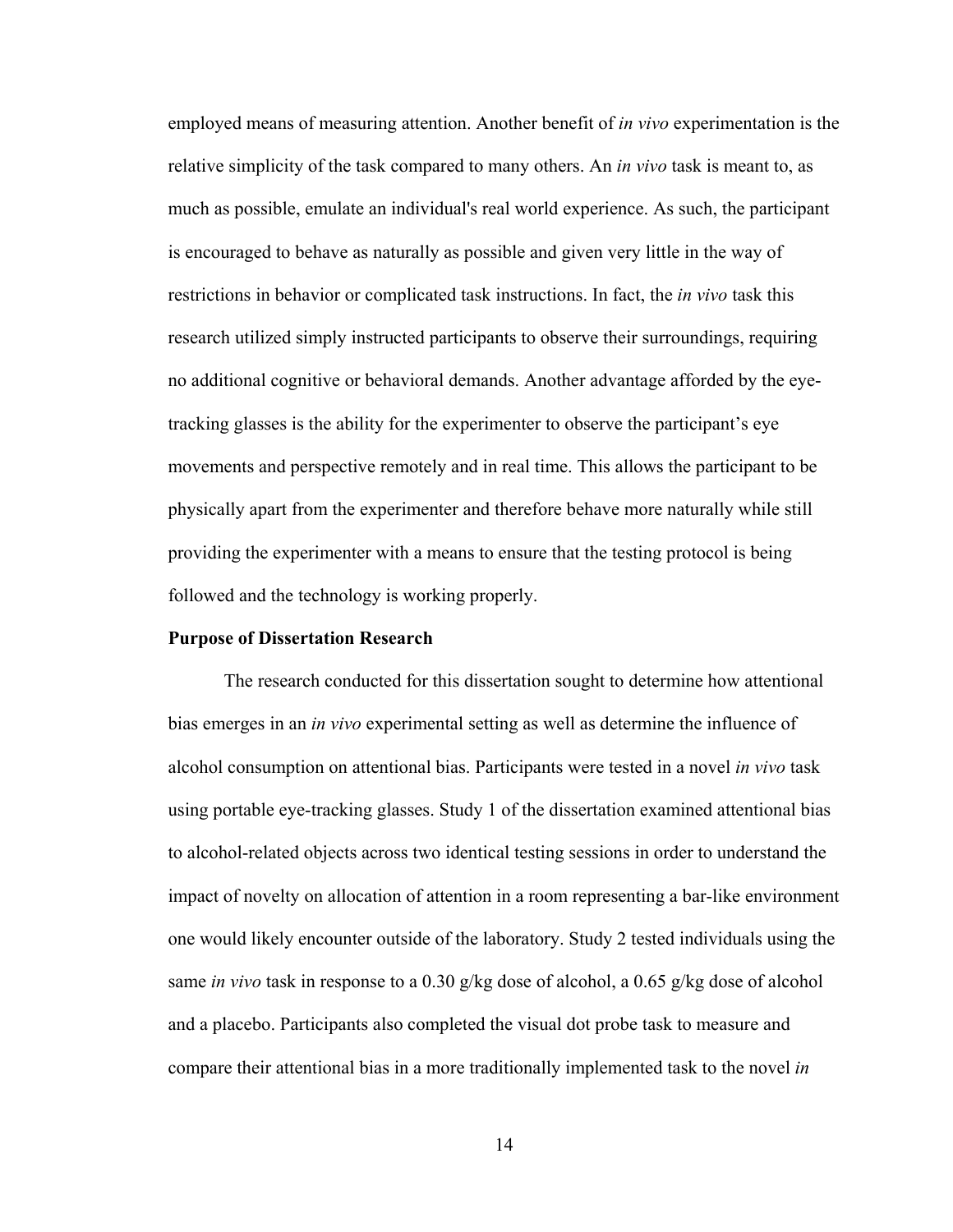*vivo* approach utilized in this research. Additionally, this dissertation addresses the potential role of attentional bias in maintaining a drinking episode and adds to the limited research available regarding the effect of alcohol consumption on attention.

#### **Study 1**

The first study in this research utilized a novel approach to measuring attentional bias via an *in vivo* task with the aid of eye-tracking glasses. The primary purpose of this first *in vivo* assessment of attentional bias to alcohol objects was to evaluate the effects of stimulus novelty on attentional bias. Although eye-tracking glasses have the potential to provide a more ecologically-relevant assessment of attentional bias to alcohol compared to image-display tasks such as the visual dot probe, they also pose certain methodological challenges. Allowing individuals to freely inspect and attend to the rich array of visual stimuli in a given setting represents a substantial loss of experimental control over which stimuli are to be attended. Image-display tasks typically restrict the focus of attention to only two stimuli (the alcohol and the control "neutral" image). Eye-tracking glasses, however, allow unrestricted attendance to all stimuli in the environment. Such freedom to visually inspect an environment raises the need to consider how stimuli can capture attention owing to characteristics other than their relevance to alcohol. Chief among these characteristics might be the novelty of the stimuli that are encountered. Individuals allocate significantly more attention to novel compared with familiar stimuli (Fagan  $\&$ Haiken-Vasen, 1997). A novel stimulus is one that has never been encountered before or is being seen in a new context (Duckworth, Bargh, Garica & Chaiken, 2002). With repeated exposure to the stimulus, allocation of attention diminishes (Tipper, Borque, Anderson & Brehaut, 1989). Novelty-driven attentional bias effects are pronounced and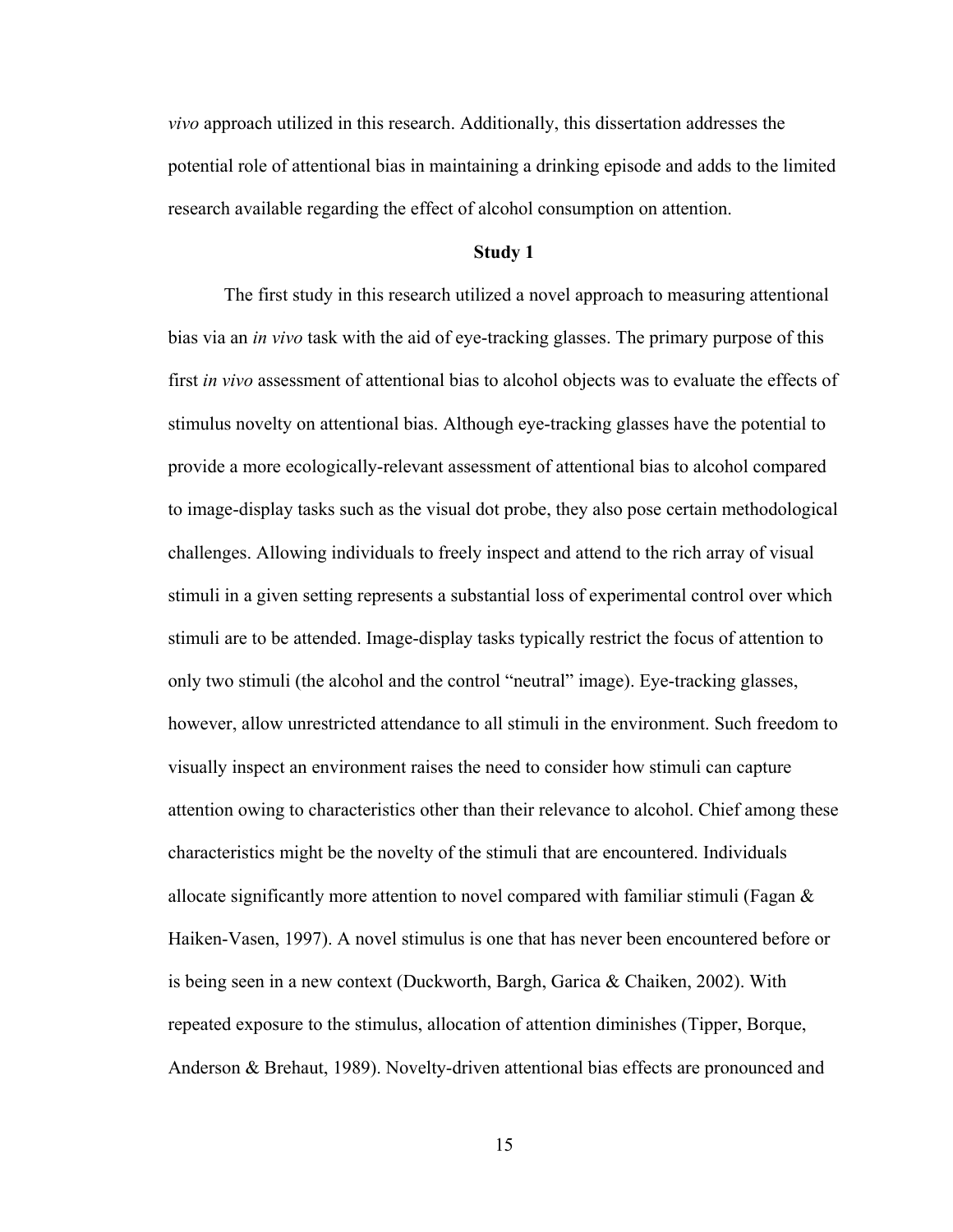can occur regardless of whether or not a stimulus has any inherent appetitive property for the individual. As such, it could be difficult to discern attentional bias to alcohol-related stimuli in a novel environment in which all stimuli elicit a high degree of attendance. However, with repeated exposures to the environment, attention to many stimuli should habituate as they become familiar, so that heightened and consistent attention to those stimuli with incentive properties for the viewer, such as alcohol-related objects, might be better observed over time.

The current study used the eye tracking glasses in an *in vivo* assessment of attentional bias to alcoholic beverages with a group of young adult alcohol drinkers. Participants entered a recreational room containing several objects, including nonalcoholic and alcoholic beverages. They were allowed to freely visually inspect all objects. Effects of novelty and alcohol-relevance of the objects were examined by assessing participants' attentional bias over the course of repeated exposure to the room. It was hypothesized that attentional bias to alcoholic beverages would be observed and that this effect would be most evident after participants became familiar with the environment (i.e., after re-exposure to the room). The current study also tested the hypothesis that the degree of attentional bias to alcoholic beverages would be directly related to the participants' drinking habits, with greater attentional bias being displayed by the heaviest drinkers.

### **Methods**

#### **Participants**

Thirty-five adults (16 men and 19 women) between the ages of 21 and 33 years participated in this study (mean age  $= 24.6$ , SD  $= 3.4$ ). The racial make-up was as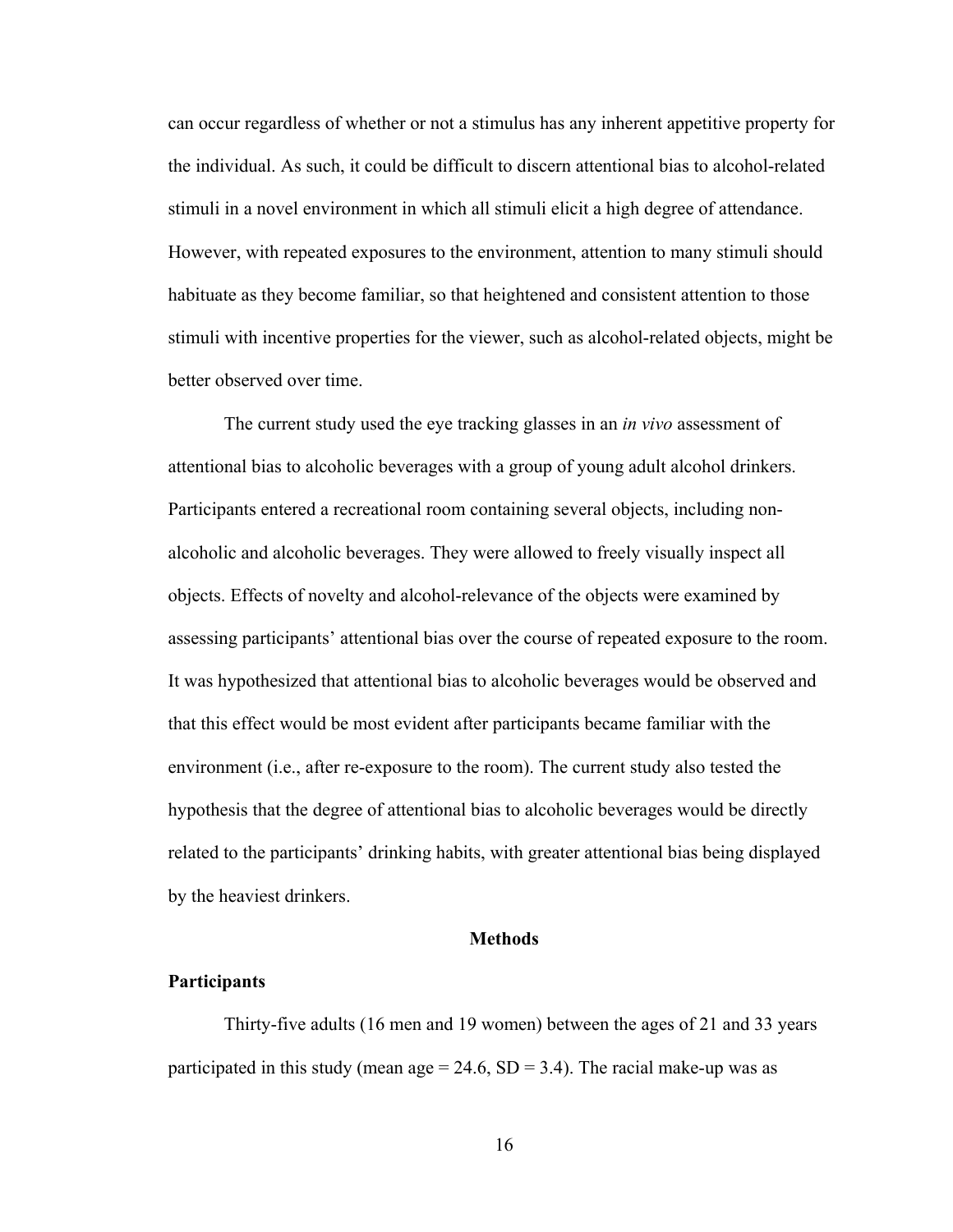follows: American Indian (n = 1), African American (n = 5), Latino/Hispanic (n = 3) and Caucasian  $(n = 26)$ . Volunteers responded to fliers or internet postings advertising for social drinkers interested in participating in a study examining the relation between alcohol use and mental and behavioral performance. Inclusion criteria included being of legal drinking age, reporting a drinking frequency of at least once per week over the past 90 days, and no history of alcohol use disorder or treatment for alcohol use. Participants were also excluded if they reported any eye or vision issues that would interfere with the eye-tracking glasses' ability to track their eyes. Individuals with corrected vision were required to use contact lenses so that they would be able to wear the eye-tracking glasses.

# **Materials and Measures**

**Eye-tracking glasses.** Attentional bias to real world objects was measured using Tobii Pro Glasses 2 (Tobii Technology, Sweden). Individuals were placed in a laboratory room with the eye-tracking glasses recording eye movements and video using Tobii Pro Glasses Controller on a tablet PC. Eye locations were sampled at 60 Hz and were mapped onto video recordings from the wearers' perspective. Video recordings were analyzed for fixations using Tobii Glasses Analysis Software, which generated a video frame every 20 ms. Fixations were defined as gazes where there was no eye movement for a duration 50 ms or longer. For frames where a fixation occurred, the location of the fixation fell into one of three locations: alcohol beverages, neutral beverages, or non-beverage locations. Alcohol and neutral beverages were matched for number, size, shape and complexity. The total duration of all fixations directed towards each type of beverage (i.e., alcohol and neutral) was averaged across exposures to produce a mean fixation time for each beverage. The glasses are completely portable, connected via a cable to a small battery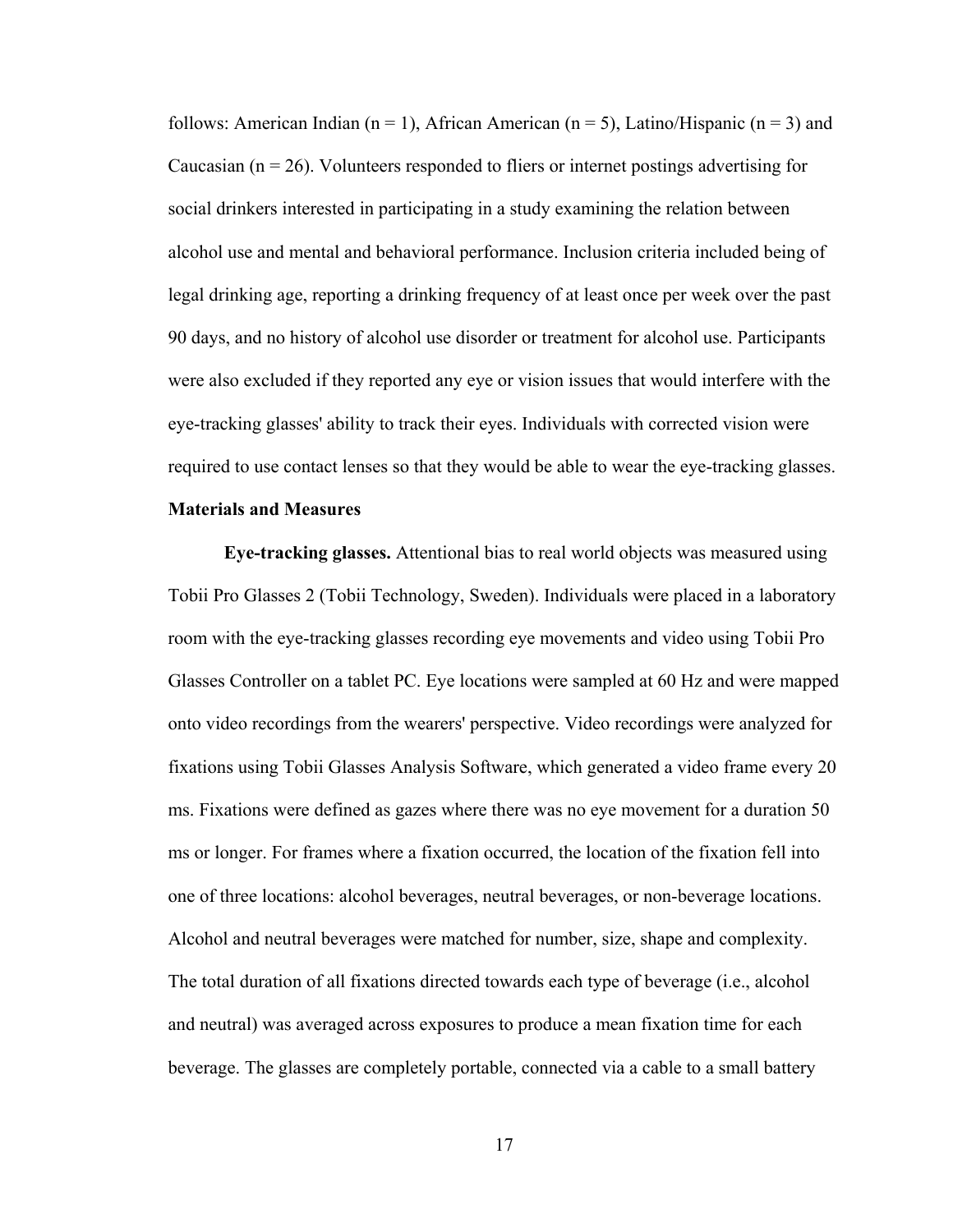pack the wearer can clip to themselves, fit in their pocket or carry. This battery pack stores the video recording from the front-facing camera embedded into the glasses as well as stores all eye-tracking data. It also communicates wirelessly with a tablet PC that allows for live observation from the wearer's perspective of both the video recording and eye movements mapped onto the video. An example of the eye-tracking apparatus and how the apparatus would be worn during testing can be found in Figure 1.



Figure 1. *Eye-tracking glasses with portable battery pack (left) and the eye-tracking glasses as they would be worn during an in vivo assessment of attention (right).*

**Timeline Follow-Back (TLFB).** Participants' drinking habits were assessed using the timeline follow-back procedure (Sobell  $&$  Sobell, 1992), which assessed daily drinking patterns over the past 3 months. Participants were asked to fill in a blank calendar dating back 90 days from the testing session. For each day, individuals were instructed to report how many standard alcohol drinks they consumed, the duration of their drinking episode, and whether or not they felt drunk that day. From this information, four measures of drinking habits were obtained: (1) total number of drinking days (drinking days), (2) total number of drinks consumed (total drinks), (3) total number of days characterized by subjective drunkenness (drunk days), and (4) total number of days in which binge drinking occurred (binge days). Binge drinking days were determined by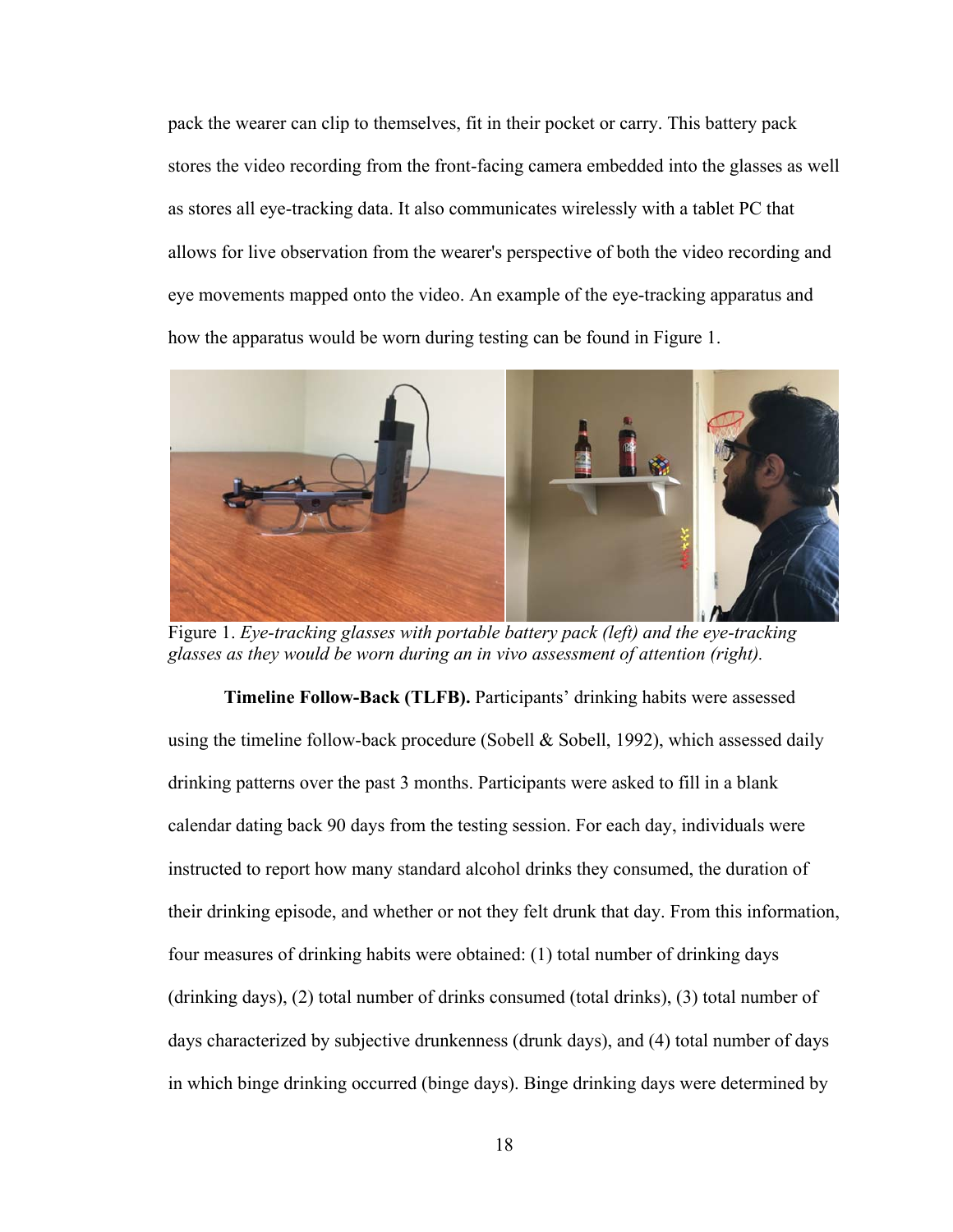estimating participants BACs on each day according to the reported number of drinks they consumed as well as the amount of time they spent drinking using anthropometricbased BAC estimation formulae that assume an average clearance rate of 15 mg/100 ml per hour (Watson et al., 1981).

**Alcohol Use Disorders Identification Test (AUDIT).** The AUDIT is a screening instrument that is used to identify at-risk problem drinkers (AUDIT; Saunders et al., 1993). It was used in the current study to provide a brief assessment of problematic alcohol use. The 10-item self-report questionnaire consists of 10 items about drinking patterns, negative psychosocial outcomes, and other indicators of alcohol use disorder. Scores on this measure can range from 0 (no alcohol-related problems) to 40 (severe alcohol-related problems).

# **Procedure**

 The study took place over the course of two test sessions at the Behavioral Pharmacology lab in the Psychology Department. During the first session, informed consent was obtained, followed by completion of questionnaires on demographics, general health status, drug use, and the TLFB and AUDIT. A zero BAC was verified by a breath analysis. Participants were then acquainted with the eye-tracking glasses. It was explained that the purpose of the study was to test the glasses as a new piece of equipment for visual research. Participants were instructed on the basic functions of the glasses, including that the glasses recorded their field of view and could monitor their pupils at the same time. Participants were instructed to enter and visually explore a recreation room while wearing the eye-tracking glasses for an unspecified period of time. They were told that they were free to walk about the room and to look at whatever they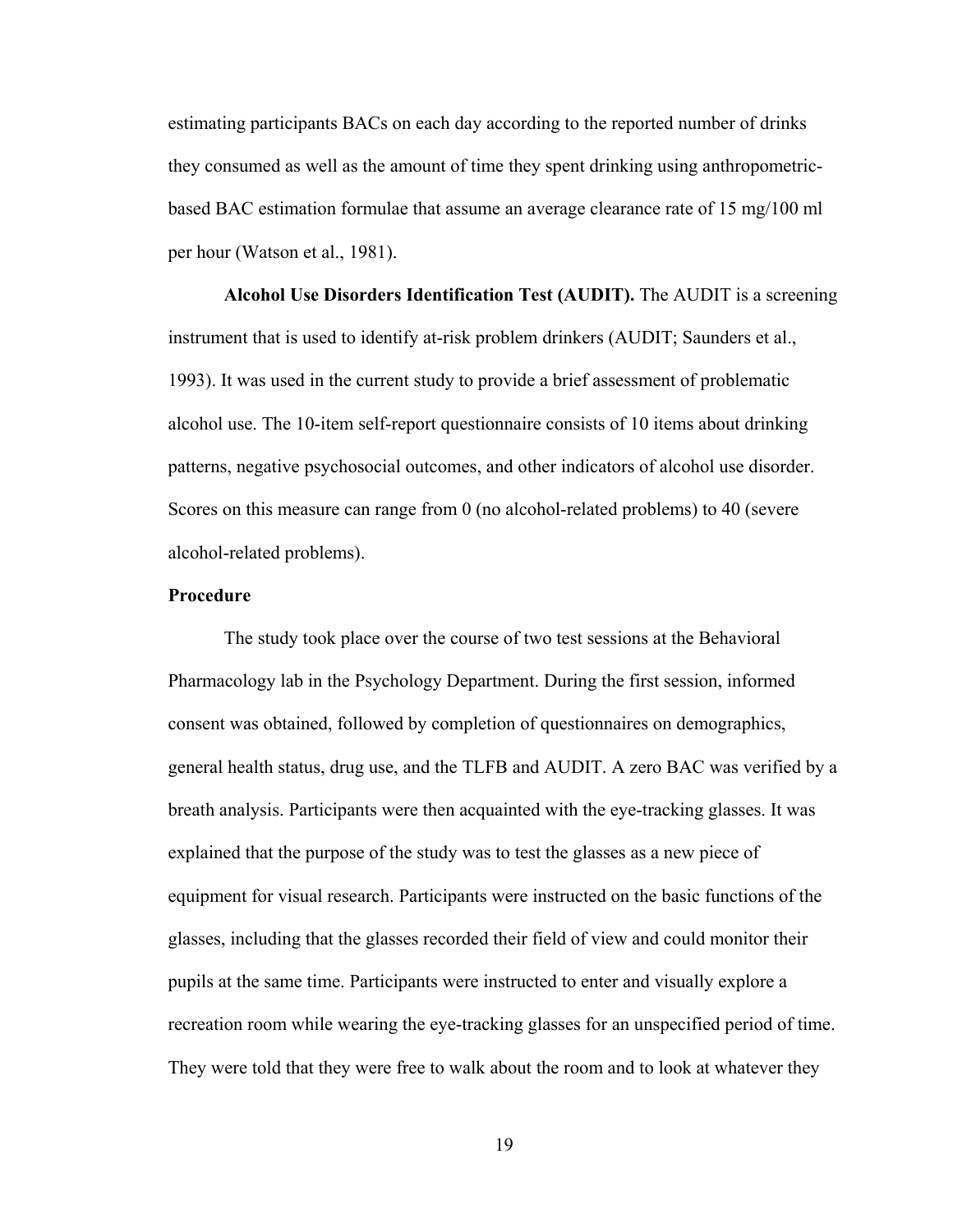wished. So as to avoid possible bias of their attention, no explicit information about assessing their attention to target objects in the room was provided. The room contained posters, tables, a refrigerator, a television, chairs, a dart board and various other bar-like and recreational setting, non-target stimuli. In addition, eight target objects were distributed throughout the room: four alcohol beverages and four neutral, non-alcohol beverages. Target objects were divided into four pairs, where each pair consisted of one bottle of alcohol varying in size and type of alcohol (i.e., beer or rum) and a bottle of a non-alcoholic beverage (i.e., tea or soda). Objects paired together were matched based on size, color of liquid and the complexity and color of their labels. Each object in the pair was placed beside one another at the same location and height so that they were equally visible and spaced no more than two feet apart from one another. Figure 2 provides examples of item pairings and locations used in the *in vivo* assessment.



Figure 2. *Two of the alcohol and neutral item pairing as used in the in vivo assessment of attention.*

The viewing session was observed remotely by the experimenter on a tablet PC that wirelessly communicated with the eye-tracking glasses. This remote viewing provided the experimenter with a real time video of the exposure from the point of view of the participant. The video also provided a real-time indicator of the specific eye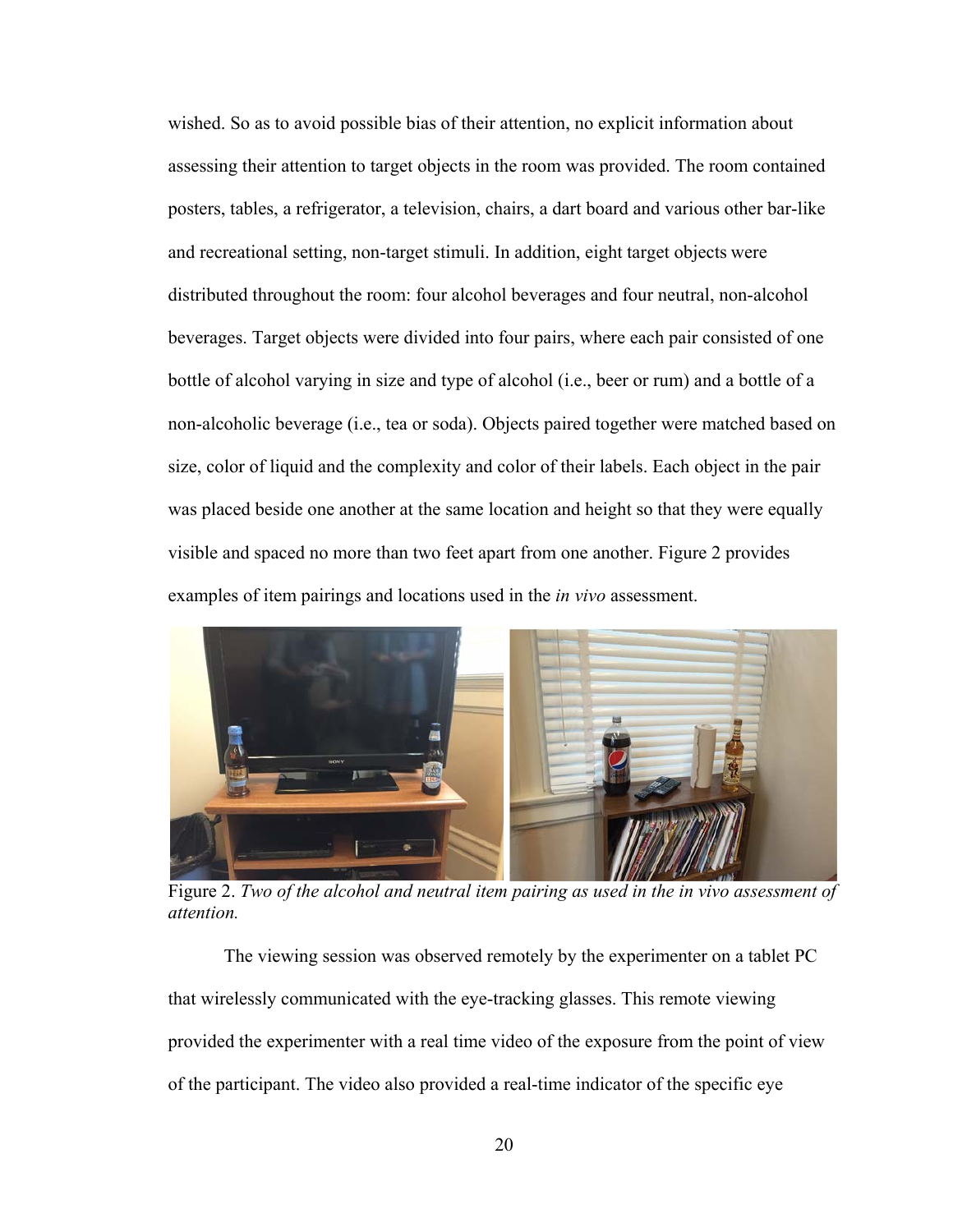movements to, and fixations on, the alcohol and neutral objects. A test was comprised of five one-minute exposures, each separated by a five-minute break. One minute exposures prevented boredom and kept video data file size to a manageable size for analyses. During breaks, participants were escorted to another laboratory room where they relaxed and read magazines which contained no alcohol-related content.

Participants' attended a second test session to determine if attentional bias to alcoholic beverages is stronger after individuals have been exposed to the room for one session. As in session 1, participants provided a breath sample to verify a zero BAC. They then completed the *in vivo* assessment of attentional bias as it was conducted in session 1. The inter-session interval ranged from three days to two weeks. At the conclusion of the second testing session participants were paid and debriefed.

#### **Criterion Variables and Data Analyses**

Attentional bias to alcohol-related objects was assessed. The eye-tracking glasses provided the fixation time spent on objects in the room during each one-minute exposure. Longer fixation times spent on an object was indicative of increased attention paid to that stimulus. For each exposure, fixation times were totaled across the four alcohol objects and totaled across the four neutral objects. These totals were then averaged across the five exposures for a testing session to provide a mean fixation time for alcohol and for neutral objects per exposure. Greater fixation times to alcohol versus neutral object indicated attentional bias to alcohol. Fixation times were analyzed by a 2 (session)  $X$  2 (stimuli; alcohol, neutral) repeated measures analysis of variance (ANOVA). Additionally, for each session, a 2 (stimuli; alcohol, neutral) X 5 (exposures) ANOVA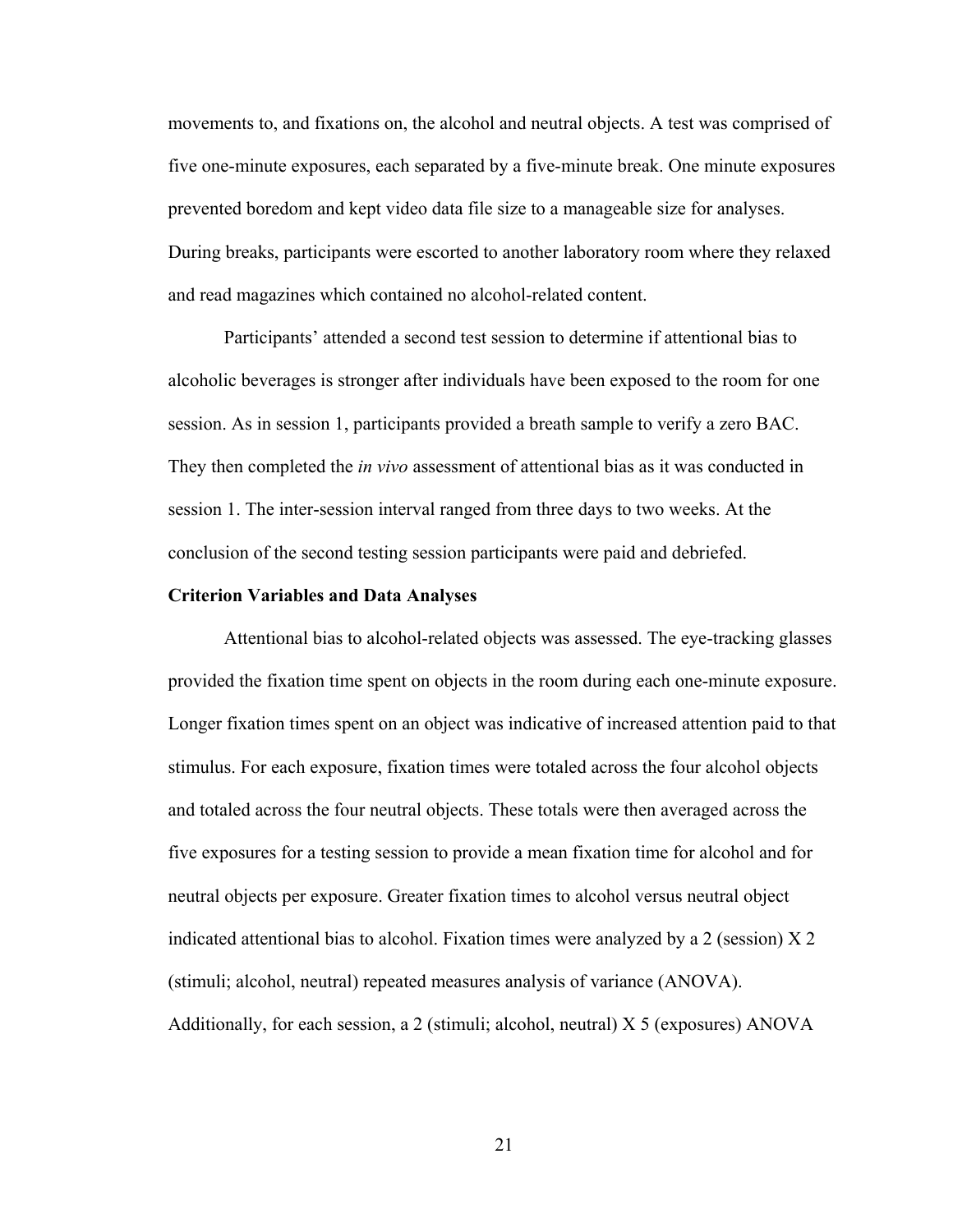analyzed fixation times across the five individual exposures to determine if there was any change in attentional bias within the session.

The relationship between attentional bias to alcohol-related objects and drinking habits obtained from the TLFB was examined via correlational analyses. Analyses were all conducted to include sex as a between-subjects variable. These analyses found no significant effect of sex and did not change the significance level of other main effects or interactions. As such, reported analyses of attentional bias and other measures are collapsed across sex.

#### **Results**

# **Drinking and Demographic Information**

Participants' drinking habits and demographic information broken down by gender are presented in Table 1. This table shows that drinking habits did not significantly differ between men and women participants. Drinking habits showed that participants were regular drinkers and comparable to those who have demonstrated attentional bias in previous studies (Miller & Fillmore, 2010; Roberts, Fillmore & Milich, 2012). In addition to moderate alcohol use, some participants reported past month use of nicotine ( $n = 8$ ), marijuana ( $n = 6$ ), and sedatives ( $n = 2$ ). Participants verbally confirmed abstinence from substance use during the 24 hours prior to each session, and breath analysis confirmed a zero BAC.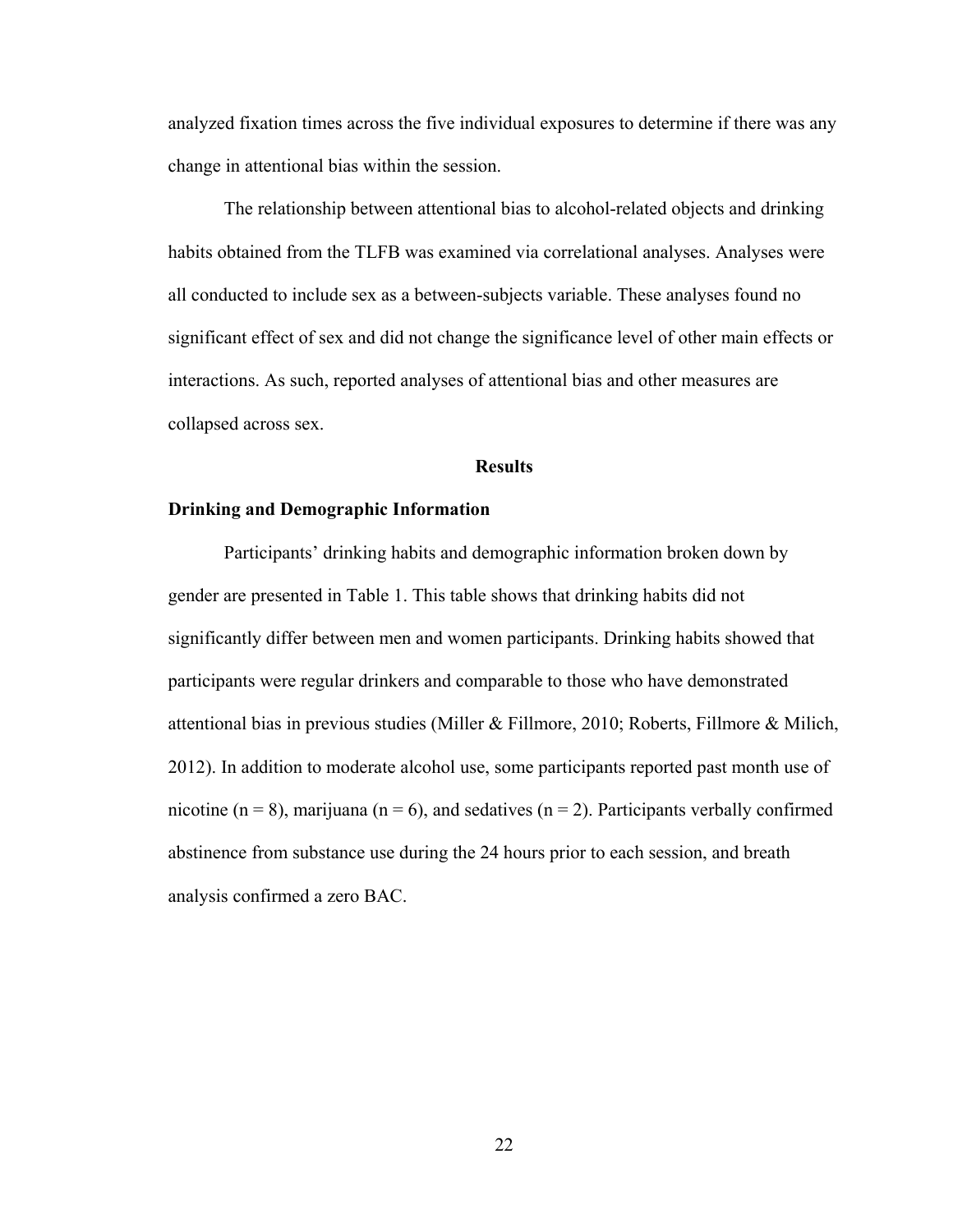|                                                                                          |                | Contrasts |           |                  |      |            |        |  |
|------------------------------------------------------------------------------------------|----------------|-----------|-----------|------------------|------|------------|--------|--|
|                                                                                          |                | Women     |           |                  | Men  |            |        |  |
|                                                                                          | $\overline{M}$ | SD        | $Min -$   | $\boldsymbol{M}$ | SD   | $Min -$    |        |  |
|                                                                                          |                |           | Max       |                  |      | Max        |        |  |
| Drinking Habits                                                                          |                |           |           |                  |      |            |        |  |
| TLFB - Binge                                                                             | 7.68           | 10.1      | $0 - 40$  | 9.9              | 9.0  | $0 - 25$   |        |  |
| Days                                                                                     |                |           |           |                  |      |            |        |  |
| TLFB - Drunk                                                                             | 9.79           | 9.3       | $0 - 39$  | 10.1             | 8.6  | $0 - 27$   |        |  |
| Days                                                                                     |                |           |           |                  |      |            |        |  |
| TLFB - Drinking                                                                          | 24.2           | 11.0      | $7 - 47$  | 24.9             | 12.7 | $8 - 65$   |        |  |
| Days                                                                                     |                |           |           |                  |      |            |        |  |
| TLFB - Total                                                                             | 85.8           | 74.1      | $7 - 289$ | 143.8            | 99.5 | $39 - 385$ |        |  |
| <b>Drinks</b>                                                                            |                |           |           |                  |      |            |        |  |
| <b>AUDIT</b>                                                                             | 7.1            | 3.8       | $1 - 14$  | 10.5             | 4.4  | $6 - 21$   | $\ast$ |  |
|                                                                                          |                |           |           |                  |      |            |        |  |
| Demographics                                                                             |                |           |           |                  |      |            |        |  |
| Age                                                                                      | 23.9           | 3.1       | $21 - 30$ | 26.19            | 4.2  | $21 - 34$  |        |  |
| Note Conday contracts were tooted by one way between gubiects ANOVAs, Data Isheled TI ED |                |           |           |                  |      |            |        |  |

Table 1 *Mean Drinking Habits and Demographic Measures by Gender*

*Note. Gender contrasts were tested by one-way between subjects ANOVAs. Data labeled TLFB is from the Timeline Follow-Back.* 

*\*p < .05* 

### **Fixation Times**

Fixation times are plotted in Figure 3. As the figure illustrates, the total fixation time spent on target objects per one-minute exposure was approximately 16 to 18 seconds, representing 25-30% of total exposure time. The 2 (stimuli) x 2 (session) ANOVA of fixation time revealed a significant stimuli x session interaction,  $F(1, 34) =$ 6.071,  $p = .019$ ,  $\eta_p^2 = 0.15$ . Figure 1 illustrates the nature of this interaction. In accord with the hypothesis, the difference in fixation time between alcohol-related versus neutral objects was greater during session 2 compared with session 1. Thus, as predicted, attentional bias to alcohol was greatest during later exposures. Simple effects analyses showed that, in session 1, the difference between alcohol and neutral fixation times was not significant,  $t(34) = -0.309$ ,  $p = .76$ ,  $d = 0.05$ . In session 2, however, attentional bias was observed as fixation time to alcohol stimuli was greater than to neutral stimuli, *t*(34)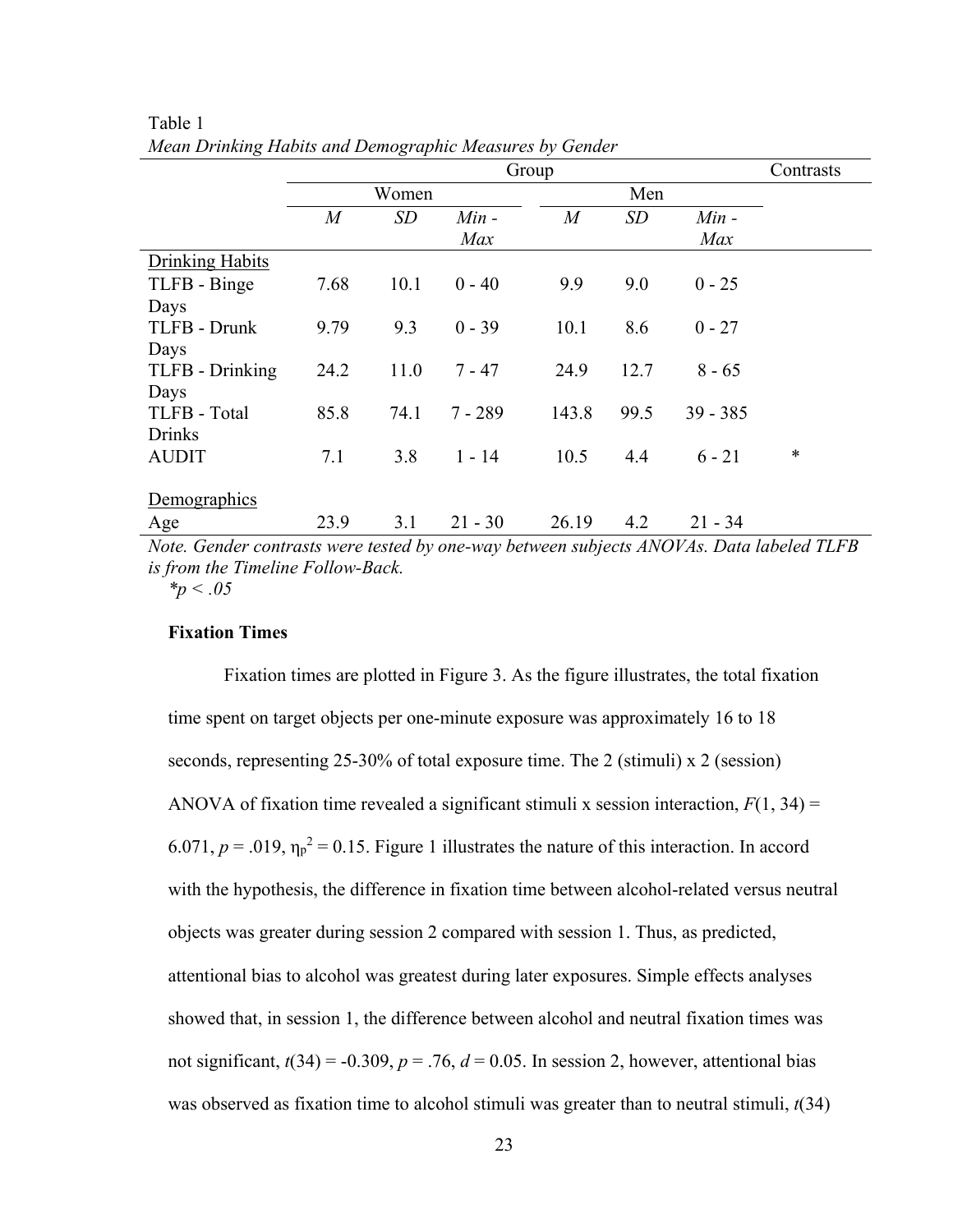$= 2.903, p = .006, d = 0.33$ . This interaction appeared to be largely due to a significant decline in fixation time to neutral objects from the session 1 to session 2,  $t(34) = 2.131$ , *p*  $= .04$ ,  $d = 0.32$ . No such decline was found for fixation time to alcohol objects between sessions,  $t(34) = -0.645$ ,  $p = .52$ ,  $d = 0.11$ .



Figure 3. *Average fixation times to alcohol and neutral beverages during the in vivo assessment of attentional bias for both experimental sessions.*

The possibility that attentional bias to alcohol beverages changed within a session was also examined. The 2 (stimuli) x 5 (exposures) ANOVA of fixation time revealed no significant stimuli x exposure interaction in either testing session, *ps* > .05.

### **Reliability of** *in vivo* **Attentional Bias**

The consistency of individual differences in fixation times across the five oneminute exposures in a session was examined by calculating their internal consistency via Cronbach's alpha. Table 2 presents means, standard deviations, range and Cronbach's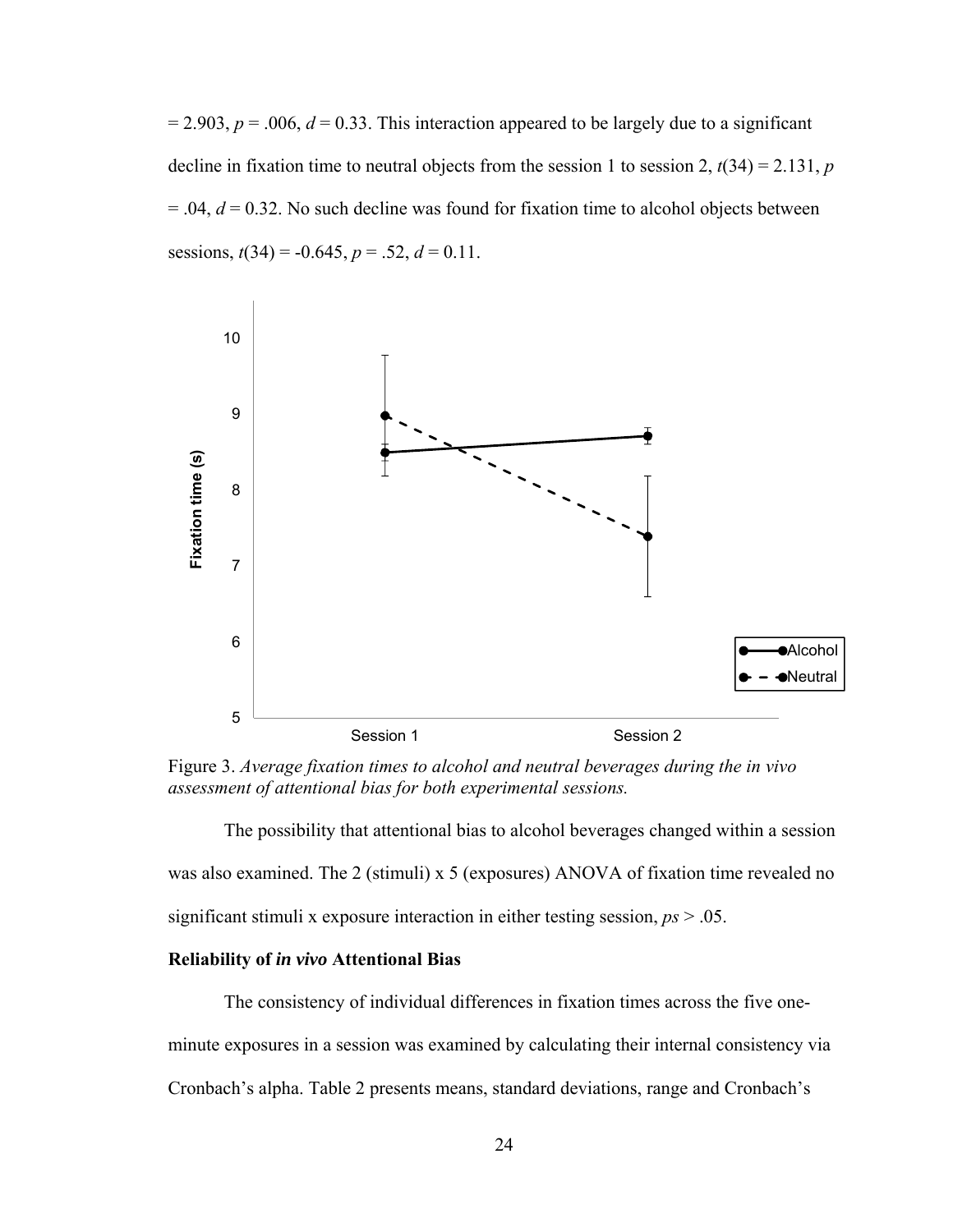alphas for fixation times for each alcohol and neutral targets in each session. Cronbach's alphas were modest in session 1, but were greater in session  $2 (> 0.80)$  indicating more consistency of individual differences in fixation time to target objects during session 2.

| <u>nean, sumaina deviation, minimum, maximum and Cronoden alpha of fixation times</u> |      |      |         |          |           |      |         |          |  |
|---------------------------------------------------------------------------------------|------|------|---------|----------|-----------|------|---------|----------|--|
| Session 1                                                                             |      |      |         |          | Session 2 |      |         |          |  |
|                                                                                       | M    | SD   | $Min -$ | $\alpha$ | M         | SD   | $Min -$ | $\alpha$ |  |
|                                                                                       |      |      | Max     |          |           |      | Max     |          |  |
| Alcohol                                                                               | 8.5  | 3.74 | $3.4 -$ | .61      | 8.99      | 7.4  | $1.7 -$ | .83      |  |
|                                                                                       |      |      | 19.3    |          |           |      | 21.9    |          |  |
| Neutral                                                                               | 8.72 | 3.77 | $3.3 -$ | .59      | 5.21      | 4.43 | $1.4 -$ | .82      |  |
|                                                                                       |      |      | 18.9    |          |           |      | 22.9    |          |  |

*Mean, standard deviation, minimum, maximum and Cronbach alpha of fixation times* 

Table 2

*Note. Fixation times calculated as total time per one-minute exposure spent on target objects during in vivo assessment.* 

### **Validity of** *in vivo* **Attentional Bias: Relationship to Drinking Habits**

Regression analyses using drinking habit measures as a predictor of attentional bias were examined to determine if participants reporting heavier alcohol consumption would also display greater attentional bias to alcohol beverages. A single attentional bias score was calculated for each participant as the difference in fixation time spent on alcohol and neutral objects for a session. Table 3 reports the results of the regression analyses. In both sessions, participants' attentional bias scores were positively related to their total drinks consumed and number of binge days in the past 90 days, *ps* < .05. Figure 4 illustrates the positive relationship between total drinks and attentional bias for both sessions where high attentional bias scores were associated with a greater number of drinks consumed in the past 90 days. For number of days of subjective drunkenness in the past 90 days, a positive relationship was found with attentional bias scores in session 2 (*p*  $= .011$ ) but not session 1 ( $p > .05$ ). Overall, higher attentional bias scores were associated with a greater alcohol consumption.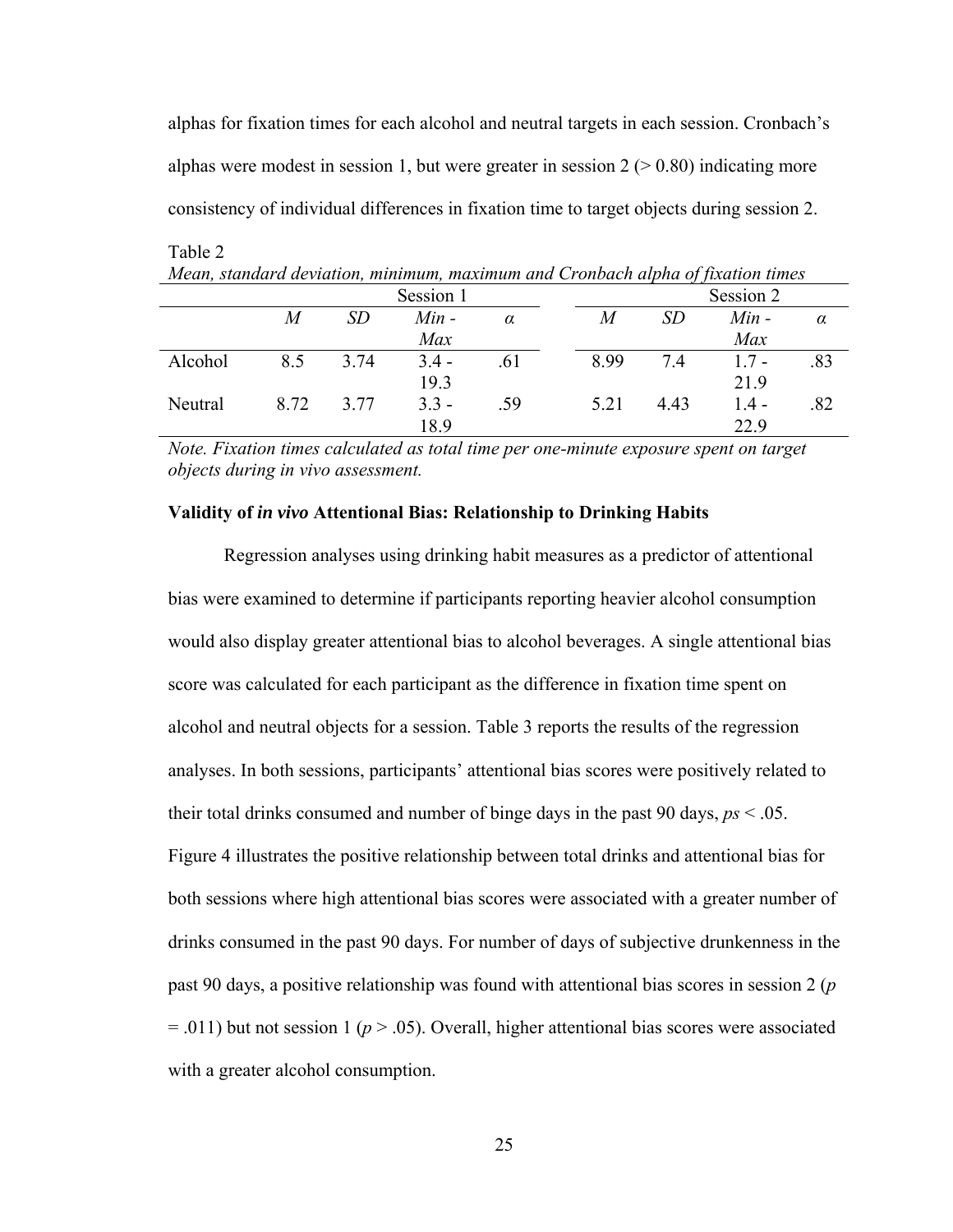| Regression analyses of attentional bias with Drinking Habits on the TLFD |      |      |      |     |           |      |      |      |     |
|--------------------------------------------------------------------------|------|------|------|-----|-----------|------|------|------|-----|
| Session 1                                                                |      |      |      |     | Session 2 |      |      |      |     |
|                                                                          |      |      |      |     |           |      |      |      |     |
| <b>Total Drinks</b>                                                      | .023 | 3.34 | < 01 | .25 |           | .018 | 3.39 | < 01 | .26 |
| <b>Binge Days</b>                                                        | .180 | 2.59 | .014 | .17 |           | .166 | 3.23 | < 01 | .24 |
| Drunk Days                                                               | .142 | 1.81 | .079 | .09 |           | .160 | 2.71 | .011 | .18 |
| Drinking                                                                 | .058 | 0.95 | .35  | .03 |           | .058 | 1.22 | .23  | .04 |
| Days                                                                     |      |      |      |     |           |      |      |      |     |

Table 3 *Regression analyses of attentional bias with Drinking Habits on the TLFB* 

*Note. Drinking habits are self-reported on Timeline Follow-Back as total number in past 90 days. Bias score calculated as difference between fixation time to alcohol and neutral targets.* 



**Total drinks** 

Figure 4. *Relationship between an individual's attentional bias scores and their total drinks over the past 90 days on the TLFB for sessions 1 and 2.*

### **Discussion**

 Supporting the primary hypothesis of this study, attentional bias to alcohol beverages in the environment was evident only after participants were re-exposed to the testing room. When comparing fixation times to alcohol and neutral beverages, attentional bias was found during session 2, whereas no such bias was observed in session 1. The study also showed that the reliability with which individuals attended to targets was stronger in session 2 than in session 1. Additionally, this study examined the extent to which participants' drinking habits related to their attentional bias scores. Consistent with the second hypothesis, those who self-reported heavier drinking were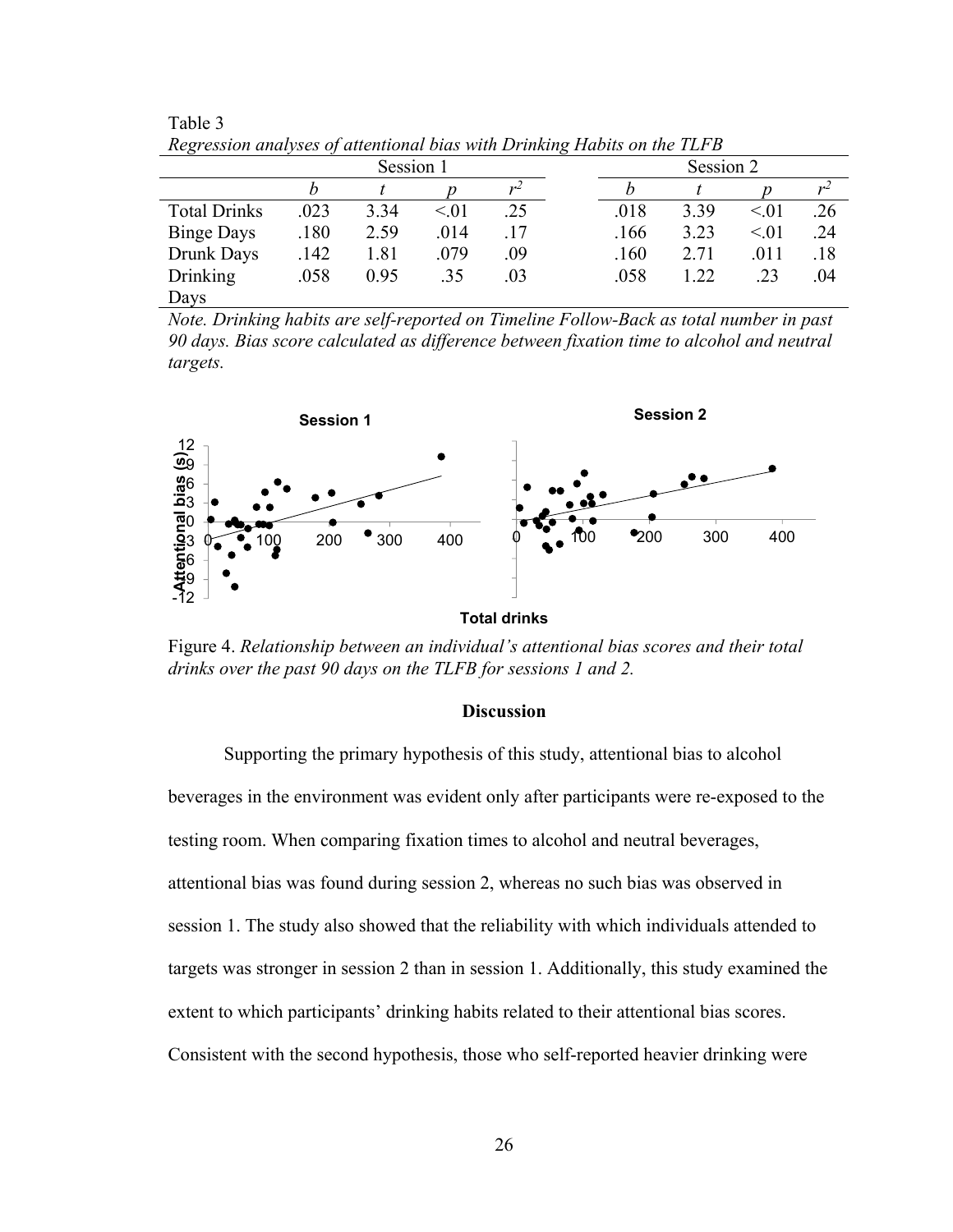shown to have a higher degree of attentional bias than those who reported drinking less over the past three months.

 This study is the first to assess attentional bias with an *in vivo* approach as well as the first to use eye-tracking glasses to achieve such a goal. This approach allowed individuals to have as much freedom to observe stimuli as they normally would outside of the laboratory. Previous demonstrations of attentional bias to alcohol have been based on highly controlled tests that limit the participant's attention to computer presentations of stimulus images for brief observation intervals (2 secs or less). When the viewer is free to visually inspect an entire environment, many stimuli should initially capture attention based simply on their novelty. Repeated exposure to the environment was included to account for the possibility that novelty effects could initially impede the detection of attentional bias to alcohol. Indeed, attentional bias to alcohol beverages was not evident during the initial session. Also, within a session, attention to either alcohol or non-alcohol beverages did not change appreciably over the one-minute exposures. However, as predicted, when re-exposed to the environment during session 2, greater attentional bias to alcohol was observed as attention to the neutral beverages diminished. Greater internal consistency of fixation times during session 2 was also observed, indicating that allocation of attention to targets stabilized somewhat, possibly a result of participants becoming more familiar and less likely to randomly explore the environment.

Attentional bias was positively associated with drinking habits demonstrating the validity of the *in vivo* method of assessing for attentional bias. Individuals who had more total drinks, binge days and days where they believed they were drunk in the past three months also exhibited a greater degree of attentional bias than those who reported less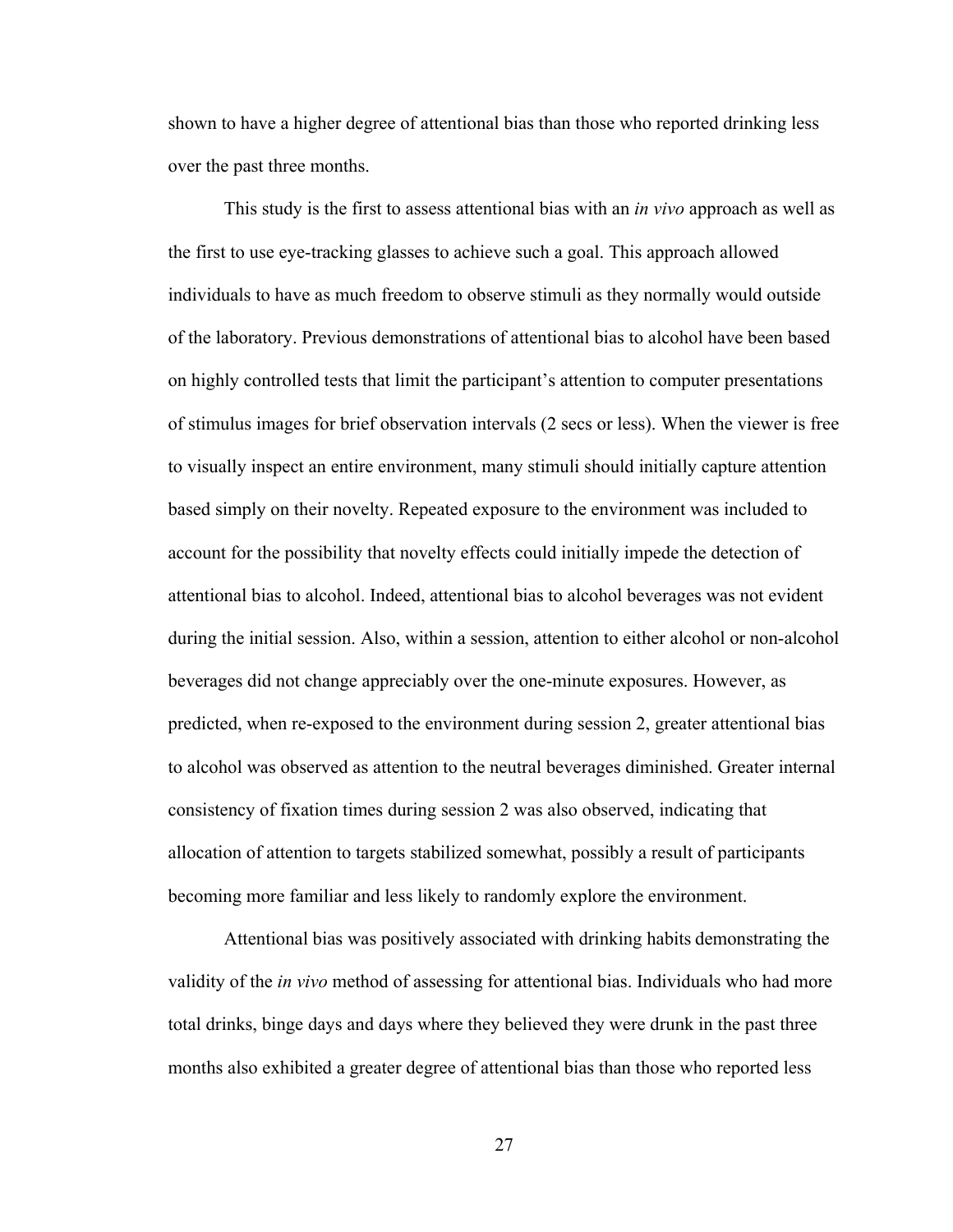drinking. These relationships were evident in both testing sessions, but were stronger in session 2, likely due to greater internal consistency of participants' fixation times and a higher overall degree of attentional bias in that session. It is interesting to note that the primary measure of drinking frequency on the TLFB, drinking days, did not predict attentional bias. This could indicate that attentional bias may be a characteristic demonstrated more so by individuals exhibiting patterns of excessive drinking within episode (i.e., binge drinking) rather than frequent drinking. Distinctions between frequency and quantity of drinking are well recognized as typologies of alcohol use disorders, such as Cloninger's Type 1 and Type 2 subtypes (Cloninger, 1987). Type 1 is characterized by excessive quantity during a drinking episode and Type 2 by frequent drinking episodes. The possibility that such *in vivo* demonstrations of attentional bias to alcohol could be more characteristic of a particular pattern of drinking is an interesting and worthwhile consideration for the use of *in vivo* attentional bias tasks.

The *in vivo* approach taken in this study to assess attentional bias is meant to emulate an individual's experience encountering alcohol objects in their natural environment. This study sought to limit restriction on participants' behavior during the *in vivo* assessment and they were in a testing environment more representative of a relaxed, recreational setting rather than traditional laboratory testing rooms. Still, individuals understood that they were participating in an alcohol study and that the study took place in a laboratory. *In vivo* assessments of attentional bias outside of the laboratory could provide more information about the manner in which alcohol stimuli capture attention in situations already familiar to participants, such as their favorite bar. Given the portability of the technology, such studies are now highly feasible. It is also worth noting that the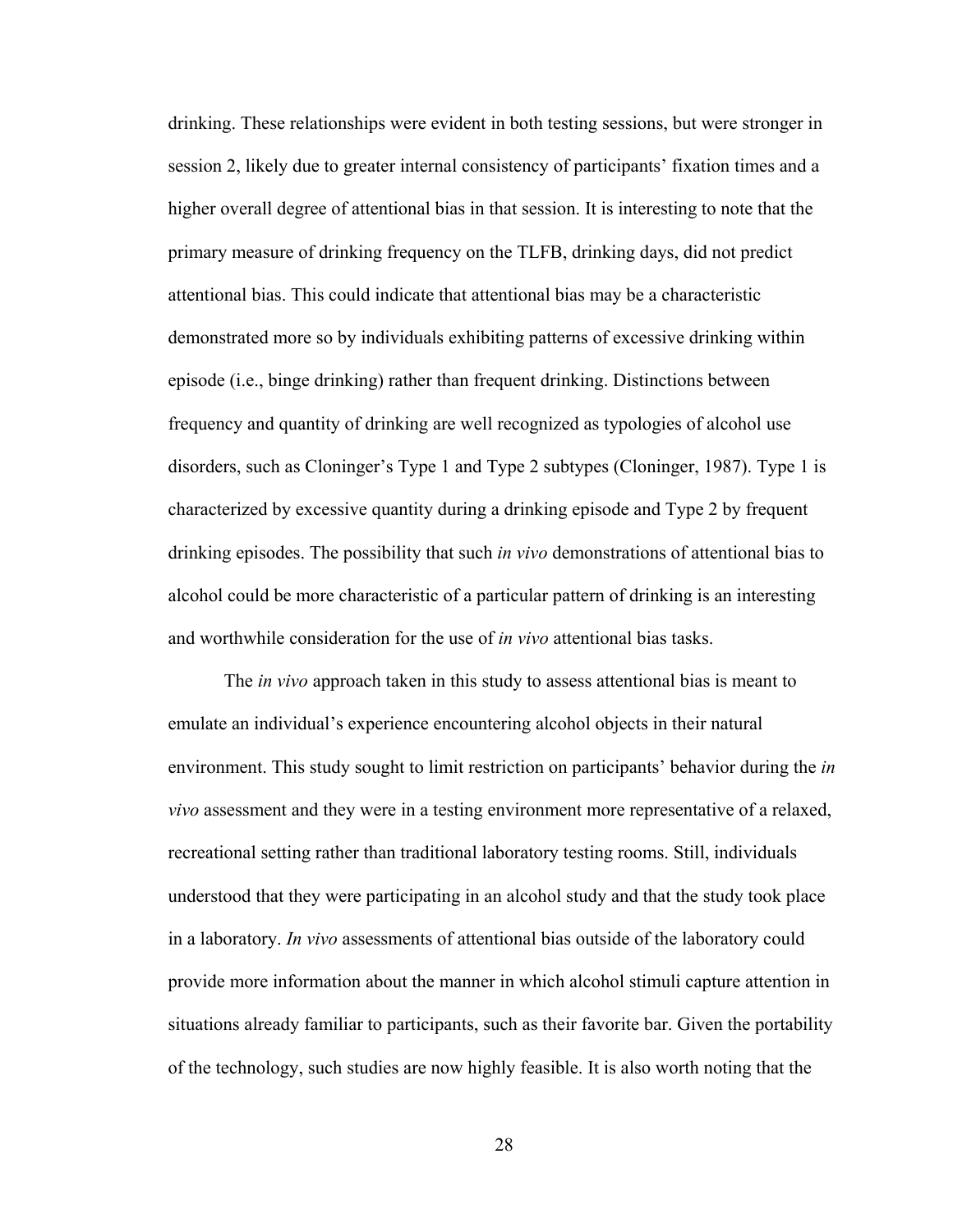current sample did not consist of individuals meeting criteria for alcohol use disorder. It is therefore difficult to determine how those either at risk or currently meeting criteria for alcohol use disorders might respond to the *in vivo* assessment of attentional bias and whether it might have any predictive relationship to an individual's success in treatment or predisposition for relapse. This could be addressed by studying a heavier drinking population.

 There are many potential directions for future investigations using this technology to assess attentional bias to alcohol and other drugs in naturalistic, real-world environments. First, it is important to compare *in vivo* assessments of attentional bias with those obtained by computer display tasks. Such psychometric-based studies would provide much needed information on the agreement among various approaches to measuring attentional bias to alcohol as a risk factor for alcohol abuse. Another area of future application is in alcohol administration. In particular, *in vivo* assessments should be useful in understanding how attentional bias is altered by alcohol or other drug consumption. Studies using computer display tasks to assess attentional bias have shown that the acute administration of alcohol can affect attentional bias (Duka & Townshend, 2004; Weafer & Fillmore, 2013). Eye-tracking technology could build on these findings to evaluate how attentional bias to alcohol changes over the course of one's typical drinking episode in naturalistic setting.

### **Study 2**

 The second study of this dissertation was designed to determine the influence of alcohol consumption on attentional bias as measured by the *in vivo* assessment of attention as well as compare findings between this novel approach and the image-display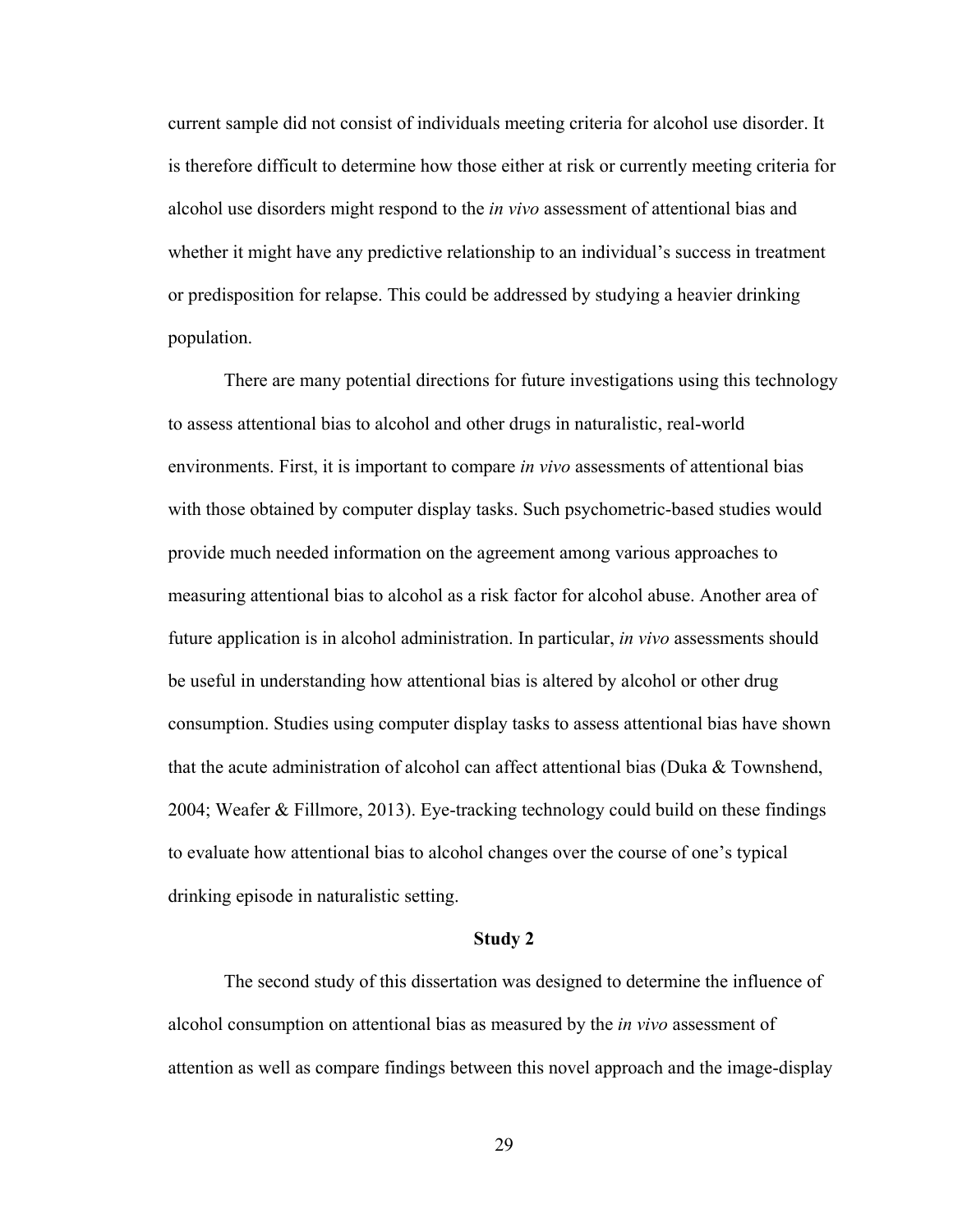tasks traditionally used. Using the Study 1 methodology to assess attentional bias with the eye-tracking glasses, Study 2 added the administration of various doses of alcohol as well as used the visual dot probe task as an additional measure of attentional bias. Research into the relationship between attentional bias and alcohol consumption has most frequently demonstrated that attentional bias is reduced following doses of alcohol that produce BACs of at least 80 mg/100 ml (Duka & Townshend, 2004; Weafer & Fillmore, 2013). This pattern of change in attentional bias suggests that there may be a satiation effect of alcohol consumption such that when an individual feels intoxicated, they are no longer interested in alcohol and therefore do not attend to alcohol-related stimuli to the same degree as they do sober. Findings from Roberts and Fillmore (2015) provide evidence for this satiation hypothesis by demonstrating the differences in attentional bias at different points of the BAC curve. On the ascending limb, attentional bias under a 0.64 g/kg dose of alcohol was shown to be significantly lower than the degree of attentional bias observed under placebo at the same point in time. On the descending limb, however, the degree of attentional bias under the 0.64 g/kg alcohol increased to the point that there was no significant difference between attentional bias at placebo and the 0.64 g/kg dose of alcohol. As a function of acute tolerance, the rewarding effects of alcohol begin to diminish on the descending limb of the BAC curve, suggesting that as an individual is no longer being satiated and experiencing the positive impact of alcohol, their desire to drink may also increase and with it their attentional bias to alcohol. There is additional research to suggest that at lower BACs, around 20 to 40 mg/100 ml, alcohol can increase the degree of attentional bias, possibly indicating a priming effect on motivation for the drug (Duka & Townshend, 2004; Shoenmakers, Wiers & Field, 2008). It is possible that, at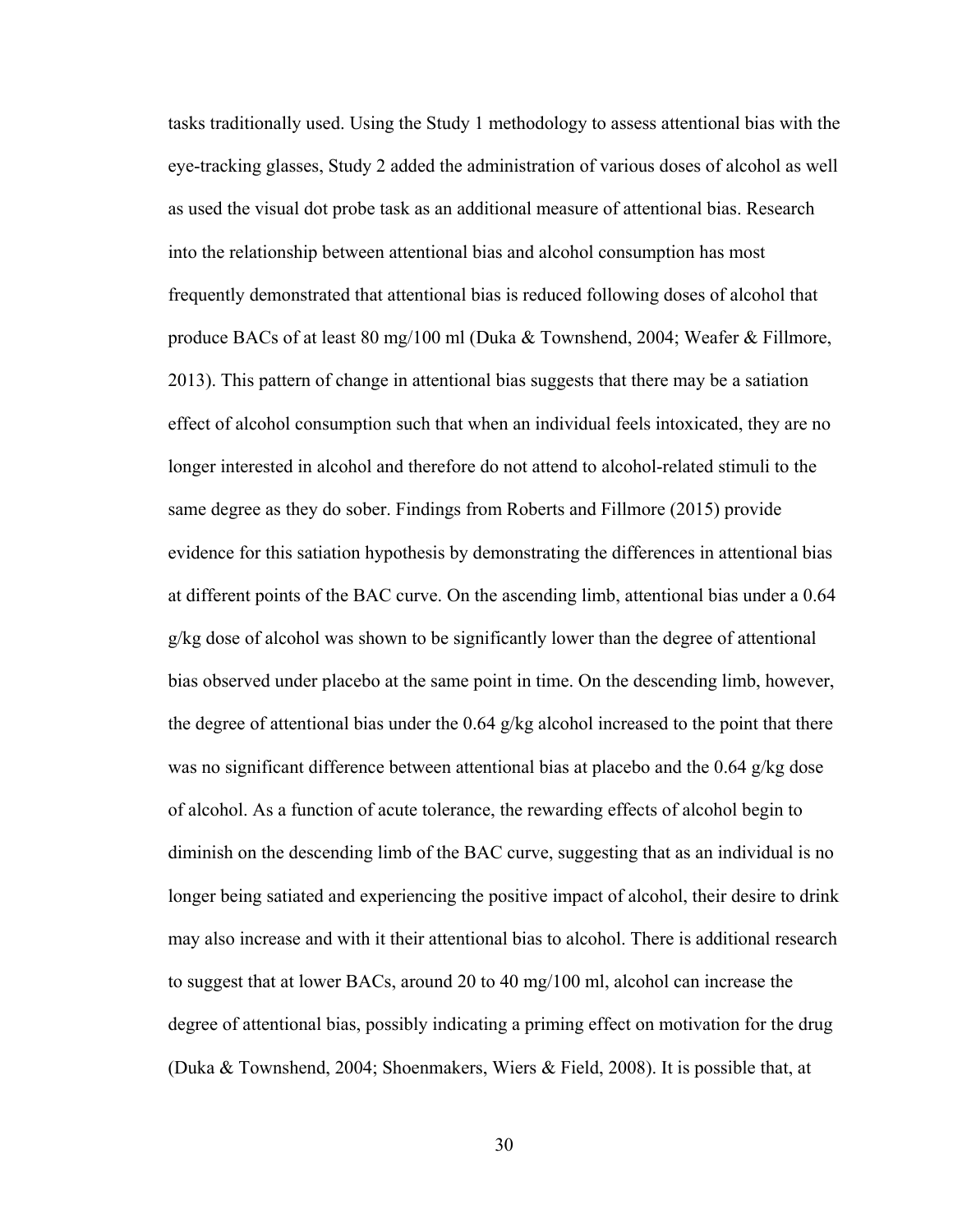this range of doses, alcohol becomes more desirable which in turn results in greater attention allocated towards such stimuli. Such a pattern of increased attentional bias relative to placebo has been observed following a 0.30 g/kg dose of alcohol (Duka  $\&$ Townshend, 2004). A limitation of these findings is that they have only been obtained using an image-display means of assessing attentional bias, such as the visual dot probe task, which brings into question their applicability to bias in real-world drinking experiences.

 To address this limitation, the current study used the eye-tracking glasses to assess attentional bias following alcohol administration. Over three testing sessions, participants were given one of three possible doses of alcohol (placebo, 0.30 g/kg and  $0.65 \text{ g/kg}$  and then, while wearing eye-tracking glasses, entered a recreational room containing several objects, including non-alcoholic and alcoholic beverages and were allowed to freely visually inspect all objects. It was hypothesized that following the placebo dose, participants would demonstrate attentional bias to alcohol during the *in vivo* assessment of attention. This attentional bias was hypothesized to be increased following 0.30 g/kg dose of alcohol due to priming. Further, it was hypothesized that the degree attentional bias observed during the *in vivo* assessment following the 0.65 g/kg dose of alcohol would be reduced compared to placebo due to satiation. The current study also involved participants completing the visual dot probe task. It was hypothesized that there would be a similar pattern between findings on the impact of alcohol consumption and attentional bias between the two tasks, such that individuals were expected to demonstrate attentional bias following the placebo dose, with a relative increase after the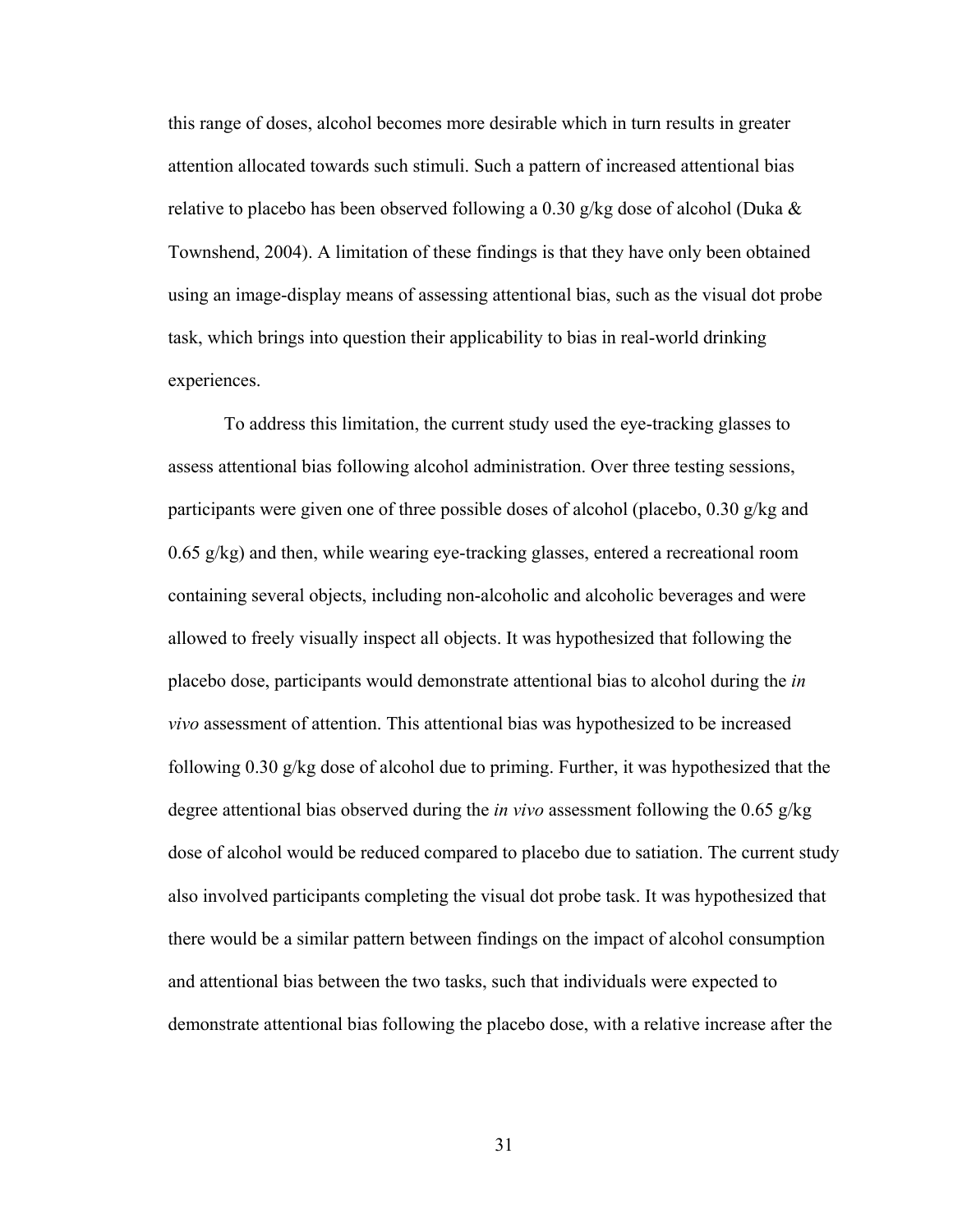0.30 g/kg priming dose and a relative decline in attentional bias following the 0.65 g/kg high dose.

### **Methods**

# **Participants**

 Twenty-three adults (10 men and 13 women) between the ages of 21 and 34 years participated in this study (mean age =  $24.6$ , SD =  $3.9$ ). The racial make-up was as follows: Asian (n = 1), African American (n = 2), Native Hawaiian/Pacific-Islander (n = 1), Caucasian ( $n = 17$ ) and Other ( $n = 2$ ). Volunteers responded to fliers or internet postings advertising for social drinkers interested in participating in a study examining the relation between alcohol use and mental and behavioral performance. Inclusion criteria included being of legal drinking age, reporting being a current, regular drinker with a drinking frequency of at least once per week over the past 90 days, and no history of alcohol use disorder or treatment for alcohol use. Individuals reporting any psychiatric disorder, CNS injury, or head trauma did not participate, nor did those reporting dependence on illicit drugs. Participants were also excluded if they reported any eye or vision issues that would interfere with the eye-tracking glasses' ability to track their eyes. Individuals with corrected vision were required to use contact lenses so that they would be able to wear the eye-tracking glasses.

The sample size used in this study was based on previous work from our laboratory where samples of moderate to heavy drinkers using 20 participants have detected alcohol effects on comparable attentional bias measures with medium to large effect sizes ( $d = 0.81$ ; partial  $\eta^2 = 0.17 - 0.42$ ).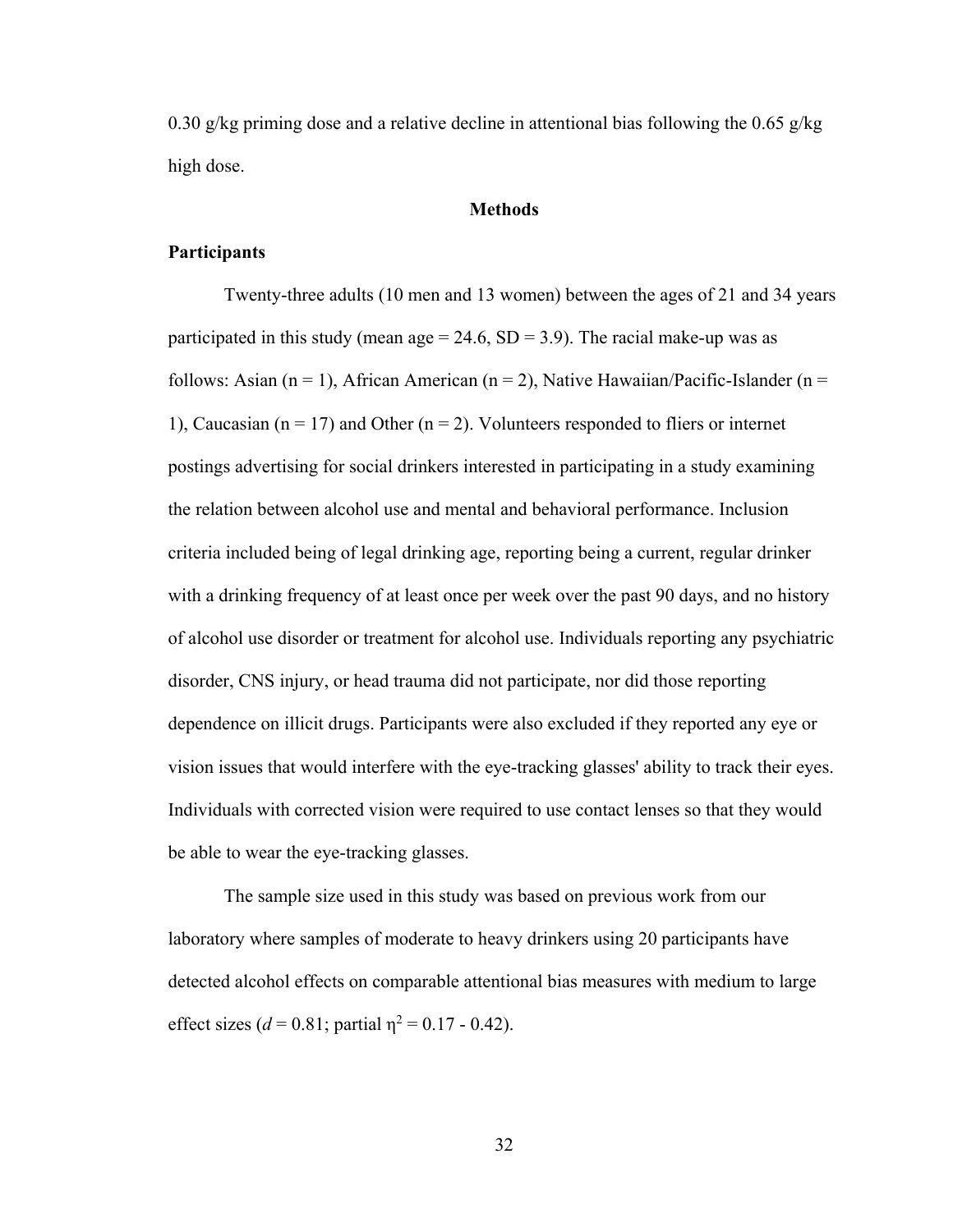# **Materials and Measures**

**Eye-tracking glasses.** The *in vivo* assessment of attention used in this study was identical to the one in Study 1. Refer to the description of this task from Study 1.

**Visual dot probe task.** The task was operated using E-Prime experiment generation software (Psychology Software Tools, Pittsburgh, PA) and was performed on a PC. Fixations were measured using a Tobii T120 Eye Tracking Monitor (Tobii Technology, Sweden). Stimuli were presented on the Tobii Monitor and dual embedded cameras tracked participants' gaze locations. Participants were seated with their heads approximated 60 cm in front of the computer with a free range of head and neck motion. Gaze locations were sampled at 120 Hz and fixations were defined as gazes with standard deviations less than 0.5 degrees of visual angle for durations of 50 ms or longer.

 This task measured attentional bias towards alcohol-related images. Participants viewed a neutral and alcohol image presented side-by-side on a computer monitor for 1000 ms. Upon offset of the images, a visual-probe appeared which participants responded to by pressing a key corresponding to the probe's location. The pictures consisted of 10 alcohol-related images (alcohol beverages) that were paired with 10 neutral images (non-alcohol beverages). The task also included additional "filler" trials that consisted of 10 pairs of non-beverage neutral images to reduce the likelihood of habituation to the alcohol target stimuli. Each pair was presented 4 times, totaling 80 trials with 40 critical trials. For each critical trial where target images were presented, the total duration of all fixations directed towards each image type (i.e., alcohol or food targets and neutral images) was calculated. These values were averaged across trials to produce a mean fixation time for each image type. The visual dot probe task was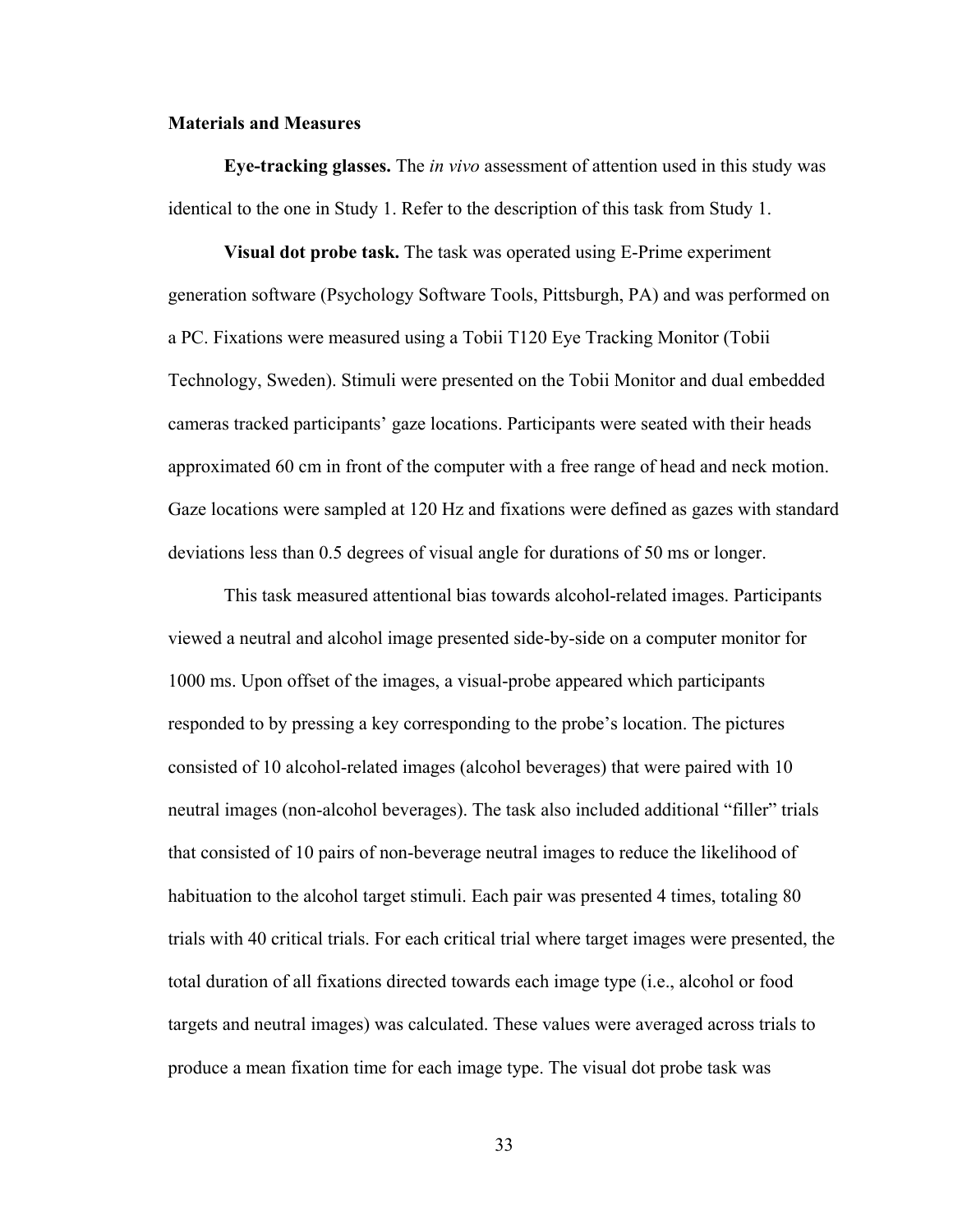implemented in this study to demonstrate the effects of alcohol consumption on attentional bias, as it has been used in previous research for the same purpose (Weafer  $\&$ Fillmore, 2013; Roberts & Fillmore, 2015).

 An additional food-stimuli version of the visual dot probe task was utilized in this study that used an entirely different set of stimuli, but was operationally identical to the alcohol-stimuli version of the task. This alternative version of the visual dot probe task contained 10 target images of food paired with 10 neutral, non-food images that were designed to match the food images for size, color and complexity. The task also consisted of an additional 10 "filler" image pairings. This version of the task was utilized to demonstrate that the influence of alcohol consumption on attentional bias is specific only to alcohol-related stimuli and not on general attentional bias to any other appetitive stimuli.

**Timeline Follow-Back (TLFB).** Refer to the description from Study 1

**Alcohol Use Disorders Identification Test (AUDIT).** Refer to the description from Study 1.

**Subjective Effects Questionnaire.** Participants provided ratings of subjective states using a visual analogue scale (Van Dyke & Fillmore, 2014). They rated 15 items (I feel depressed; I have no motivation; I feel hungry; I am willing to drive a car; I feel sedated; I feel happy; I feel intoxicated; I find it hard to concentrate; I feel thirsty; I feel nervous; I feel irritable; I feel confident; I feel I am legally able to drive a car; I feel stimulated/alert; I feel down) by drawing vertical line on a 100mm long scale ranging from "not at all" at one end to "very much" at the other. Additionally, this questionnaire included an area for individuals to estimate their BAC, with values ranging from 0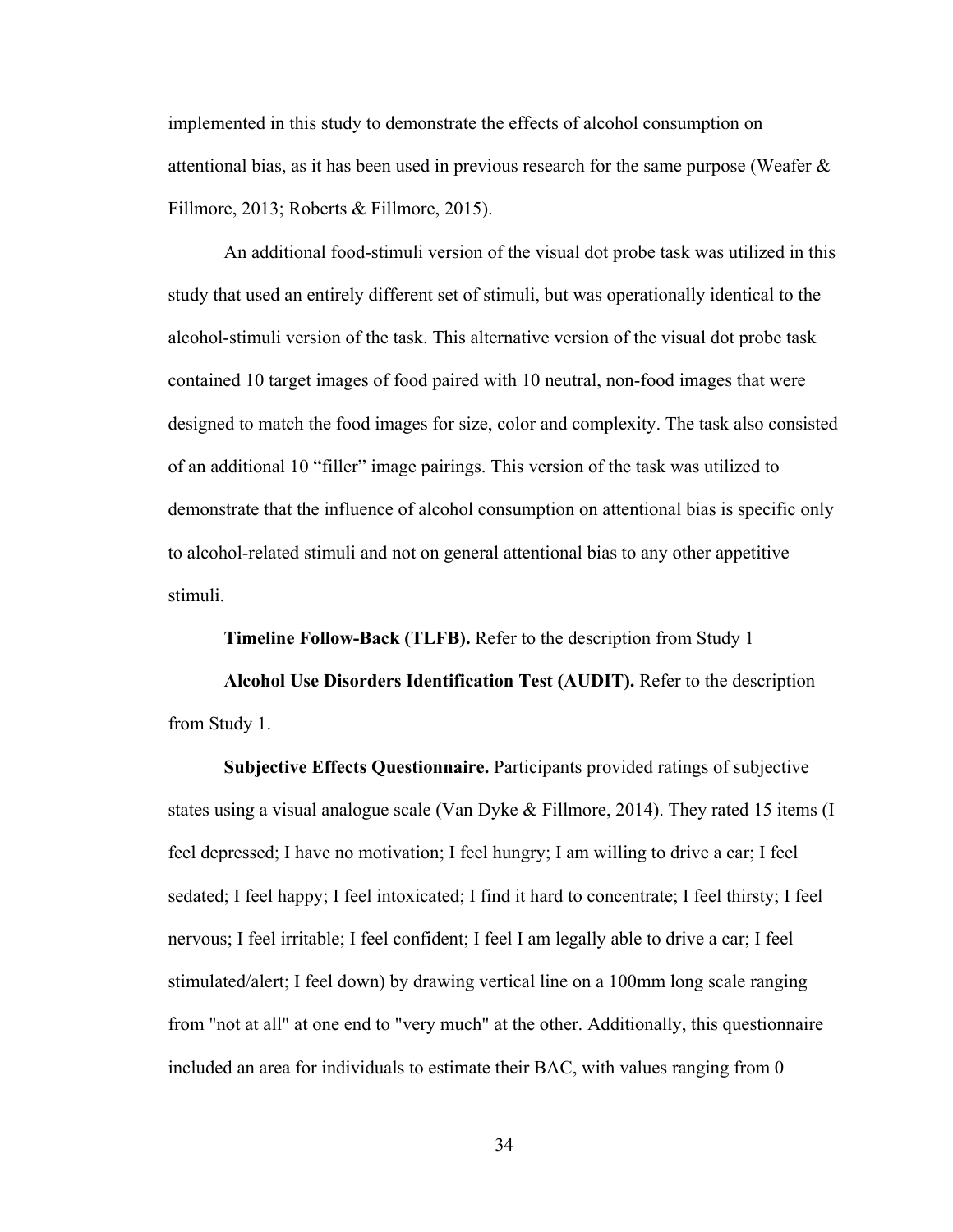mg/100 ml to 160 mg/100 ml, with 80 mg/100 ml falling in the middle of the scale. The BAC estimation scale was included as another means to determine how intoxicated an individual was feeling after alcohol administration. Previous research has shown that these scales are sensitive to changes in subjective effects that occur over the time course of an alcohol dose (e.g., Fillmore, 2001). This questionnaire was administered as part of a standard test battery and in this study served as a sort of manipulation check for the administration of alcohol. To this end, the items "I feel intoxicated" and the estimated BAC are the items of primary interest in this study, as they have more greatest conceptual relevance to the idea of satiety to alcohol.

## **Procedure**

 The study took place over the course of four test sessions at the Behavioral Pharmacology lab in the Psychology Department. During the first session, informed consent was obtained, and a zero BAC was confirmed by breath analysis. Illicit drug use was also assessed via urine analysis (ICUP Drug Screen, Instant Technologies). Positive screens for drugs other than tetrahydrocannabinol (THC) during a testing session that involved alcohol administration resulted in rescheduling of that session. Those whose urine tested positive for THC were allowed to continue the session only if they abstained from using THC for at least 24 hours prior to the sessions. No female volunteers who were pregnant or breast-feeding participated in the research (Icon25 Hcg Urine test, Beckman Coulter). Screenings were followed by completion of questionnaires on demographics, general health status, drug use, and the TLFB and AUDIT. Participants were then acquainted with the eye-tracking glasses. The instructions given and the task that participants completed was identical to what was done in Study 1. After becoming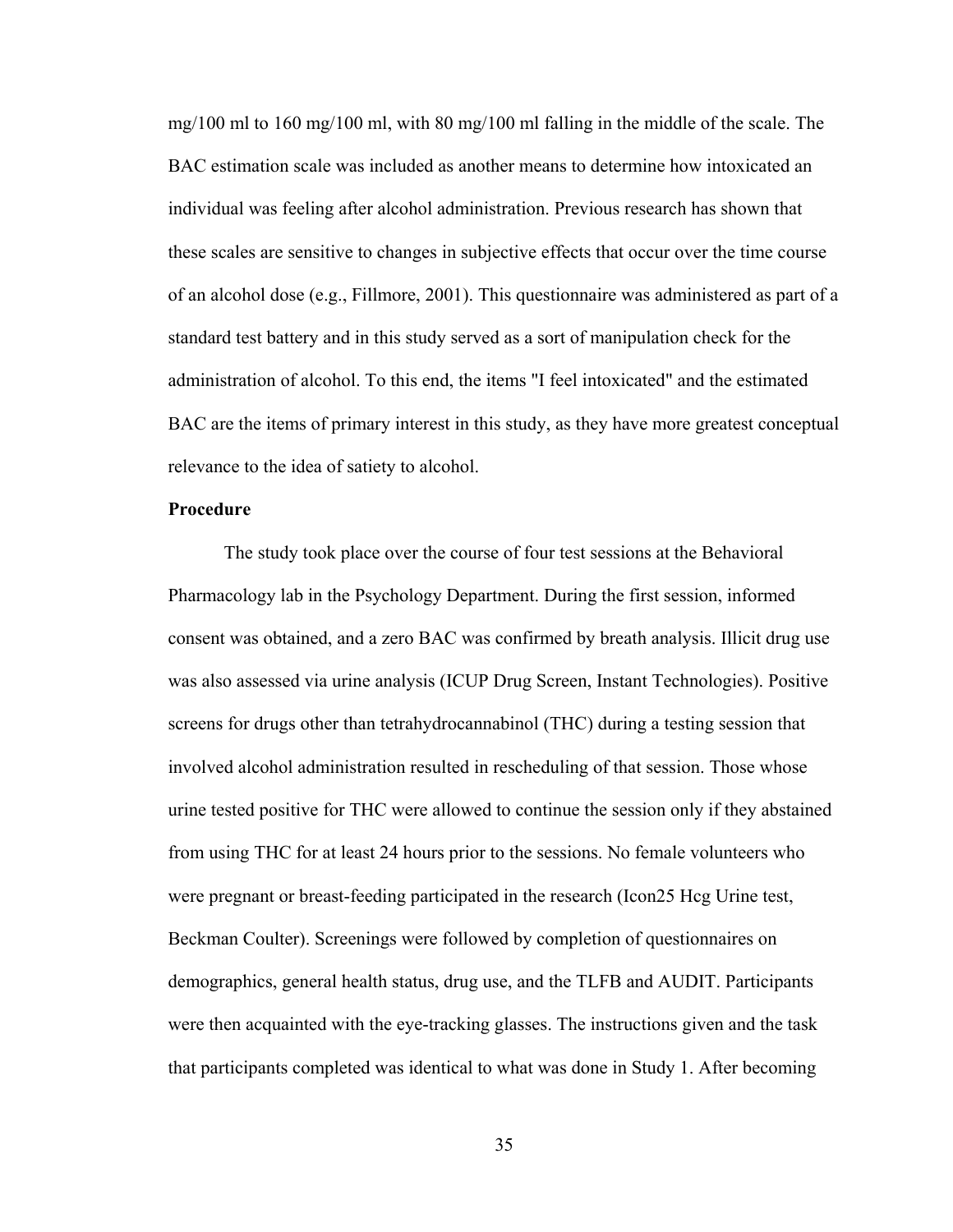familiarized with the eye tracking glasses and the task, participants completed the alcohol and food version of the visual dot probe task. The order for completion of both versions of the visual dot probe task was counterbalanced across participants, but the order remained consistent for the individual for all test sessions.

 Participants' attended an additional three test sessions that were designed to test the acute effects of alcohol on the measures of attentional bias. As in session 1, participants provided a breath sample to verify a zero BAC and a urine sample for illicit drug screening. After a zero-BAC and negative urine analysis were confirmed, participants were administered either a placebo, a  $0.30$  g/kg or  $0.65$  g/kg dose of alcohol. The 0.30 g/kg dose of alcohol was intended to produce an average peak BAC of 30 mg/100 ml, and the 0.65 g/kg alcohol dose was to intended to produce an average peak BAC of 80 mg/100 ml. All participants received one dose per session and received one of each possible dose across all three test sessions. The order of dose administration given was counterbalanced across participants, and participants were blind to dose order. The alcohol beverage was served as one-part alcohol and three-parts carbonated mix divided equally into two glasses. The placebo consisted of four-parts carbonated mix that matched the volume of the  $0.30 \text{ g/kg}$  dose. Five milliliters of alcohol were floated on the top of each placebo glass, and the glasses were sprayed with an alcohol mist that resembles condensation and provides an alcohol odor. Participants drank both beverages within six minutes.

 At 25 minutes post-administration, participants began the *in vivo* assessment of attentional bias as it was conducted in session 1 followed by the visual dot probe tasks. Testing was completed roughly 75 minutes following dose administration, with all testing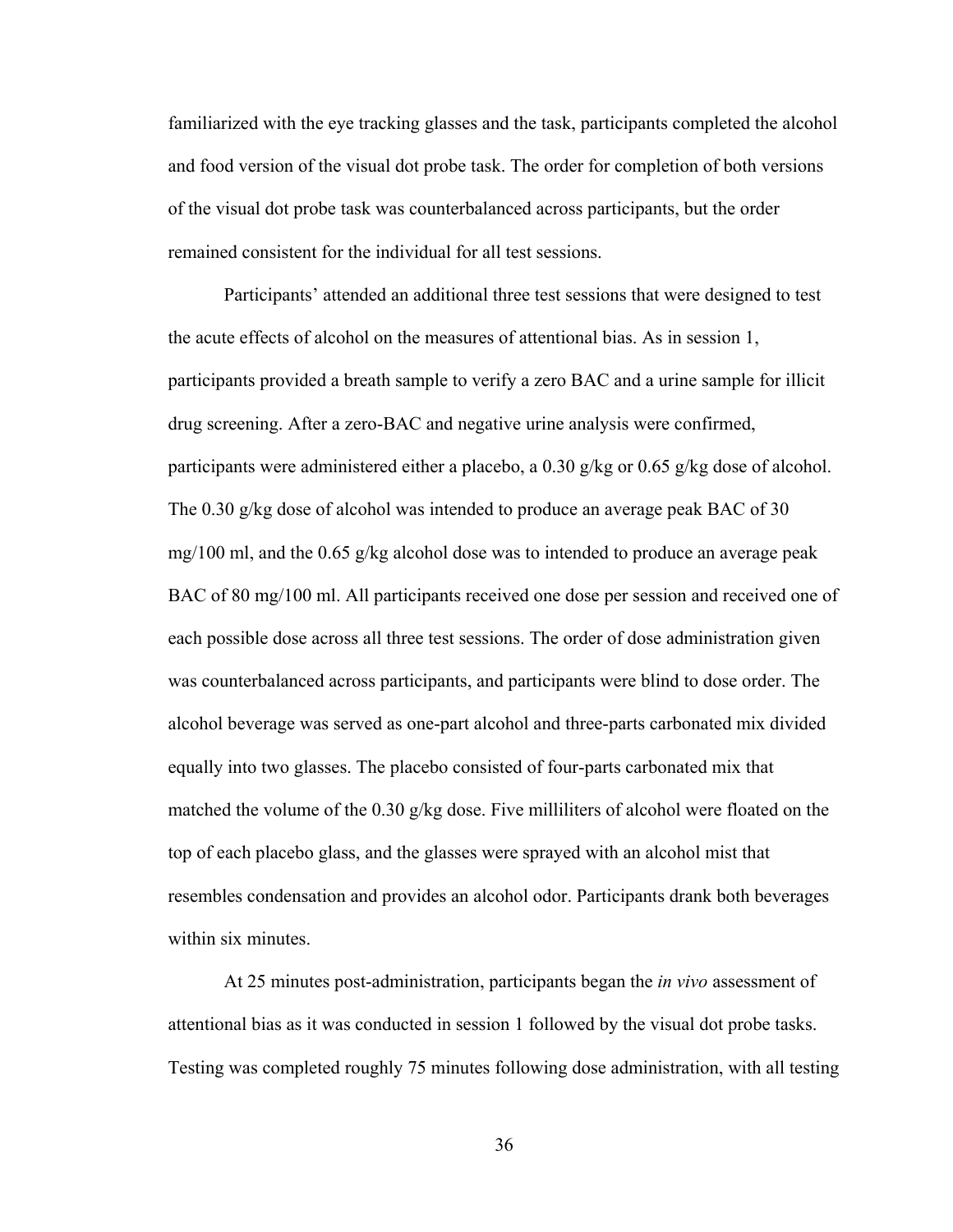done on the ascending limb and at the peak of the BAC curve. BAC was monitored throughout the session via breath analysis, starting at 25 minutes after administration with breath samples being gathered every 20 minutes during testing. Participants remained in the lab until they were at or below a 20 mg/100 ml BAC level. The inter-session interval ranged from three to four days and all sessions were completed within two weeks. At the conclusion of the final testing session participants were paid and debriefed.

### **Criterion Variables and Data Analyses**

#### *In vivo* **Assessment of Attention**

Attentional bias to alcohol-related objects was assessed. The eye-tracking glasses provided the fixation time spent on objects in the room during each one-minute exposure. Longer fixation times spent on an object was indicative of increased attention paid to that stimulus. For each exposure, fixation times were totaled across the four alcohol objects and totaled across the four neutral objects. These totals were then averaged across the five exposures for a testing session to provide a mean fixation time for alcohol and for neutral objects per exposure. Greater fixation times to alcohol versus neutral object indicated attentional bias to alcohol. Fixation times were analyzed by a 2 (stimuli; alcohol, neutral) X 3 (dose; placebo,  $0.30g/kg$ ,  $0.65g/kg$ ) repeated measures analysis of variance (ANOVA). Simple effects were analyzed using paired-samples *t* tests for each dose condition to determine when significant attentional bias was observed.

### **Visual Dot Probe Tasks**

On the visual dot probe task, an average fixation time was calculated across all forty critical target trials, where greater average fixation time to alcohol or food stimuli compared to neutral stimuli was indicative of attentional bias. For both the alcohol-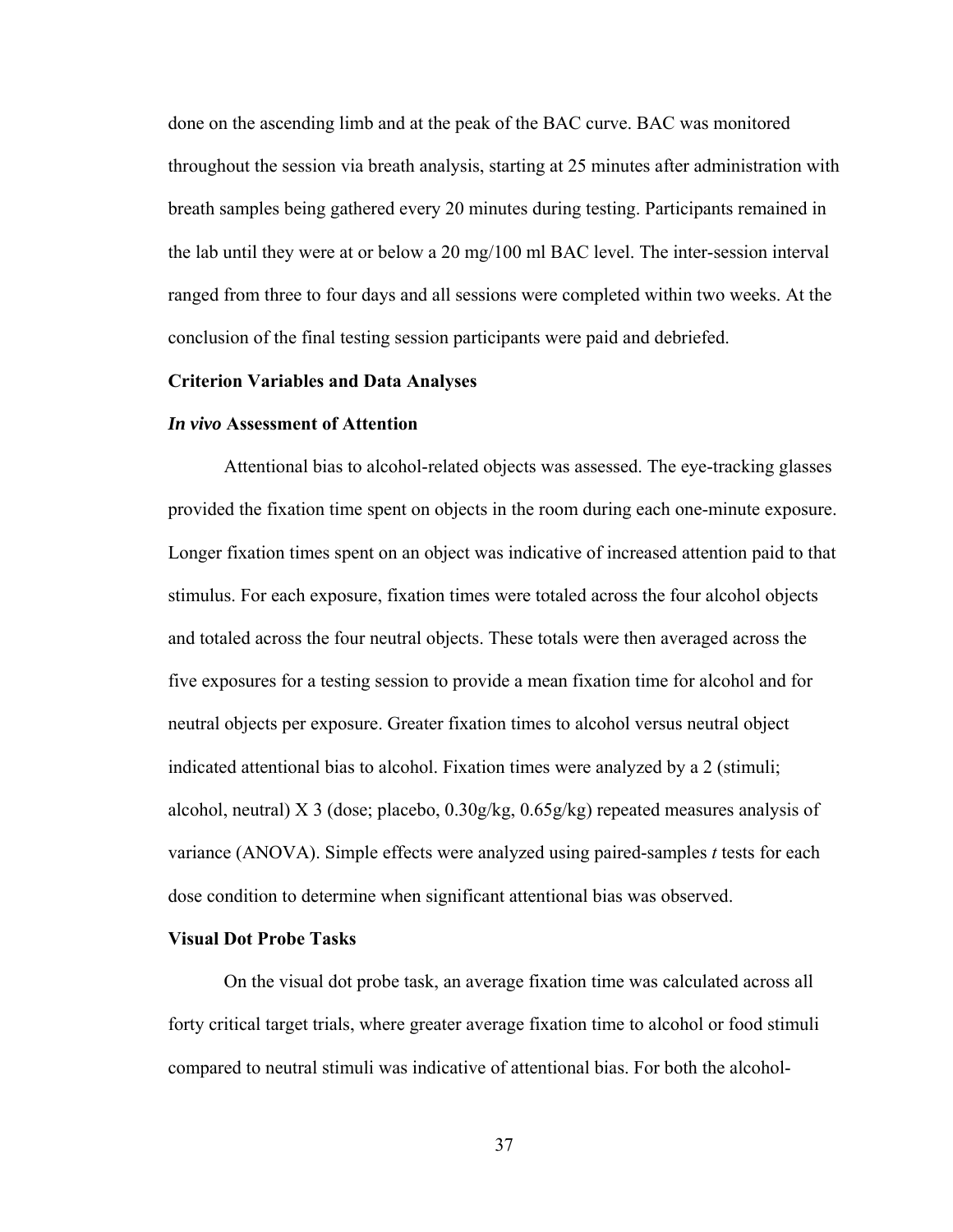stimuli and food-stimuli versions of the task, fixation times were analyzed by a 2 (stimuli; alcohol/food, neutral) X 3 (dose; placebo,  $0.30g/kg$ ,  $0.65g/kg$ ) repeated measures analysis of variance (ANOVA). Simple effects were analyzed using pairedsamples *t* tests for each dose condition to determine when significant attentional bias was observed.

# **Additional Analyses**

The relationship between attentional bias to alcohol-related objects and drinking habits obtained from the TLFB was examined via correlational analyses. The relationship between subjective effects and attentional bias to alcohol-related objects were also examined via correlational analyses. Changes in BAC for active dose conditions were analyzed via a 2 (dose; 0.30g/kg, 0.65g/kg) x 3 (time; 25 min, 45 min, 65 min) ANOVA to cover the times at which testing took place. Additionally, all analyses in this study were conducted to include sex as a between-subjects variable. These analyses found no significant effect of sex and did not change the significance level of other main effects or interactions. As such, reported analyses of attentional bias and other measures are collapsed across sex.

### **Results**

#### **Drinking and Demographic Information**

Participants' drinking habits and demographic information are presented in Table 4. As in Study 1, men and women did not significantly differ from one another in their drinking habits, and drinking habits show that participants were regular drinkers and were comparable to those who have demonstrated attentional bias in previous studies (Miller  $\&$ Fillmore, 2010; Roberts, Fillmore & Milich, 2012). Some participants reported past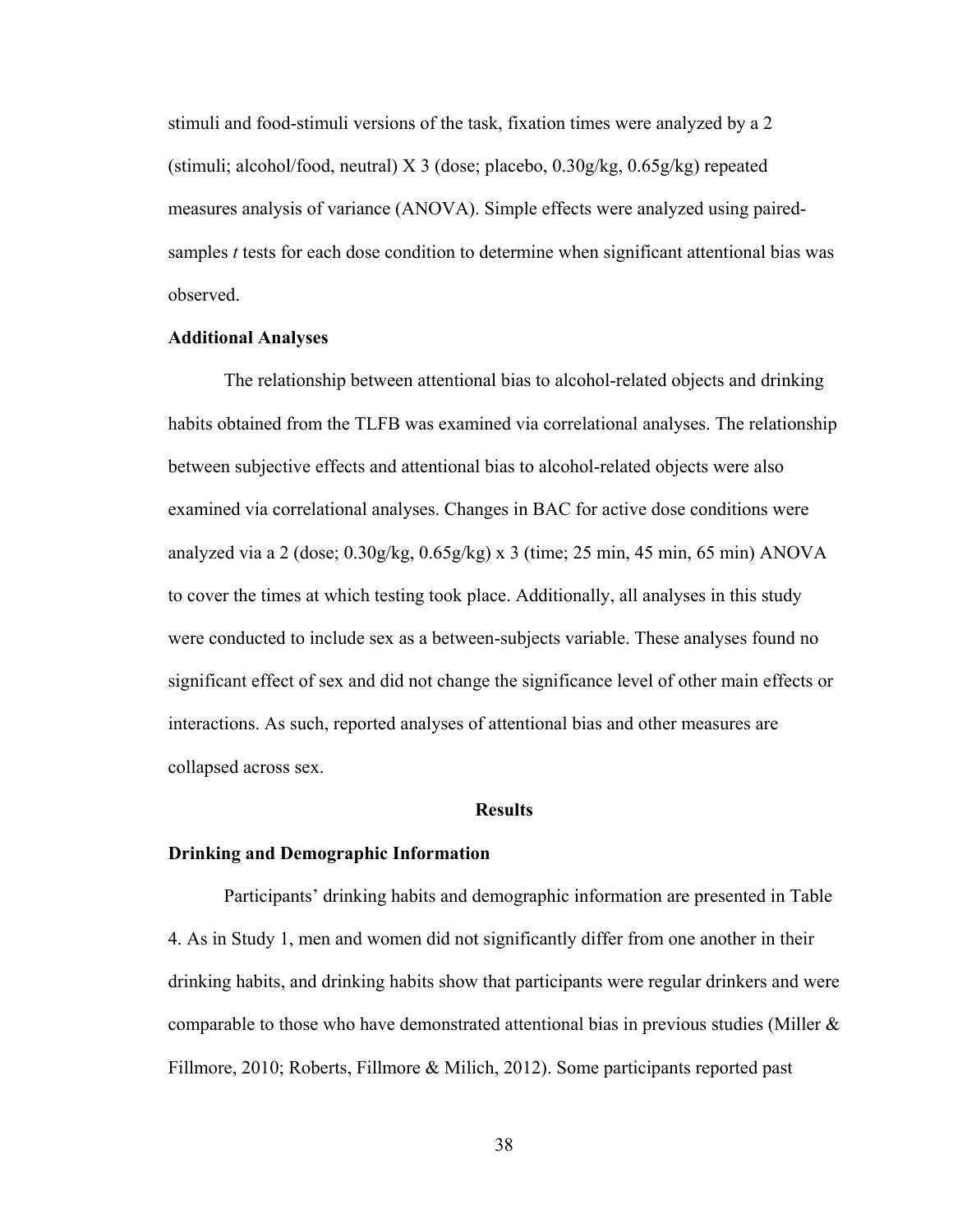month use of nicotine ( $n = 7$ ), marijuana ( $n = 6$ ), and sedatives ( $n = 1$ ). Participants verbally confirmed abstinence from substance use during the 24 hours prior to each session with breath and urine analysis used to confirm a zero BAC and no drug use respectively.

|                        | Group          |      |            |                |           |            |  |
|------------------------|----------------|------|------------|----------------|-----------|------------|--|
|                        | Women          |      |            |                | Men       |            |  |
|                        | $\overline{M}$ | SD   | $Min -$    | $\overline{M}$ | <b>SD</b> | $Min -$    |  |
|                        |                |      | Max        |                |           | Max        |  |
| <b>Drinking Habits</b> |                |      |            |                |           |            |  |
| TLFB - Binge           | 7.4            | 8.5  | $0 - 22$   | 3.6            | 3.7       | $0 - 9$    |  |
| Days                   |                |      |            |                |           |            |  |
| TLFB - Drunk           | 8.2            | 7.5  | $1 - 23$   | 5.5            | 5.3       | $0 - 16$   |  |
| Days                   |                |      |            |                |           |            |  |
| TLFB - Drinking        | 25.2           | 14.7 | $6 - 51$   | 33.0           | 20.6      | $10 - 68$  |  |
| Days                   |                |      |            |                |           |            |  |
| TLFB - Total           | 89.1           | 78.6 | $15 - 263$ | 102.8          | 70.5      | $10 - 209$ |  |
| <b>Drinks</b>          |                |      |            |                |           |            |  |
| <b>AUDIT</b>           | 7.6            | 4.1  | $2 - 15$   | 8.3            | 4.0       | $2 - 15$   |  |
|                        |                |      |            |                |           |            |  |
| Demographics           |                |      |            |                |           |            |  |
| Age                    | 24.5           | 4.4  | $21 - 34$  | 24.9           | 3.4       | $21 - 31$  |  |

# Table 4 *Mean Drinking Habits and Demographics Measures by Gender*

# **Blood Alcohol Concentrations**

BACs at all time points for the active dose conditions are presented in Table 5. Testing was completed within the first 70 minutes following dose administration, thus the first three time periods reported on this table are ones in which testing was taking place. This table shows that following the 0.30 g/kg alcohol dose, participants' BAC steadily declined over the first 65 minutes (mean BAC =  $30.8 \text{ mg}/100 \text{ ml}$ ) and following the 0.65 g/kg alcohol dose, participants' BAC steadily rose over the first 65 minutes (mean BAC  $= 72.7$  mg/100 ml). A 2 (dose) x 3 (time) ANOVA identified a main effect of dose,

*Note. Gender contrasts were tested by one-way between subjects ANOVAs. Data labeled TLFB is from the Timeline Follow-Back.*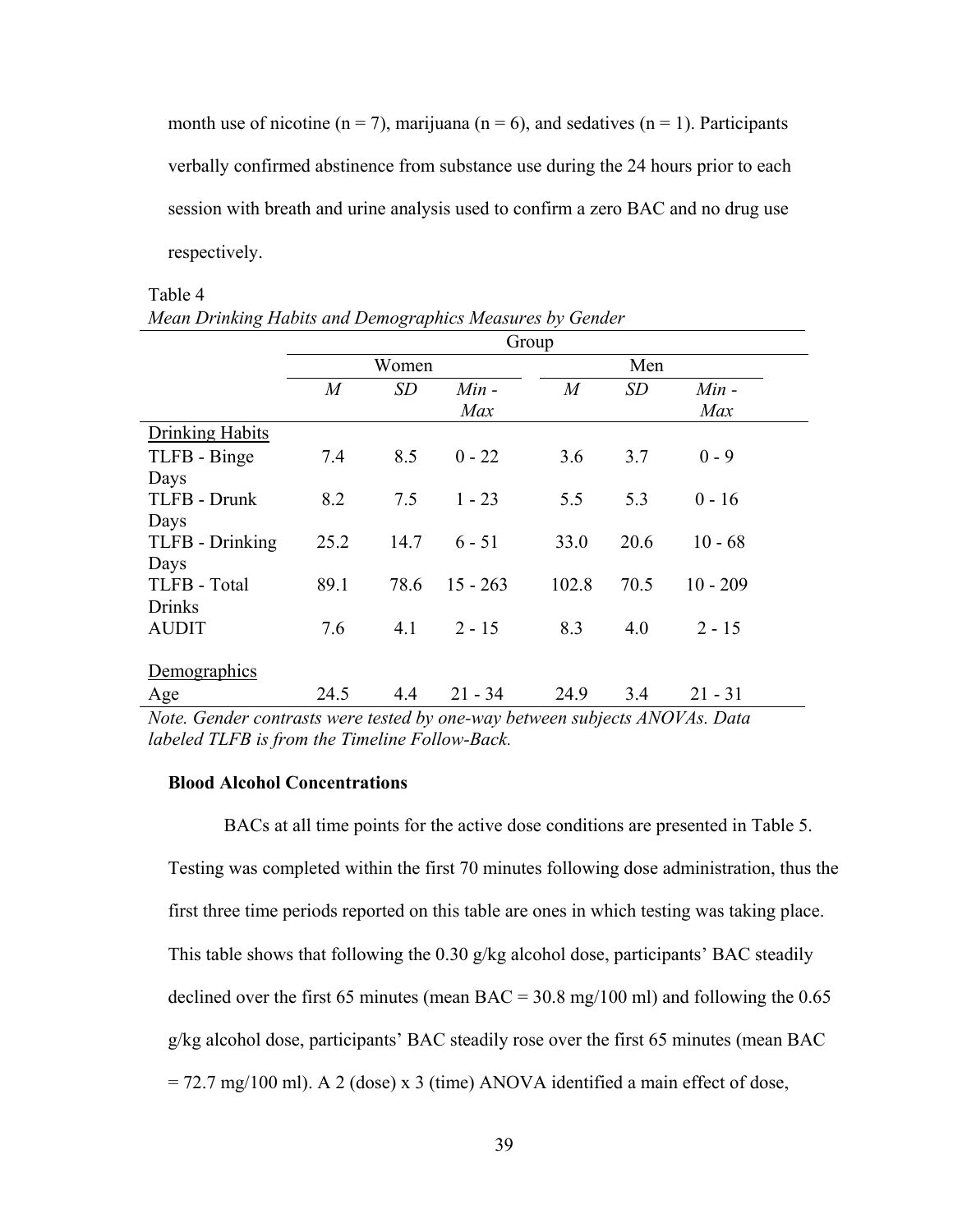$F(1,22) = 235.9, p = .000, \eta_p^2 = 0.91$  which was found due to the overall higher BACs produced in the 0.65 g/kg dose compared to those observed following the 0.30 g/kg dose. No main effect of time was found,  $p > 0.05$ . A dose X time interaction was observed,  $F(1, 0)$  $(22) = 6.194$ ,  $p = .004$ ,  $\eta_p^2 = 0.21$ , which was due to the decline in BACs for the 0.30 g/kg dose compared to the rise observed following the 0.65 g/kg dose. No detectable BAC was observed at any time point in the placebo condition.

Table 5 *Mean Blood Alcohol Concentrations for all dose conditions (BAC)* 

| $0.30$ g/kg       |      |      |      |      |      | $0.65$ g/kg |      |      |
|-------------------|------|------|------|------|------|-------------|------|------|
| Minutes past dose | 25   | 45   | 65   |      |      |             | 65   |      |
| <b>BAC</b>        |      |      |      |      |      |             |      |      |
| M                 | 34.3 | 30.8 | 25.9 | 22.6 | 68.9 | 72.7        | 79.8 | 66.6 |
| <i>SD</i>         | 9.5  |      | 7.4  | 6.5  | 20.9 | 14.5        | 12.3 | 12.4 |
|                   |      |      |      |      |      |             |      |      |

*Note. All BACs are reported as mg/100 ml.* 

# *In vivo* **Assessment of Attentional Bias**

Figure 5 shows the fixation times to stimuli for all doses on the *in vivo* assessment of attention. As the figure illustrates, fixation times between alcohol and neutral stimuli on the *in vivo* assessment did not significantly differ from one another following any of the doses of alcohol administered. A 2 (stimuli) x 3 (dose) ANOVA yielded no main effect of stimuli or dose on the *in vivo* task, *ps* > .05. Additionally, there was no significant stimuli by dose interaction. Following placebo, no significant attentional bias was found for the *in vivo* assessment. For the active doses, paired *t* tests demonstrated no significant difference in fixation times between alcohol and neutral stimuli on the *in vivo* tasks, *ps* > .05. Taken together, attentional bias was not observed at any point on the *in vivo* assessment nor was any significant pattern of changes in fixation time across doses able to be discerned.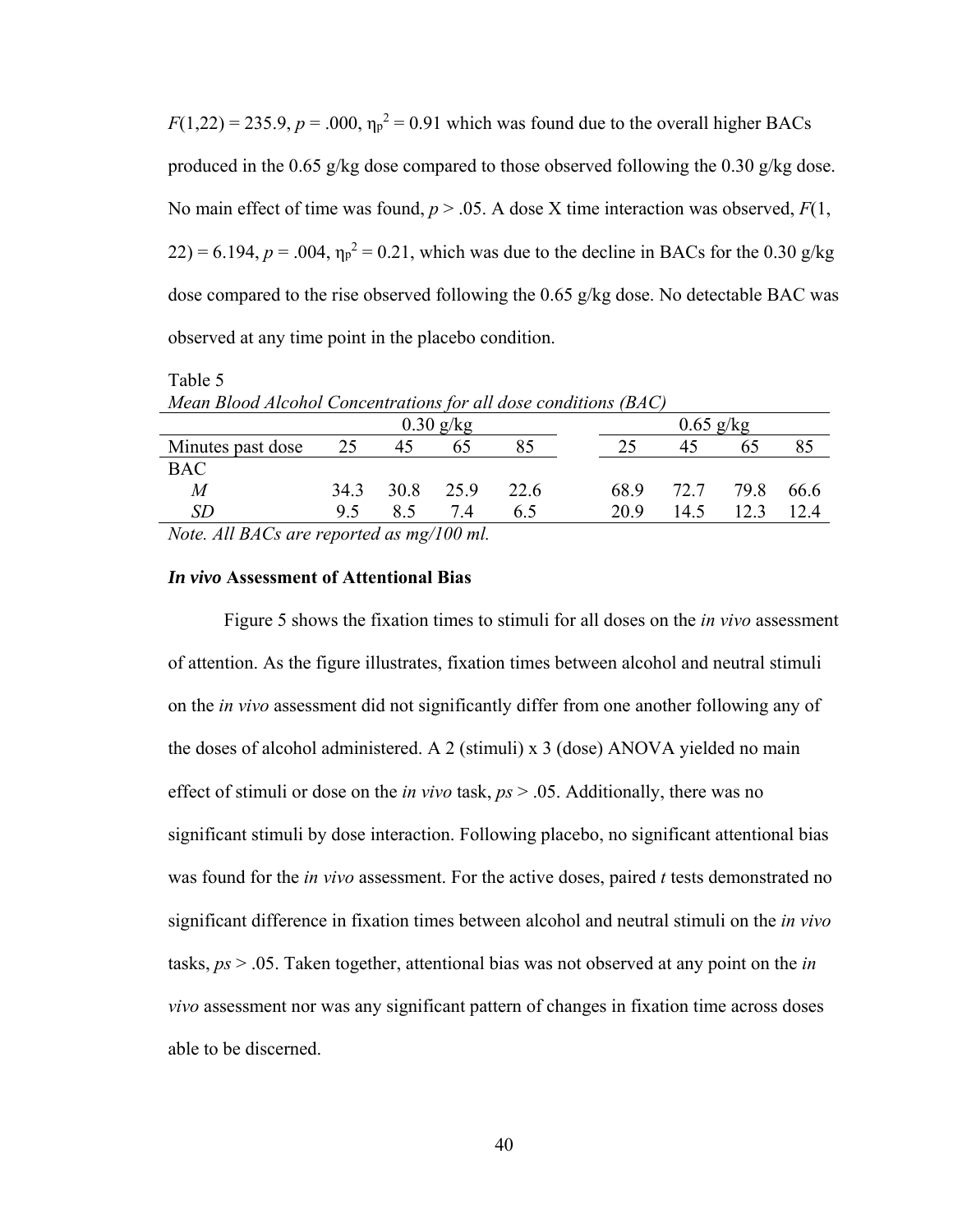

Figure 5. *Average fixation time to alcohol and neutral stimuli for all exposures during the in vivo assessment of attention.* 

### **Visual Dot Probe Assessment of Attentional Bias**

 Figure 6 shows the fixation times to stimuli for all doses on the visual dot probe task, where the difference in fixation times between alcohol and neutral stimuli is shown to shrink as alcohol dose increases. A 2 (stimuli) x 3 (dose) ANOVA yielded main effects of dose,  $F(1,22) = 6.93$ ,  $p = .015$ ,  $\eta_p^2 = 0.24$ , and stimuli,  $F(1,22) = 5.22$ ,  $p = .009$ ,  $\eta_p^2 =$ 0.19. No stimuli by dose interaction was found. Figure 6 shows that the main effect of stimuli is attributable to consistently more fixation time spent on alcohol images compared to neutral images across all doses of alcohol. Furthermore, the main effect of dose is due to the overall decrease in fixation time as the dose of alcohol increases. Paired-sample *t* tests indicated that there was significant attentional bias at placebo, *t*(22)  $= 1.99, p = .03, d = 0.44,$  and following the 0.30 g/kg alcohol dose,  $t(22) = 1.89, p = .036,$  $d = 0.23$ . However, following the 0.65 g/kg alcohol dose, the magnitude of attentional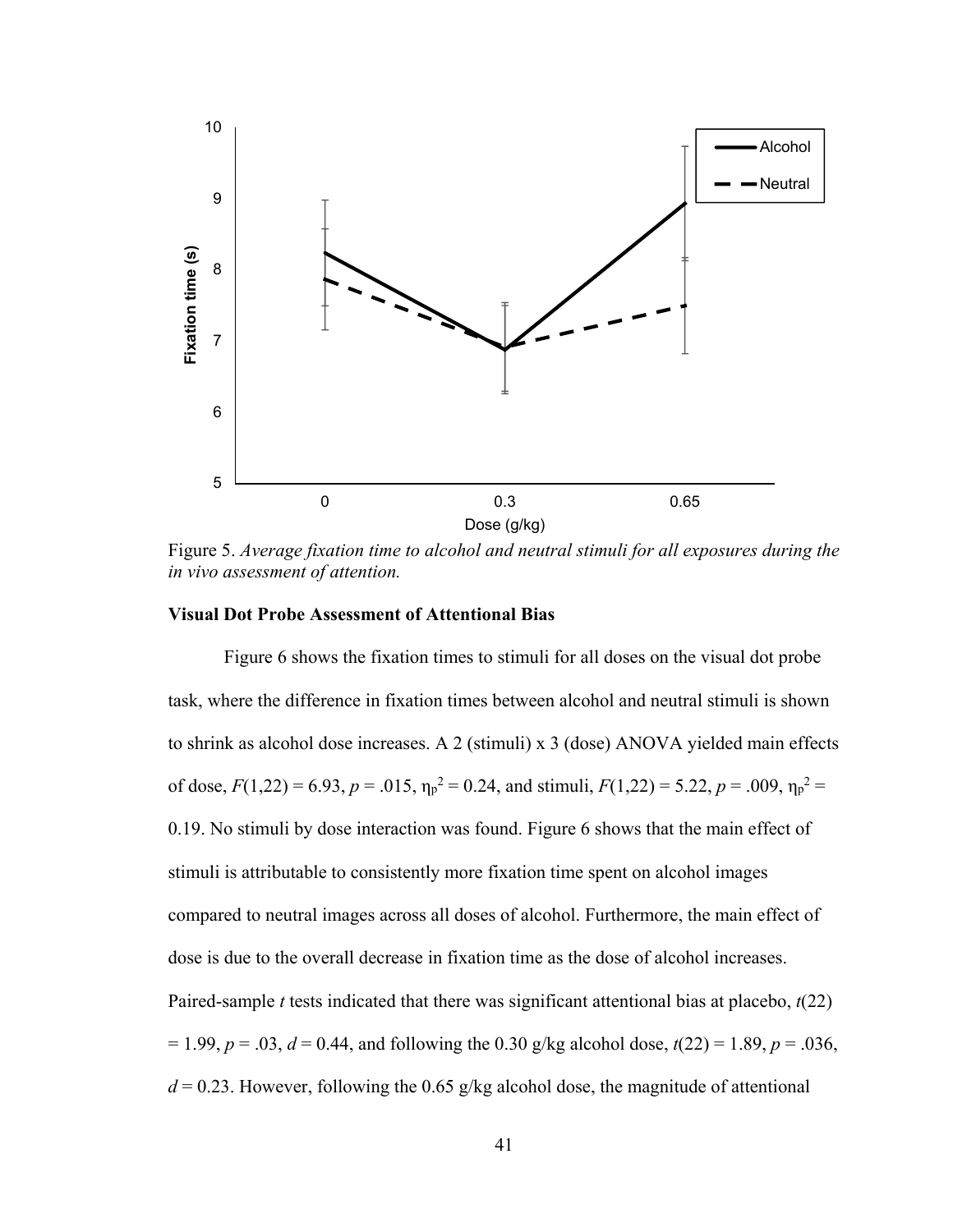bias has diminished to the point that differences between the two stimuli are no longer significant,  $t(22) = .72$ ,  $p = .241$ ,  $d = 0.09$ .



Figure 6. *Fixation times to alcohol and neutral stimuli on the visual dot probe task.* 

 Individuals also performed a visual dot probe task that instead used food stimuli. Fixation times to stimuli for all doses on this version of the visual dot probe task can be found in Figure 7. This figure illustrates how at all doses of alcohol there is a consistent attentional bias for food. As with alcohol, a 2(stimuli) x 3 (dose) ANOVA yielded a main effect of dose,  $F(1,22) = 17.61$ ,  $p = .001$ ,  $\eta_p^2 = 0.44$ , and stimuli,  $F(1,22) = 3.25$ ,  $p = .048$ ,  $\eta_p^2$  = 0.13. There was no stimulus by dose interaction. The main effect of stimuli is the result of consistently greater fixation times to food stimuli compared to the neutral, nonfood pairings. A main effect of dose is due to the overall decline in fixation times. Difference in fixation times are significant at all doses,  $ts(22) = 2.45-4.19$ ,  $ps < 0.05$ ,  $ds =$ 0.34 – 0.48, indicating attentional bias for all dose conditions. Unlike attentional bias to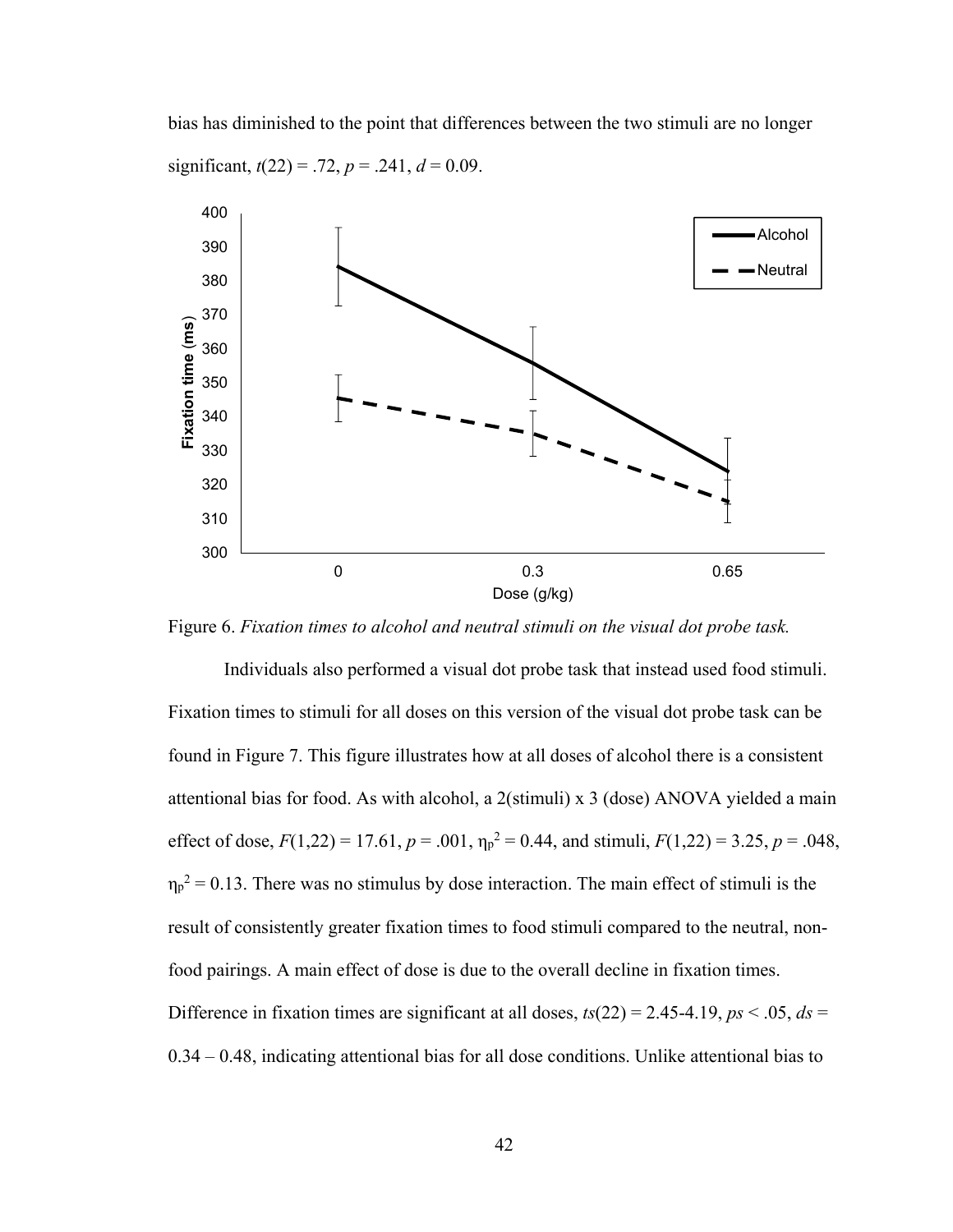alcohol-related stimuli, there was no decrease in the magnitude of attentional bias to food-related stimuli as a function of alcohol dose.



Figure 7. *Fixation times to food and neutral stimuli on the visual dot probe task.*

### **Reliability of Tasks**

 In order to evaluate the internal consistency in measurements of fixation time observations on each task, coefficient alpha was calculated. In the *in vivo* task, a coefficient alpha of .83 was obtained for alcohol fixation times across the three dose administration days. Looking at the same parameters for the visual dot probe task, a coefficient alpha of .86 was found. These scores suggest that each task was obtaining reliable and consistent measurements for each individual across all dose conditions.

# **Inter-Task Correlations**

 Results from regression analyses comparing fixation time to alcohol stimuli between both the *in vivo* and visual dot probe tasks can be found in Table 6. Regression analyses of time spent observing alcohol stimuli showed no significant associations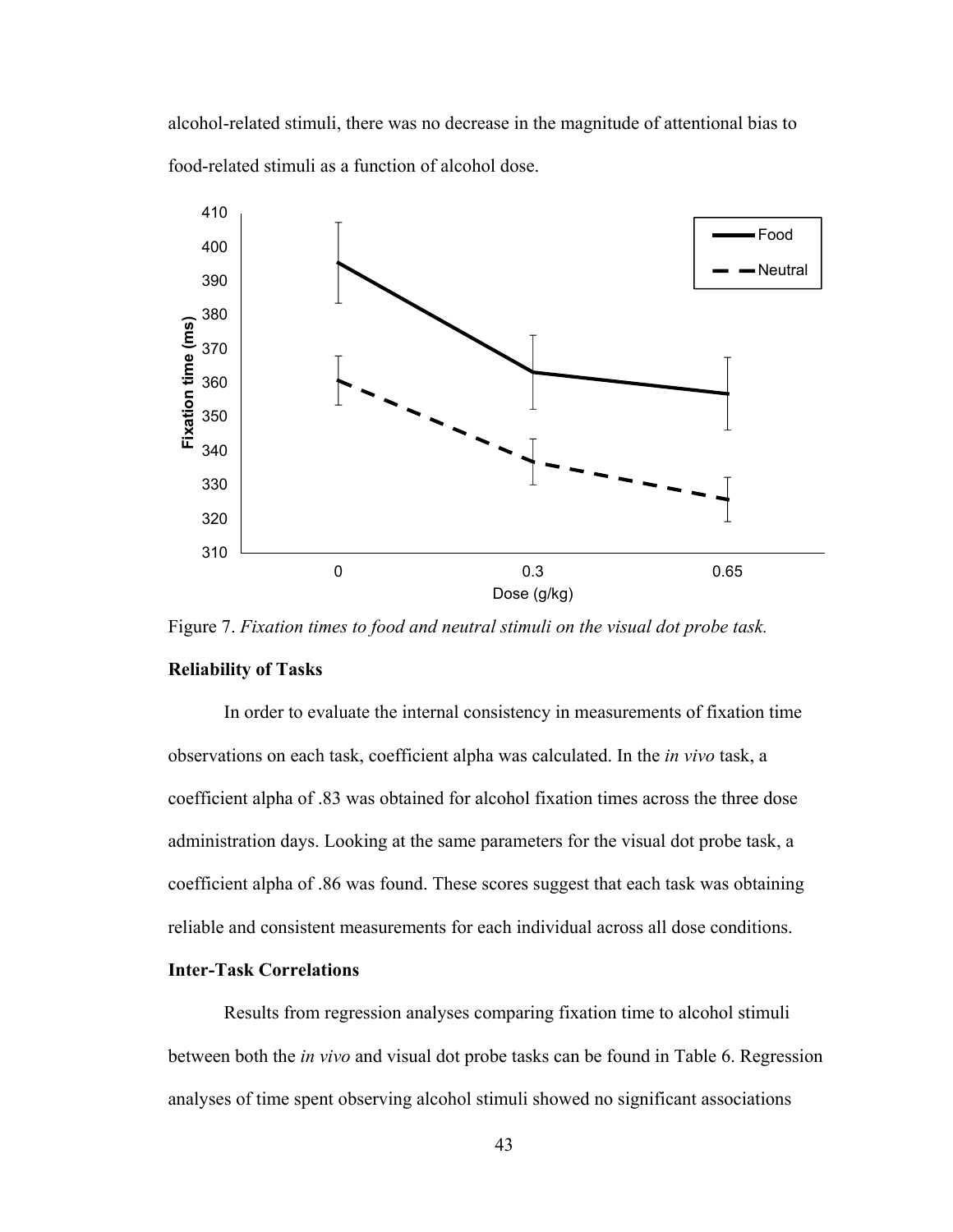between tasks on any of the dose administration days for all doses, *ps* > .05. Therefore, attention allocated to alcohol stimuli on one task did not predict attention to alcohol stimuli on the other task.

| Table 6                                                                                   |  |  |  |  |  |
|-------------------------------------------------------------------------------------------|--|--|--|--|--|
| Regression analyses of fixation time to alcohol in the in vivo and visual dot probe tasks |  |  |  |  |  |
| Dose session                                                                              |  |  |  |  |  |

| <b>LUUSU SUSSIUII</b> |         |         |      |      |  |
|-----------------------|---------|---------|------|------|--|
| $0.0$ g/kg            | 1.94    | 0.69    | .494 | .023 |  |
| $0.30$ g/kg           | 5.40    | 1.68    | .107 | .119 |  |
| $0.65$ g/kg           | $-3.30$ | $-1.08$ | .292 | .053 |  |

# **Associations of Attentional Bias with Drinking Habits**

 As in study 1, regression analyses using drinking habit measures as a predictor of attentional bias were examined to determine if participants reporting heavier alcohol consumption would also displayed greater attentional bias to alcohol beverages. A single attentional bias score was calculated for each participant as the difference in fixation time spent on alcohol and neutral objects for a session. Table 7 reports the results of the regression analyses. Individual differences in drinking were not significantly related to participants' attentional bias scores in any dose condition, *ps* > .05.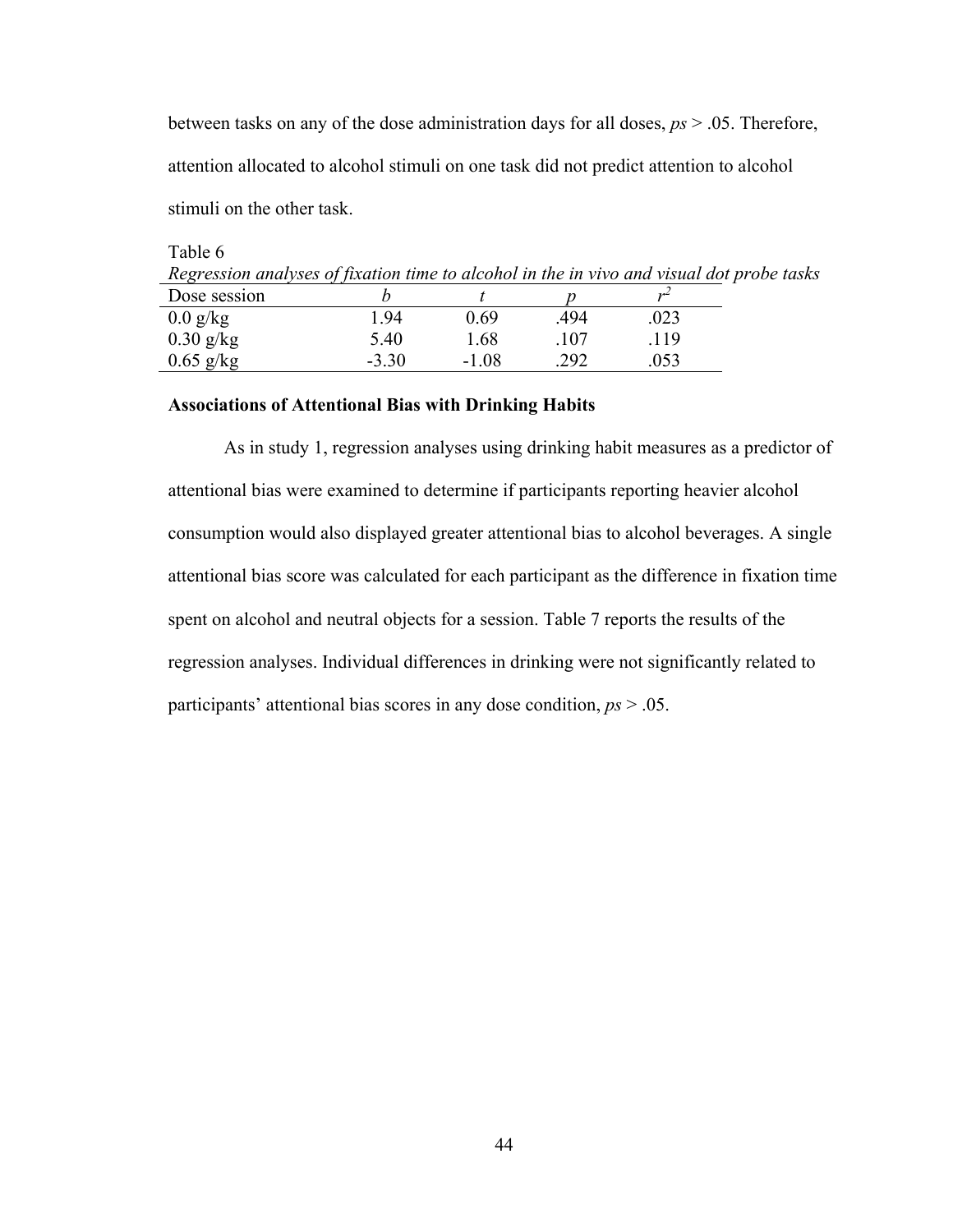| ını<br>.,<br>↶ |  |
|----------------|--|
|                |  |

|                      | In vivo Assessment |         |      |       |         |  | <b>Visual Dot Probe Task</b> |      |       |
|----------------------|--------------------|---------|------|-------|---------|--|------------------------------|------|-------|
|                      | b                  | t       | n    | $r^2$ | b       |  | t                            | Ŋ    | $r^2$ |
| $0.0$ g/kg           |                    |         |      |       |         |  |                              |      |       |
| <b>Total Drinks</b>  | 3.12               | 0.91    | .375 | .038  | $-0.07$ |  | $-0.39$                      | .702 | .007  |
| <b>Binge Days</b>    | 0.49               | 1.58    | .129 | .106  | $-0.01$ |  | $-0.47$                      | .640 | .011  |
| Drunk Days           | 0.36               | 1.17    | .256 | .061  | $-0.01$ |  | $-0.64$                      | .526 | .019  |
| Drinking Days        | 0.43               | 0.52    | .606 | .013  | 0.01    |  | 0.18                         | .858 | .002  |
| $0.30$ g/kg          |                    |         |      |       |         |  |                              |      |       |
| <b>Total Drinks</b>  | $-2.94$            | $-0.64$ | .526 | .019  | 0.26    |  | 0.88                         | .390 | .035  |
| <b>Binge Days</b>    | $-0.11$            | $-0.26$ | .801 | .003  | 0.03    |  | 1.14                         | .268 | .058  |
| Drunk Days           | $-0.47$            | $-1.19$ | .249 | .063  | 0.01    |  | 0.36                         | .722 | .006  |
| Drinking Days        | $-0.44$            | $-0.40$ | .690 | .008  | $-0.01$ |  | $-0.10$                      | .925 | .000  |
| $0.65$ g/kg          |                    |         |      |       |         |  |                              |      |       |
| <b>Total Drinks</b>  | 2.92               | 0.99    | .330 | .045  | 0.31    |  | 1.17                         | .256 | .247  |
| <b>Binge Days</b>    | 0.34               | 1.23    | .232 | .067  | 0.02    |  | 0.72                         | .478 | .024  |
| Drunk Days           | 0.25               | 0.95    | .351 | .042  | 0.03    |  | 1.49                         | .149 | .097  |
| <b>Drinking Days</b> | $-0.01$            | $-0.01$ | .990 | .000  | 0.04    |  | 0.60                         | .555 | .017  |

*Regression analyses of attentional bias scores with Drinking Habits on the TLFB by dose session for in vivo assessment of attention and visual dot probe task* 

*Note. Drinking habits are self-reported on Timeline Follow-Back as total number in past 90 days. Bias score calculated as difference between fixation time to alcohol and neutral targets.* 

### **Associations of Attentional Bias with Subjective Effects**

 Table 8 details the subjective levels of intoxication and estimated BAC for each of the three doses of alcohol administered in the study. As can be seen from Table 8, subjective intoxication and estimated BAC climbed in a dose dependent matter, where participants endorsed higher levels of each at the higher doses of alcohol. Similar to drinking habits, regression analyses performed using subjective effects as a predictor of bias scores on both tasks for each dose session yielded no significant relationships, *ps* >

.05.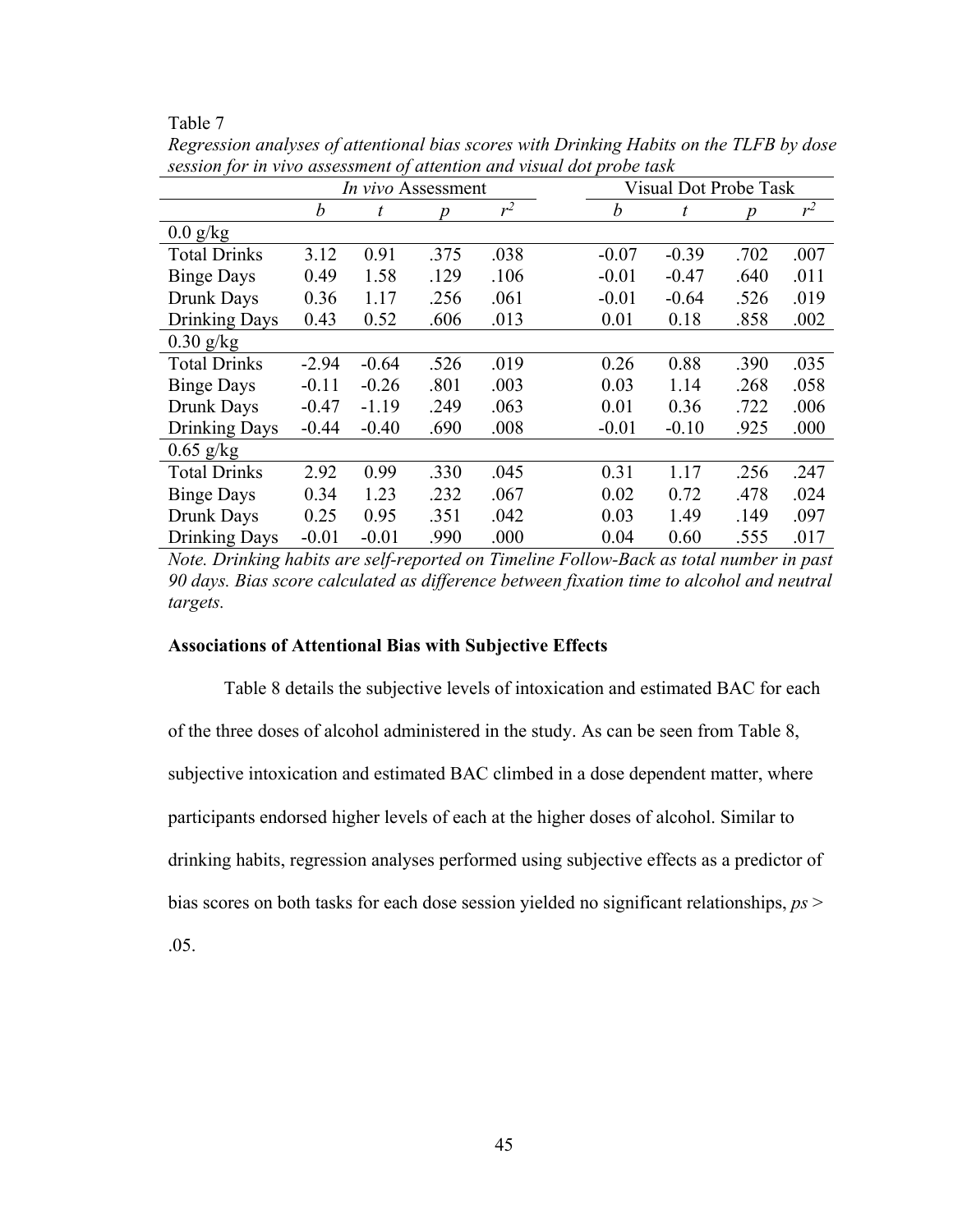Table 8

| questionnaire nems subjective information una estimatea DAC |                         |       |               |  |                          |     |               |  |  |
|-------------------------------------------------------------|-------------------------|-------|---------------|--|--------------------------|-----|---------------|--|--|
|                                                             | Subjective Intoxication |       |               |  | Estimated BAC (mg/100ml) |     |               |  |  |
|                                                             | M                       | SD    | $Min$ - $Max$ |  | M                        | SD. | $Min$ - $Max$ |  |  |
| $0.0$ g/kg                                                  | 10.83                   | 16.56 | $0 - 60$      |  | 30                       | 27  | $0 - 100$     |  |  |
| $0.30$ g/kg                                                 | 29.61                   | 17.53 | $1 - 68$      |  | 52                       | 29  | $1 - 110$     |  |  |
| $0.65$ g/kg                                                 | 63.91                   | 20.19 | $21 - 100$    |  | 79                       | 33  | $15 - 135$    |  |  |

*Mean, standard deviation and minimum, maximum values on subjective effects questionnaire items subjective intoxication and estimated BAC* 

*Note. Values for subjective intoxication reported on a 0 - 100 mm visual analog scale.* 

### **Dose Order**

Based on previous findings, *in vivo* attentional bias was expected to be observed in the sober state on both tasks. This was anticipated because, until this study, the *in vivo* assessment of attention had only been performed in the sober state. For this study, the placebo dose condition is considered the "sober state" condition. Given that habituation is believed to be a driving factor behind the emergence of *in vivo* attentional bias, it is possible that multiple sessions could impact an individual's habituation to alcohol stimuli. In turn, this habituation could impact attentional bias to alcohol in the sober state. For this reason, dose order was examined via simple effects analysis in order to determine if the magnitude of attentional bias in the placebo condition differed depending on whether the individual had this condition first, second or third in the study. Fixation times to alcohol and neutral stimuli and their paired sample *t* test comparisons are reported in Table 9. As the table demonstrates, no significant attentional bias was observed under placebo regardless of which testing session the placebo was administered in, indicating that order did not influence *in vivo* attentional bias.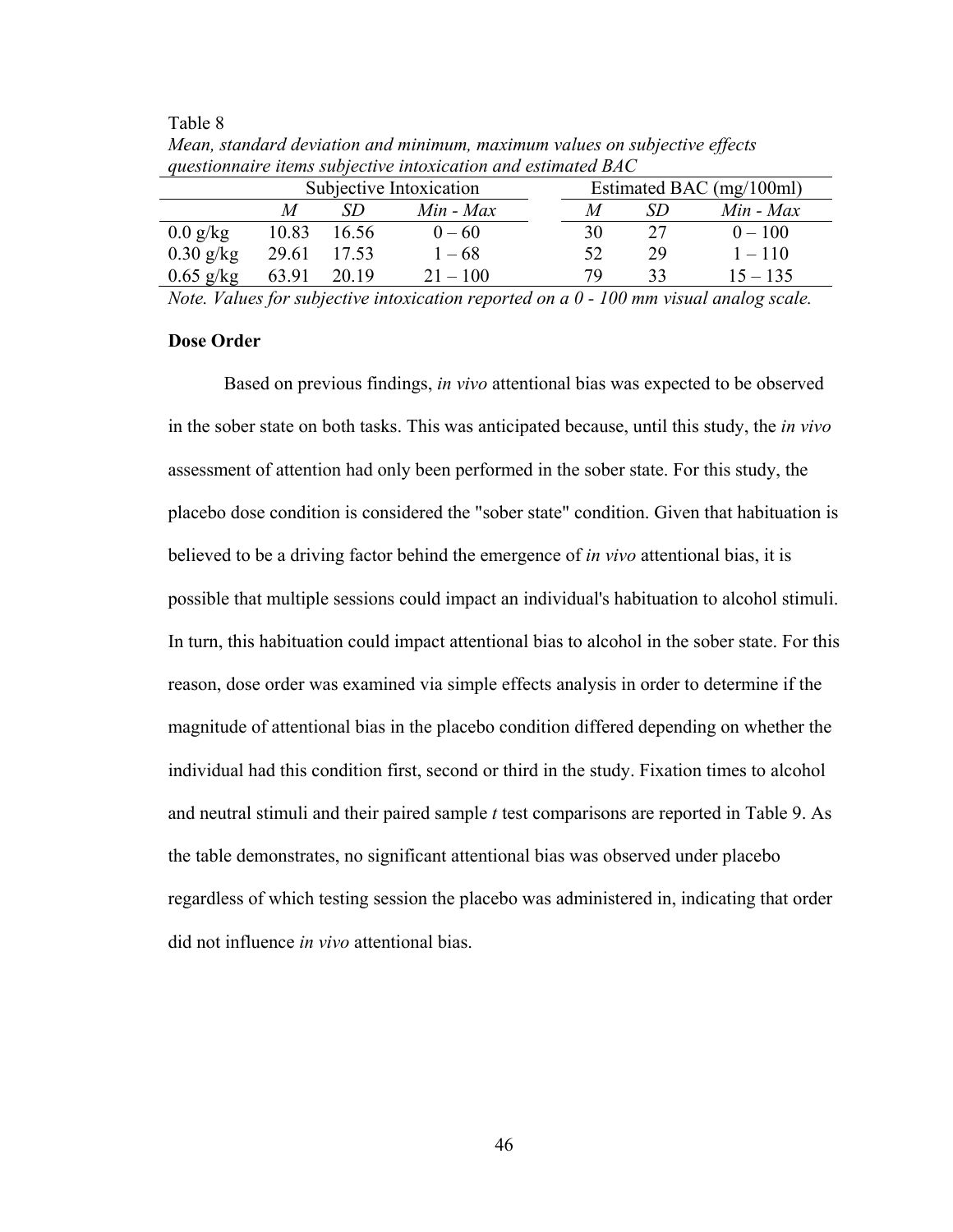Table 9

| session orders of the placebo condition and results of comparisons in each session |         |                |          |      |
|------------------------------------------------------------------------------------|---------|----------------|----------|------|
| Placebo session                                                                    | Alcohol | <i>Neutral</i> | t-score  |      |
| 1 <sup>st</sup>                                                                    | 7.89    | 7.62           | 0.215    | .418 |
| 2 <sub>nd</sub>                                                                    | 9.69    | 10.72          | $-0.502$ | .683 |
| 2rd                                                                                | 7.23    | 5.40           | .038     | .170 |

*Fixation times to alcohol and neutral stimuli in placebo session for each of the three session orders of the placebo condition and results of comparisons in each session* 

*Note. Values for fixation times are in seconds. Contrasts done via one-way paired sample t-tests.* 

### **Discussion**

This purpose of this study was to identify the effects of alcohol administration on *in vivo* attentional bias. It was hypothesized that attentional bias during the *in vivo* assessment of attentional would be observed among participants following administration of the placebo. This hypothesis was informed by the findings of study 1, where *in vivo* attentional bias was observed for participants in a sober state. For study 2, this sober state is most similar to the placebo condition where no alcohol was administered (i.e., a sober state), therefore it was expected that attentional bias would be observed following placebo. This hypothesis was not supported. Likewise, the hypotheses that *in vivo* attentional bias would increase relative to placebo following the 0.30 g/kg priming dose of alcohol or diminish relative to placebo under the 0.65 g/kg dose were also not supported, as attentional bias was not observed under either of those conditions during the *in vivo* assessment of attention. Taken together, there was no evidence to suggest any particular pattern of *in vivo* attentional bias that emerged as a result of alcohol consumption.

 An additional goal of this study was to draw direct comparisons between *in vivo* attentional bias and attentional bias as measured by an image display task. To accomplish this, participants performed the visual dot probe task in addition to the *in vivo* assessment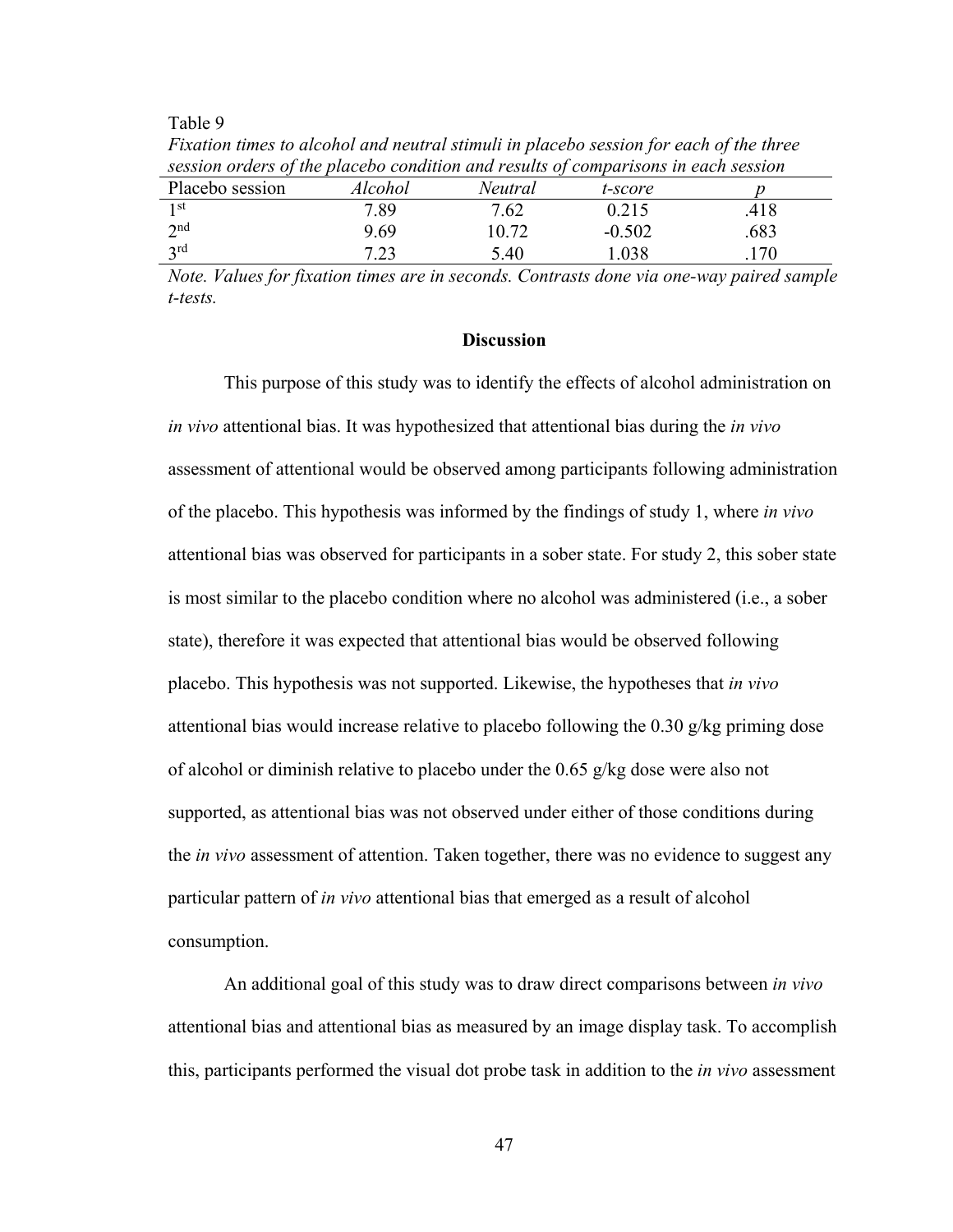to check for agreement and validity between the two measures. For attentional bias as measured by the visual dot probe task, results generally supported the hypotheses, with attentional bias evident following placebo and diminishing at the 0.65  $g/kg$  of alcohol, consistent with the satiety effect observed in other research (Weafer & Fillmore, 2013). The hypothesis that attentional bias would spike relative to placebo on the visual dot probe task following the 0.30 g/kg priming dose of alcohol was not supported, as attentional bias diminished as a function of dose, with bias getting progressively weaker following each successive dose of alcohol, further supporting the satiety effect. Although there was evidence for reliability with both measures of attentional bias, with a Cronbach's alpha of 0.83 for the *in vivo* assessment and 0.86 for the visual dot probe task, no relationship between the two was found, suggesting that the tasks are not comparable to one another and, possibly, are not adequately measuring the same phenomenon. These findings are interpreted in the broader context of what this finding could mean for the *in vivo* assessment of attentional in the General Discussion.

In order to understand why no attentional bias to alcohol was observed during the *in vivo* assessment of attention, several potential explanations were considered. An obvious explanation as to why attentional bias was not observed is that participants did not have attentional bias to alcohol in this study. Visual dot probe findings using the same set of individuals, however, provide evidence that the sample did in fact demonstrate an attentional bias to alcohol stimuli. Fixation times observed on the *in vivo* assessment were analyzed to determine if there were any relationships between bias and self-reported individual characteristics. *In vivo* bias was not significantly related to the drinking habits of individuals at any dose condition, indicating that the degree of attention allocated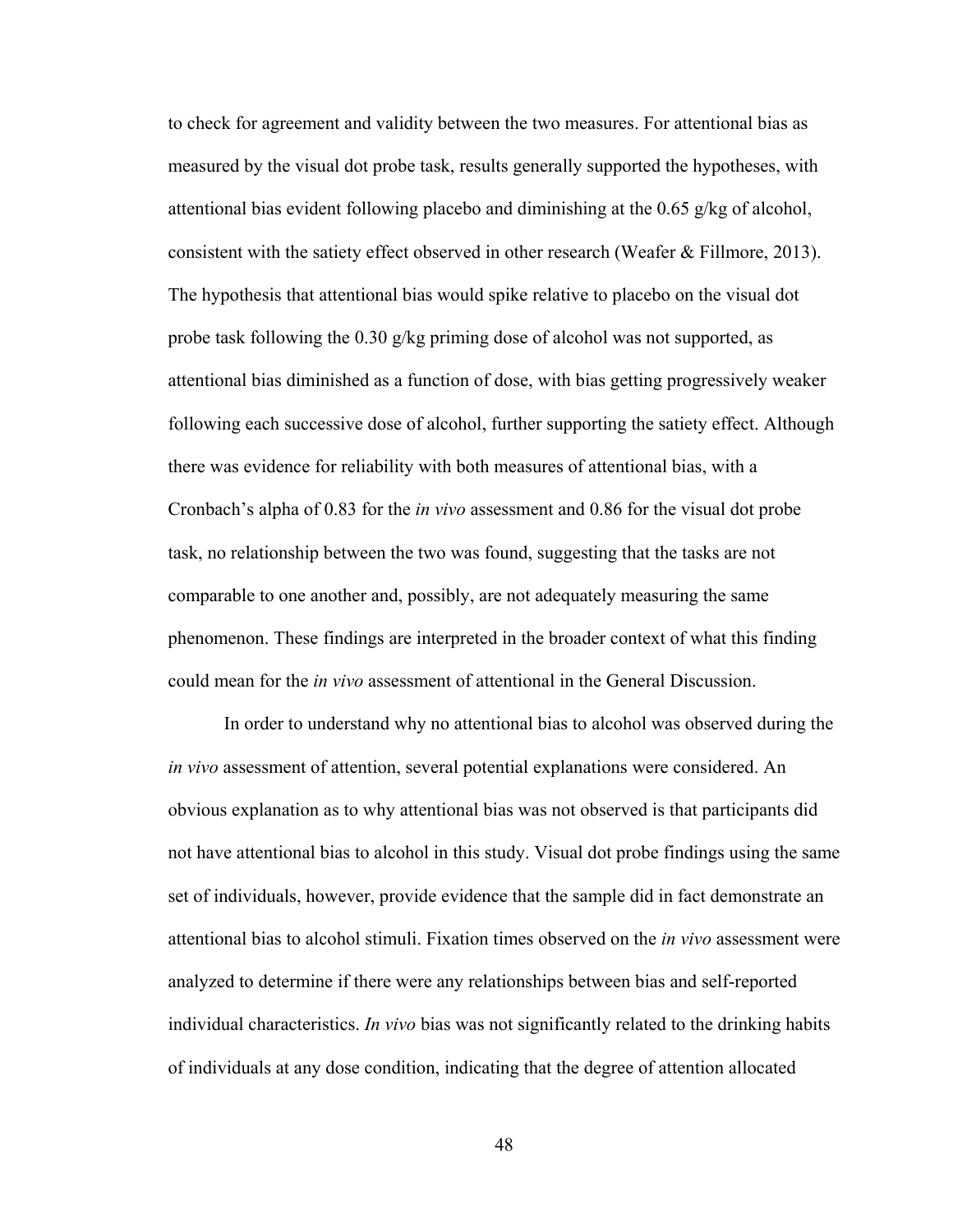during the assessment was not informed by an individual's drinking patterns. Similarly, subjective effects during any dose condition were not related to *in vivo* attention, again suggesting that how individuals were subjectively experiencing the effect of alcohol consumption was not influencing their *in vivo* attention in any significant way.

 The aim of study 2 was to provide an understanding of the effects of alcohol on *in vivo* attention and draw comparisons between this novel means of observing bias and traditional measures of attentional bias. Based on findings from previous literature, it would be expected for alcohol consumption to affect attentional bias, particularly by diminishing attentional bias at higher doses that yield BACs of at least 80 mg/100 ml (Duka & Townshend, 2004; Roberts & Fillmore, 2015). Although the *in vivo* assessment in this study did not produce the expected pattern of attentional bias, the visual dot probe task utilized did demonstrate a change in bias across doses of alcohol that is consistent with findings from previous studies (Weafer & Fillmore, 2013). The dose-dependent decline in attentional bias to alcohol on the visual dot probe task observed in this study indicates that alcohol consumption results in individuals allocating less of their attention in favor of alcohol stimuli. This suggests that image-display tasks such as the visual dot probe may be the most valid and reliable means for assessing attentional bias compared to measures such as the *in vivo* assessment using eye-tracking glasses. Because attentional bias was not found at any dose condition during the *in vivo* assessment and no discernible pattern or relationship between attention and any other measures obtained in this study could be identified, the validity of such an approach to measuring attentional bias is brought into question.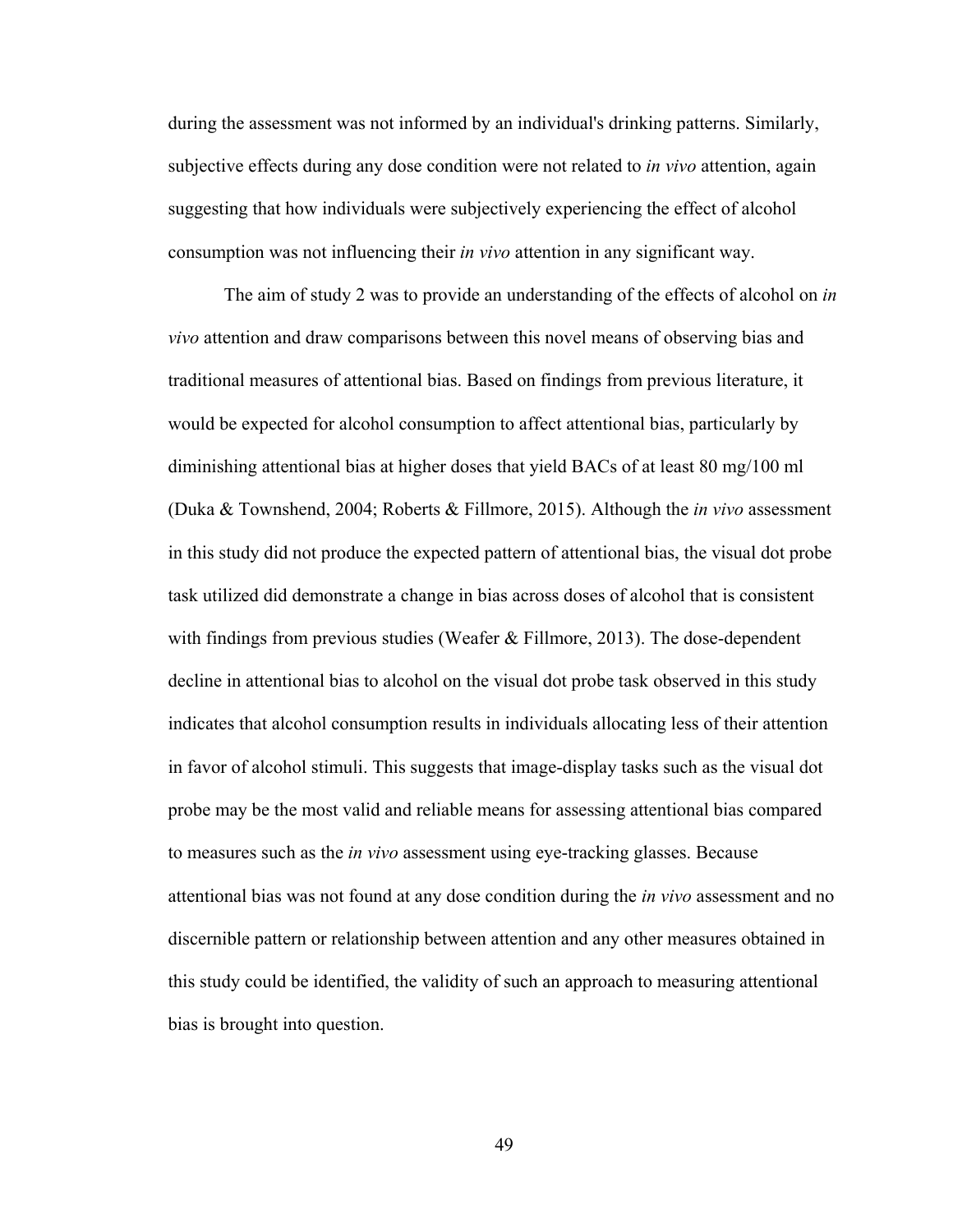### **General Discussion**

 This dissertation examined the utility of a novel means of assessing attentional bias through the use of portable eye-tracking glasses. In study 1, individuals took part in an *in vivo* assessment of attention over two test sessions in order to determine if attentional bias to alcohol would be observed. The major finding of that study was that, in the second testing session, attentional bias to alcohol emerged and appeared to be driven primarily by a maintenance of attention to alcohol-related stimuli but a decline in attention allocated towards neutral stimuli. A possible explanation for this pattern of change in bias over time is habituation to novel items. This habituation would result in less attention being paid to items such as neutral beverages as their novelty wears off. Appetitive stimuli such as alcohol beverages, however, maintain their attention-grabbing properties over that same period of time, which is when the difference in fixation times between the two stimuli begin to emerge. Expanding on this finding, the same *in vivo* assessment of attention was used in study 2, however participants were also administered alcohol prior to this assessment so that the influence of alcohol consumption on attentional bias could be observed. Study 2 also utilized the visual dot probe task, a more traditional measure of attentional bias, as another means for assessing attention to alcohol. In study 2, no attentional bias to alcohol was found during the *in vivo* assessment following alcohol administration, however a dose-dependent decline in attentional bias to alcohol was observed on the visual dot probe task.

 Findings from study 2 failed to replicate those obtained from study 1. Although study 2 was methodologically distinct from study 1, the *in vivo* assessment of attention performed in both studies were identical to one another. As such, the placebo condition (i.e., the sober state condition) of study 2 was expected to yield similar findings to what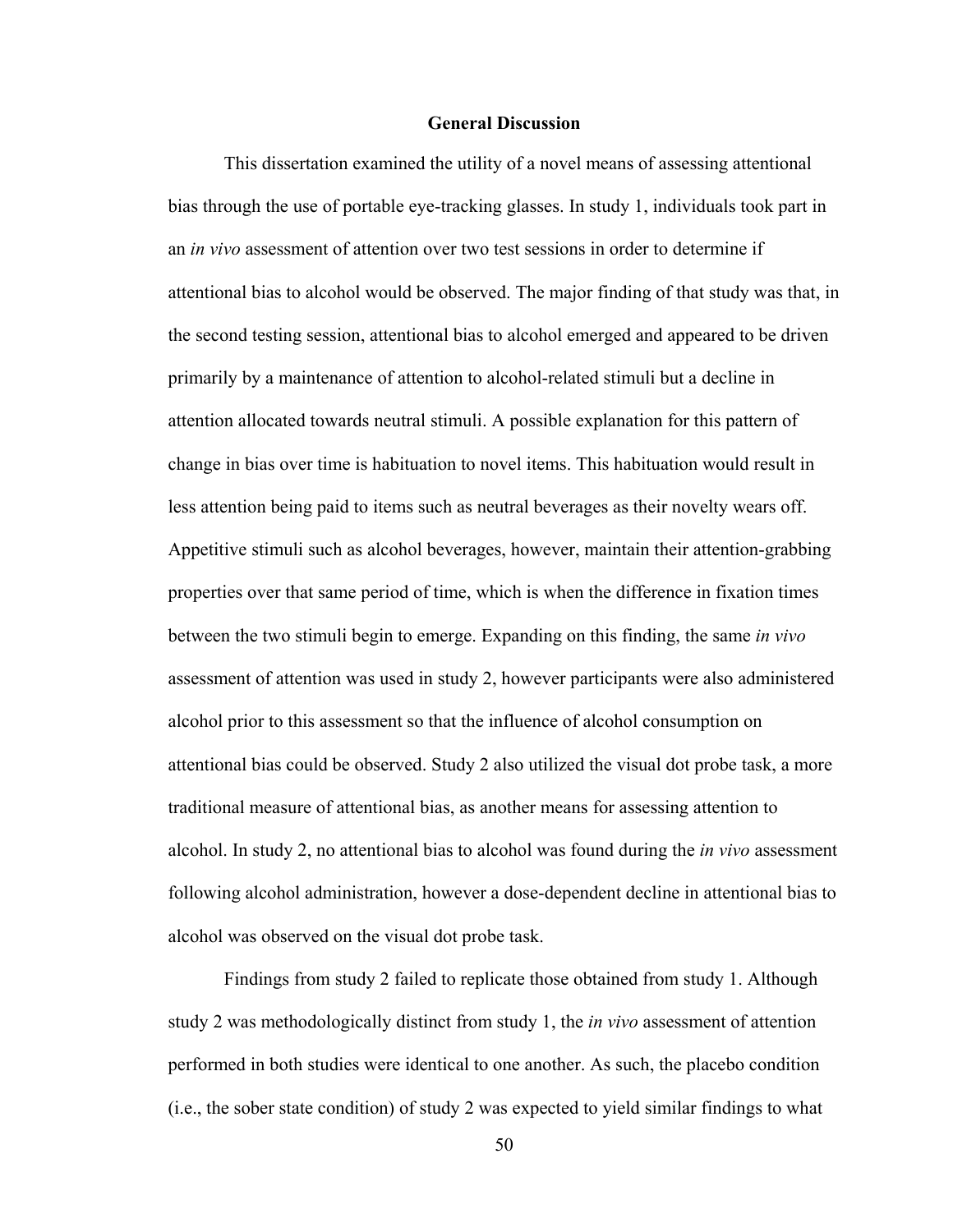was observed on the second session of study 1 when *in vivo* attentional bias to alcohol was demonstrated. In study 2, however, no such attentional bias emerged following placebo. The lack of a consistent finding between the two studies could most easily be explained by determining what the differences are between study 1 and study 2.

## **Power**

There were fewer participants in study 2 than were in study 1. Study 2 consisted of fewer individuals because it was a lengthier, more involved, several session study which still had a sample size comparable to previous studies were attentional bias was observed (Miller & Fillmore, 2011; Roberts & Fillmore, 2015). It is possible that fewer subjects resulted in a study that was less powered. In study 1, a Cohen's d of 0.329 was obtained for the paired-samples *t* test comparing *in vivo* attention to alcohol stimuli and neutral stimuli for session 2 of study 1, indicating a low to moderate effect size. The power to detect a difference between fixation times to alcohol and neutral stimuli observed during the *in vivo* assessment in study 1 was 0.473. In the placebo condition of study 2, which was a close approximation to session 2 of study 1 in that subjects were sober in this condition, the paired-samples *t* test analysis resulted in a significantly smaller effect size that that of study 1, with a Cohen's d of 0.066. The power in study 2 of being able to detect a difference in fixation times between stimuli types for the *in vivo* assessment was 0.061. Taken together, this suggests that the sample used in study 2 was not likely to demonstrate significant differences in attention, even if the sample size had been increased. Power and effect sizes found in study 2 were so small that no reasonable increase in sample size would likely to bring it to parity with the power of study 1.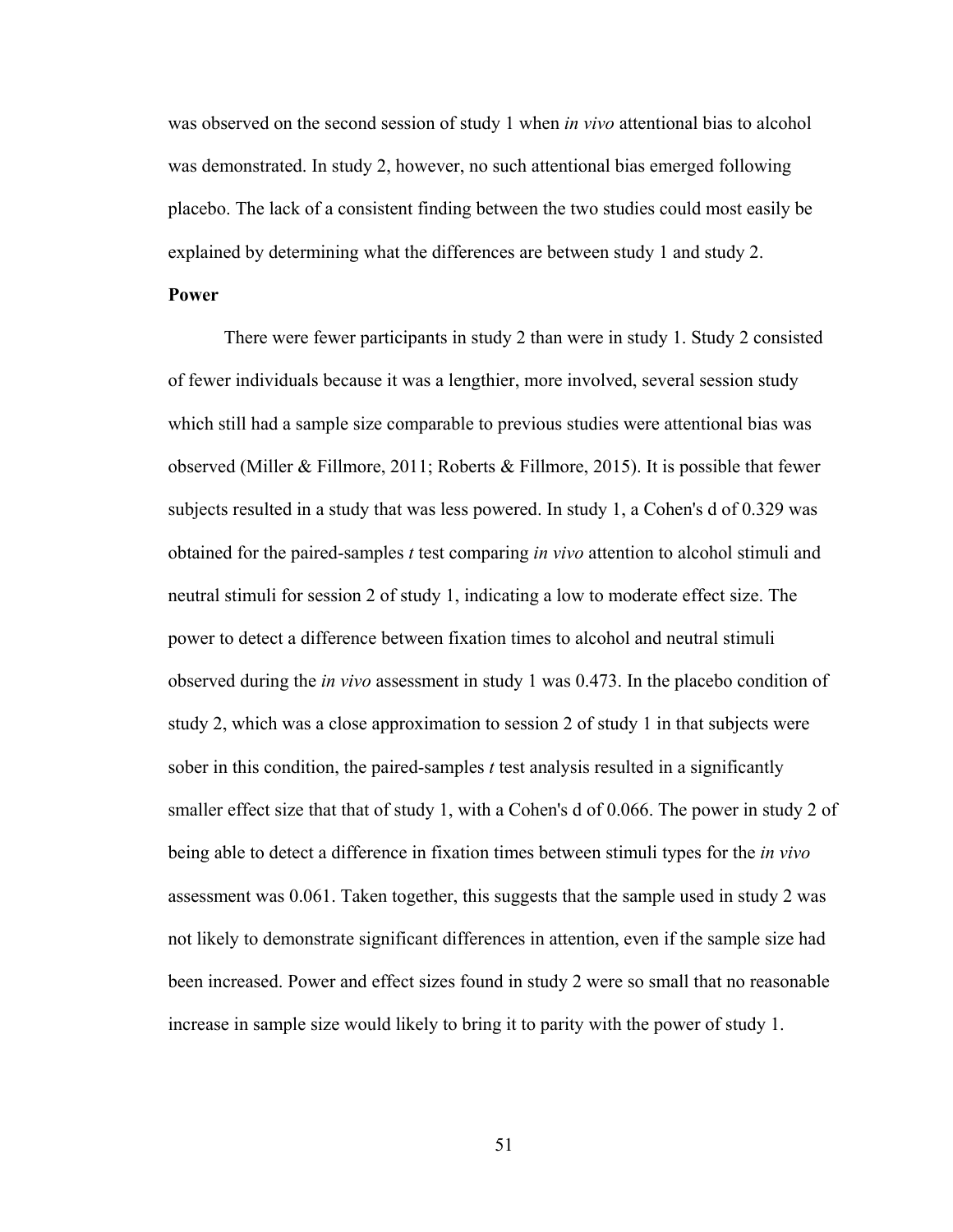# **Drinking Habits**

 When considering what may be different between the makeup of the samples used in both studies, it is possible that participants in study 2 simply did not have a history of drinking that would be conducive to displaying an *in vivo* attentional bias to alcohol. Several studies have demonstrated that attentional bias is related to drinking habits, such that heavier drinkers tend to allocate increased attention to alcohol-related stimuli (Townshend & Duka, 2001; Weafer & Fillmore, 2013). This raises the question of whether a lack of *in vivo* attentional bias in study 2 can be attributed simply to a sample that did not drink enough to demonstrate significant bias to alcohol. Table 10 details comparisons between drinking habits measured by the TLFB of both study 1 and study 2. As can be seen from the table, there are no significant differences in drinking habits between the two studies. Because there is no significant difference, drinking habits would not serve as the explanation for why study 2 failed to replicate study 1.

| aп<br>ıе |  |  |  |  |
|----------|--|--|--|--|
|----------|--|--|--|--|

*Participants' drinking habits in study 1 and study 2 and results of comparisons for all measures on the TLFB* 

|                     | Study . | Study 2 | t-score |      |  |
|---------------------|---------|---------|---------|------|--|
| <b>Total Drinks</b> | 112.30  | 95.04   | 0.79    | .429 |  |
| <b>Binge Days</b>   | 8.69    | 5.74    | 1.36    | .181 |  |
| Drunk Days          | 9.94    | 7.04    | 1.42    | .160 |  |
| Drinking Days       | 24.49   | 28.61   | $-0.99$ | .328 |  |
|                     |         |         |         |      |  |

*Note. Drinking habits are self-reported on Timeline Follow-Back as total number in past 90 days. Contrasts done via two-way two-sample t-tests.* 

# **Habituation to Alcohol-related Cues**

 It is possible that the methodological differences between study 1 and study 2 are the reason that no *in vivo* attentional bias was observed in study 2. Because the placebo condition in study 2 is similar to the sober state condition of study 2, it was expected that *in vivo* attentional bias would be observed following placebo. However, because the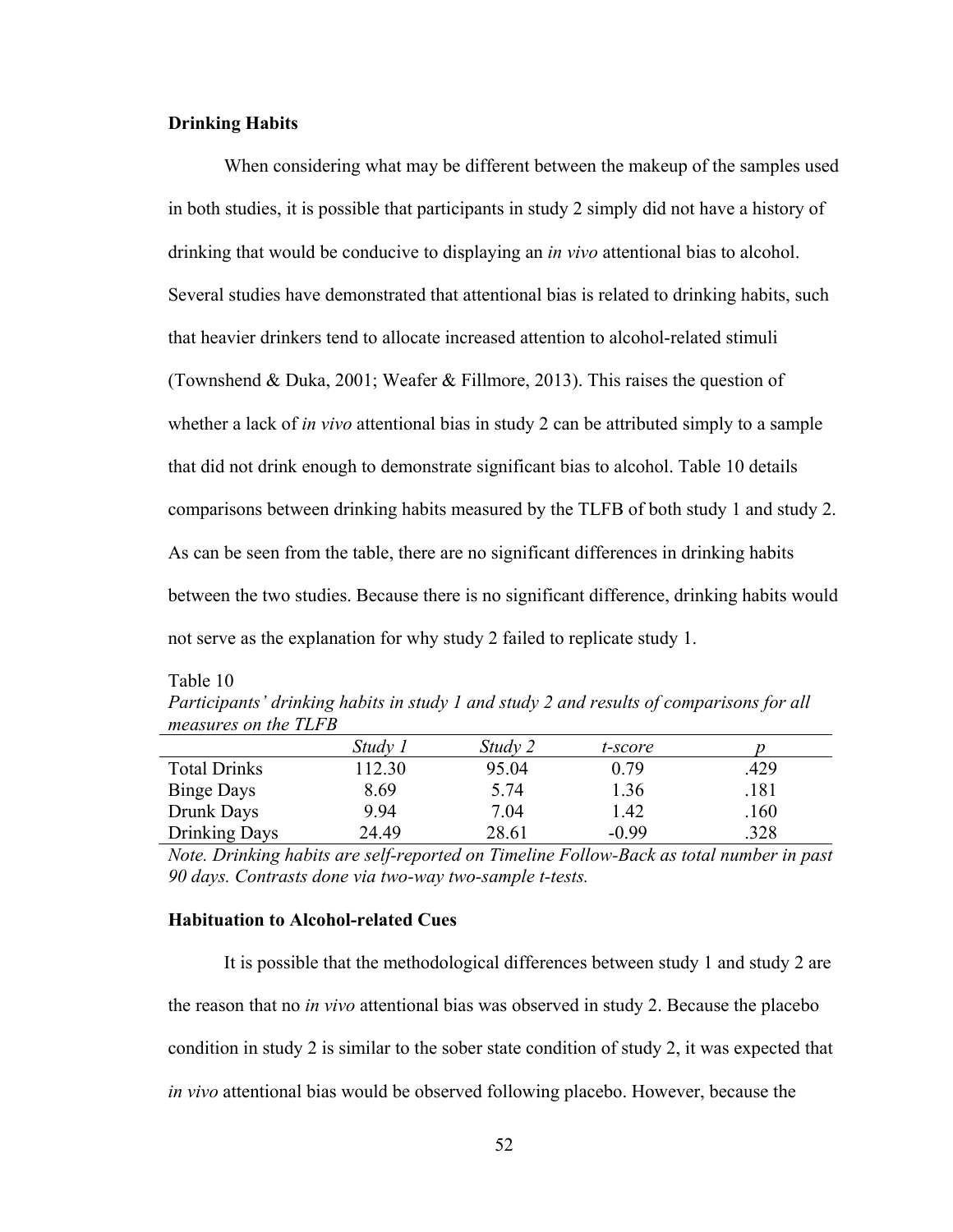placebo testing session of study 2 did not occur at the same time for all participants, the potential for attentional bias to be affected by dose order existed, possibly due to overexposure and habituation to the alcohol stimuli. Although the *in vivo* assessment of attention was identical and performed at the same time as it was in study 1, individuals in study 2 participated in the assessment twice as many times as they did in study 1. Additionally, study 2 utilized the visual dot probe task, which contains alcohol-related stimuli. Simply said, individuals in study 2 were exposed to much more alcohol-related stimuli than participants in study 1.

 A driving factor believed to influence the pattern of *in vivo* attentional bias observed in study 1 is habituation to stimuli, particularly the habituation to neutral stimuli. Although alcohol-related stimuli are likely more resilient to the impact of habituation compared to their neutral counterparts, there is little chance that they are entirely immune to it. It is possible that over-exposure to alcohol-related stimuli would result in habituation to alcohol, despite its appetitive qualities. Such over-exposure may have taken place in study 2 given the amount of additional time participants spent on the *in vivo* assessment of attention and the extra exposure to visual dot probe stimuli compared to study 1. Session order in study 2 did not affect attentional bias, as *in vivo* attentional bias was not found in the sober state condition regardless of that order in which that session occurred. This lack of attentional bias could be interpreted as participants having habituated to even the alcohol-related stimuli over the course of increased exposures to alcohol stimuli compared to study 1. Habituation to alcohol stimuli may still have occurred even in earliest placebo sessions because participants were still exposed to at least twice as much alcohol-related stimuli in the familiarization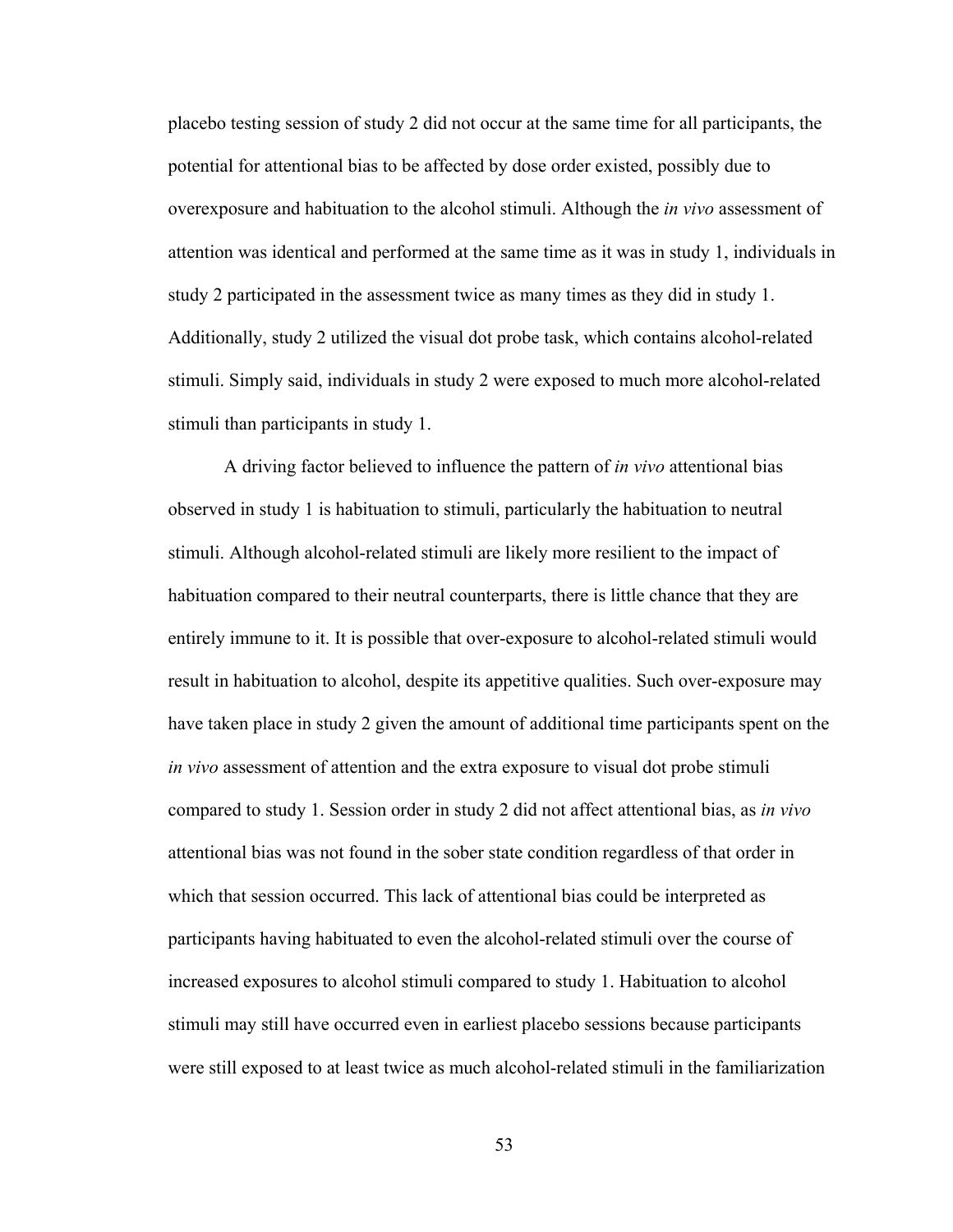session of study 2 than they were in the familiarization session of study 1. It is possible that habituation to alcohol-related stimuli occurs due to more time spent exposed to stimuli in addition to being exposed to a greater volume of stimuli.

 It is worth emphasizing again that despite efforts to make the placebo condition of study 2 as close to the sober state condition of study 1, the two studies are different. Exposure to alcohol-related stimuli has been noted as one such difference, but another significant difference is that study 2 involved the administration of alcohol. Although the placebo administered produced a 0 mg/100 ml BAC, the potential for a placebo effect is still there. As noted in the methodology, efforts were taken to make participants believe as though the placebo beverage did contain alcohol. There is evidence to suggest that expecting an effect of alcohol, such as when receiving a placebo, can itself lead to changes in performance compared to when no beverage is administered and potentially result in participants trying to compensate for what they believe will be impaired or altered (Fillmore, Carscadden & Vogel-Sprott, 1998; Testa et al., 2006). Attentional bias, however, has been observed under placebo in numerous studies and even in this study appears to be present following placebo and even doses of alcohol that produce less than a BAC of 80 mg/100 ml in the visual dot probe task. Therefore, although a potential placebo effect is worth keeping in mind, it seems probable that the more likely culprit for a lack of attentional bias is a habituation to alcohol-related stimuli due to over-exposure.

# **Relationship Between Tasks**

 An additional curiosity of study 2 was the finding that fixation times to alcohol objects in the *in vivo* assessment of attention did not relate to fixation times to alcoholstimuli on the visual dot probe task. A potential explanation for this would be that there is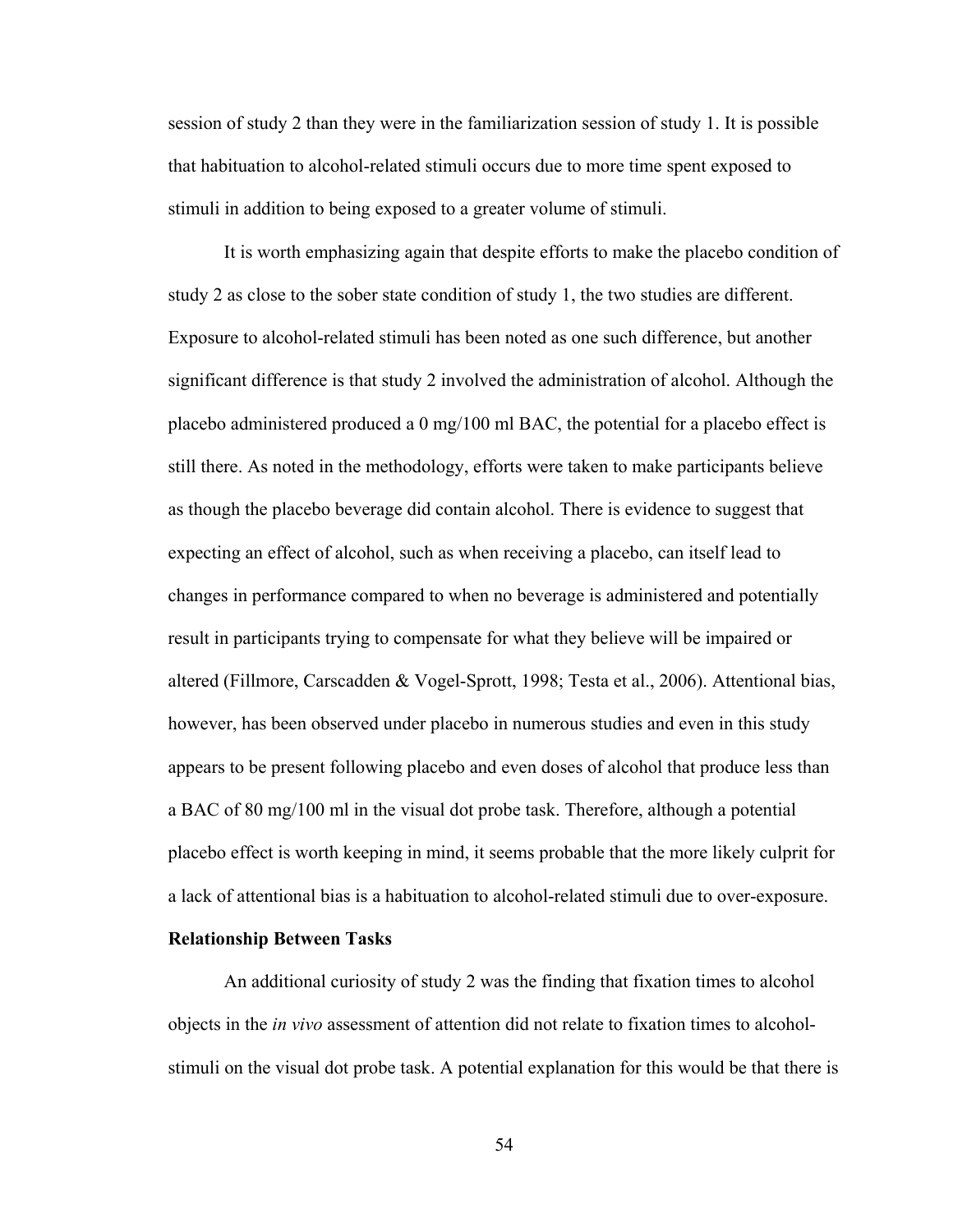simply too much loss of control in the *in vivo* assessment of attention such that participants are not attending to target stimuli in any patterned or consistent way because they have a wide array of other stimuli to attend. By comparison, the visual dot probe task is more restrictive, providing a less stimulus-rich environment. There is an inherent reciprocal nature of the visual dot probe task, where participants only have the option of two stimuli, and attention paid to one is directly at the cost of attention allocated towards the other. Additionally, the tasks utilize different stimuli, which could have an effect on whether or not individuals demonstrate biased attention depending on whether participants find the stimuli to be adequately attention-grabbing. Despite their differences, both tasks demonstrate substantial consistency over the three test sessions with alpha scores of 0.83 for the *in vivo* assessment of attention and 0.86 for the visual dot probe task. This indicates that individuals who strongly attended to alcohol in one testing session continued to do so in all testing sessions on that task and vice-versa. There appears to be systematic responding within both tasks. Essentially, a lack of relationship between the tasks, but consistency within the tasks would suggest that the tasks are measuring two different constructs.

# **Alcohol Stimuli**

 Differences in attention allocation between the tasks could be due to the unique stimuli of each task. Although both the *in vivo* assessment of attention and the visual dot probe task feature alcohol-related stimuli paired with neutral beverages, the number and particular type of stimuli are different between the tasks. The visual dot probe task features 10 alcohol and neutral beverage images, whereas the *in vivo* assessment contains 4 alcohol and neutral beverage objects. The visual dot probe task also features a greater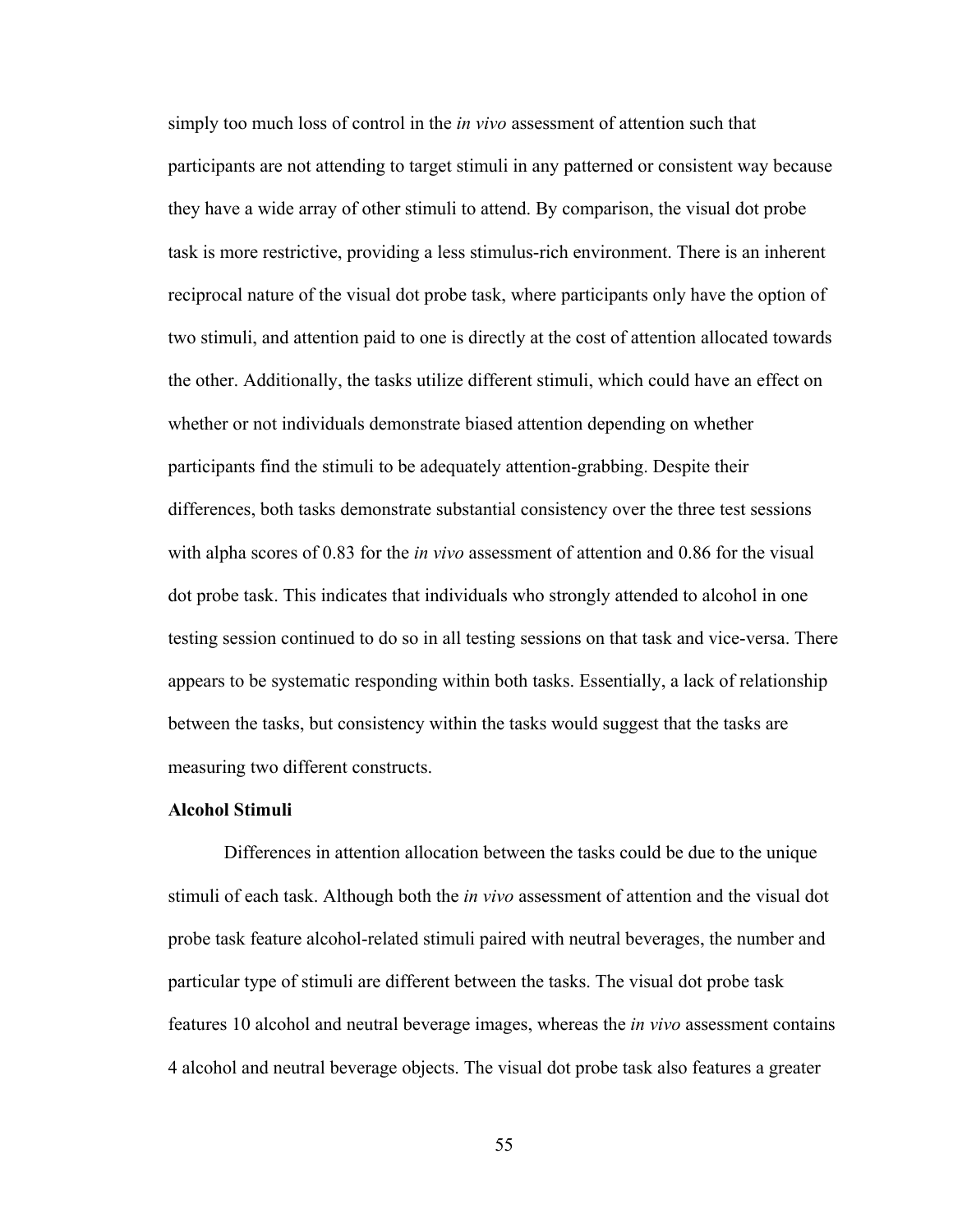variety of type and containers of alcohol, featuring wine, alcohol in martini glasses and cans of beer, none of which are present in the *in vivo* assessment. It is possible, then, that this particular set of participants found the alcohol-related items of the visual dot probe task to be preferable and therefore more attention grabbing than those they were exposed to in the *in vivo* assessment, resulting in attentional bias to alcohol being only observed in the one task. This version of the visual dot probe task is a frequently used measure of attentional bias that reliably observes the phenomenon (Roberts & Fillmore, 2015; Weafer & Fillmore, 2013). There is therefore evidence to indicate that the stimuli used in the visual dot probe task are reliable in measuring attentional bias, where the same cannot be said for the stimuli of the *in vivo* assessment of attention.

### **Validity of the Visual Dot Probe Task**

 Further evidence for the validity of the visual dot probe task in measuring attentional bias comes from the replication of the satiation effect of alcohol consumption on attentional bias and the maintenance of attentional bias to food under the same effects of alcohol. Attentional bias in study 2 was observed to decline in a dose-dependent manner, as participants consumed a higher dose of alcohol, their attentional bias displayed on the visual dot probe task was reduced. This observation is consistent with findings from previous research (Weafer & Fillmore, 2013). As individuals consumed more alcohol, it is likely that they felt less desire to drink and therefore were less drawn towards attending to alcohol-stimuli.

 A novel finding in study 2 which suggests the specificity of alcohol consumptions effects on attentional bias and the discriminant validity of the alcohol stimuli used in the visual dot probe task is the consistency of attentional bias to food stimuli regardless of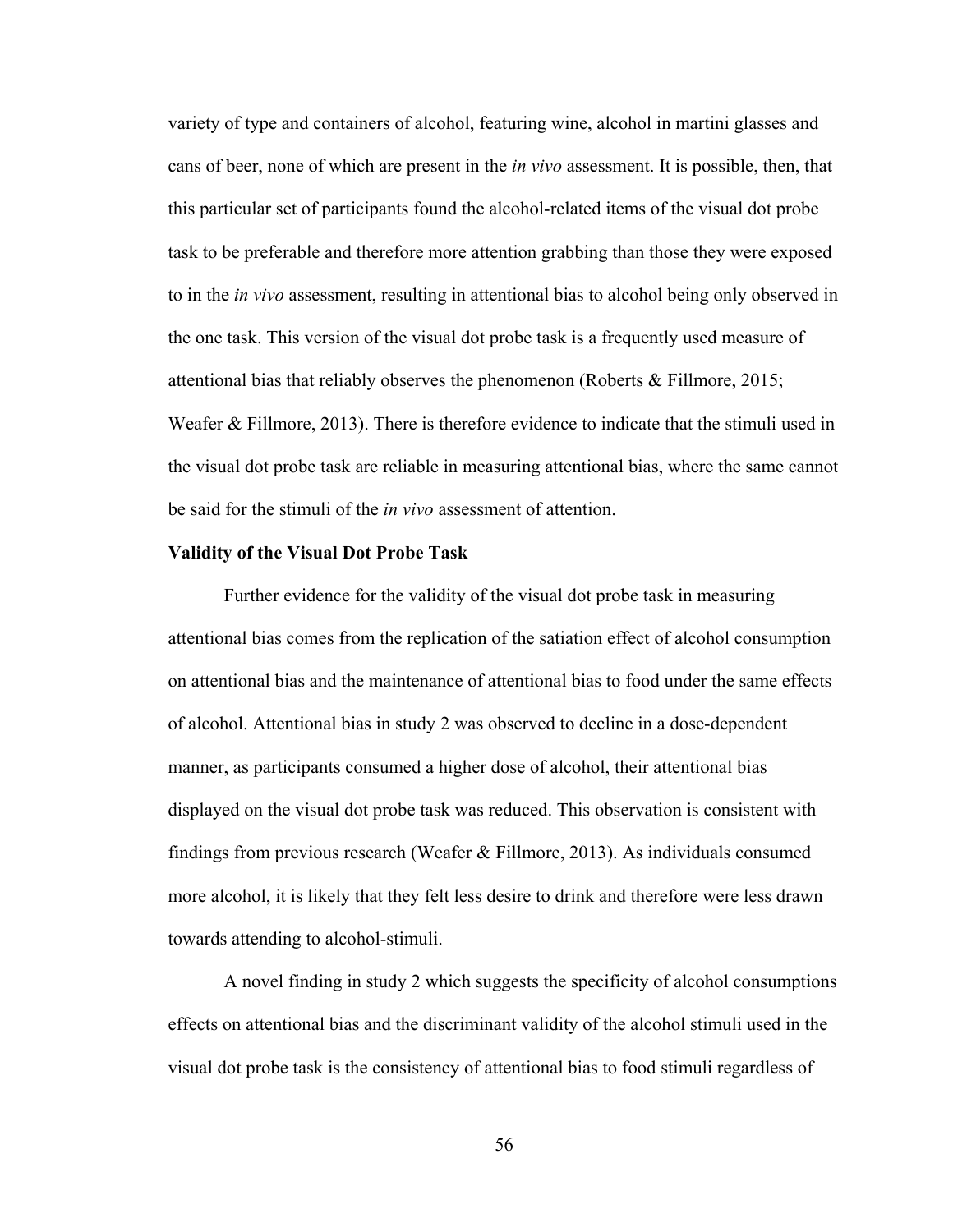alcohol consumption. On the food version of the visual dot probe task, food bias was observed in all testing sessions, with no significant reduction in the degree attentional bias to food displayed over the same period of time and following the same doses of alcohol that bias to alcohol waned. This suggests that attentional bias does not appear to be globally reduced by alcohol consumption. In other words, this dissertation provides evidence that alcohol consumption reduces bias only to alcohol-related stimuli, while attentional bias to other appetitive stimuli is maintained. Furthermore, this finding indicates that the alcohol stimuli used in the visual dot probe task are sensitive to the effects of alcohol consumption on bias, lending additional credibility to the validity of those stimuli in measuring attentional bias to alcohol.

### **Future Directions**

 An overarching goal of this research was to evaluate existing and identify novel means of assessing attentional bias in the laboratory. Because it has reliably been shown to capture the phenomenon, if any measure used in this research could be considered the criterion for attentional bias to alcohol, it would have to be the visual dot probe task. The novel approach to using eye-tracking glasses as a means to observe *in vivo* attentional bias would then be compared to this criterion. Study 2 demonstrated that findings from the *in vivo* assessment of attention did not relate to observations on the visual dot probe task. What does this mean for the use of eye-tracking glasses in measuring attentional bias? A reliable measure of *in vivo* attentional bias would be the most ecologically valid means of assessing for attentional bias to alcohol. Study 1 demonstrated that *in vivo* attentional bias can be measured using eye-tracking glasses, whereas study 2 failed to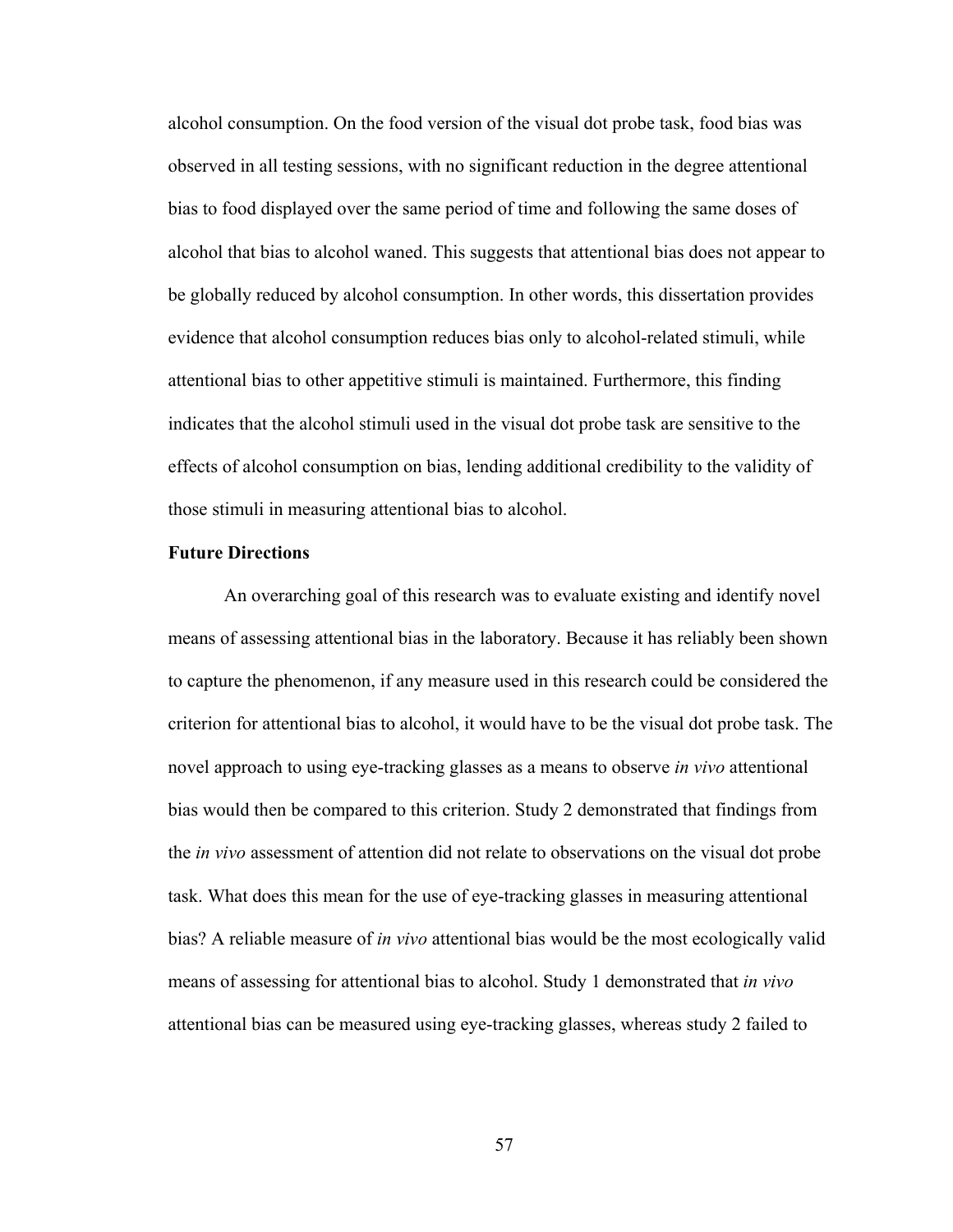identify and replicate those findings. It is unfortunate that study 2 was unable to replicate the findings of study 1, but likely candidates to explain this discrepancy have been raised.

 There are methodological differences between study 1 and study 2, where the participants of study 2 were exposed to much more alcohol-related stimuli throughout the course of testing which may have resulted in habituation to even the alcohol items in the *in vivo* assessment of attention. Differences found between the *in vivo* assessment and the visual dot probe task are also potentially due to the difference in stimuli used or other methodological distinctions that can only be speculated on, such as the longer period of time individuals are exposed to stimuli in the *in vivo* assessment compared to the visual dot probe task. Using the visual dot probe as a criterion for attentional bias, a methodological change for the *in vivo* exposure could be matching stimuli as closely as possible between the two tasks and could result in comparable performance between the two. Taken together, attempting to find ways to assess for *in vivo* attentional bias is still a worthwhile pursuit. It is possible that with methodological changes such as modifying the stimuli and reducing exposure to alcohol-stimuli and thereby reducing habituation, the *in vivo* assessment of attention can demonstrate how attentional bias emerges in the real world.

# **Conclusions**

 Attentional bias to alcohol has been the focus of considerable research in the field of alcohol abuse for a number of years. This area of research comes from the incentive salience model, where alcohol-related stimuli have been theorized to activate an automatic process that elicits an individual to begin consumption regardless of whether that was their intention (Stacy & Wiers, 2010). Such automatic responses to alcohol-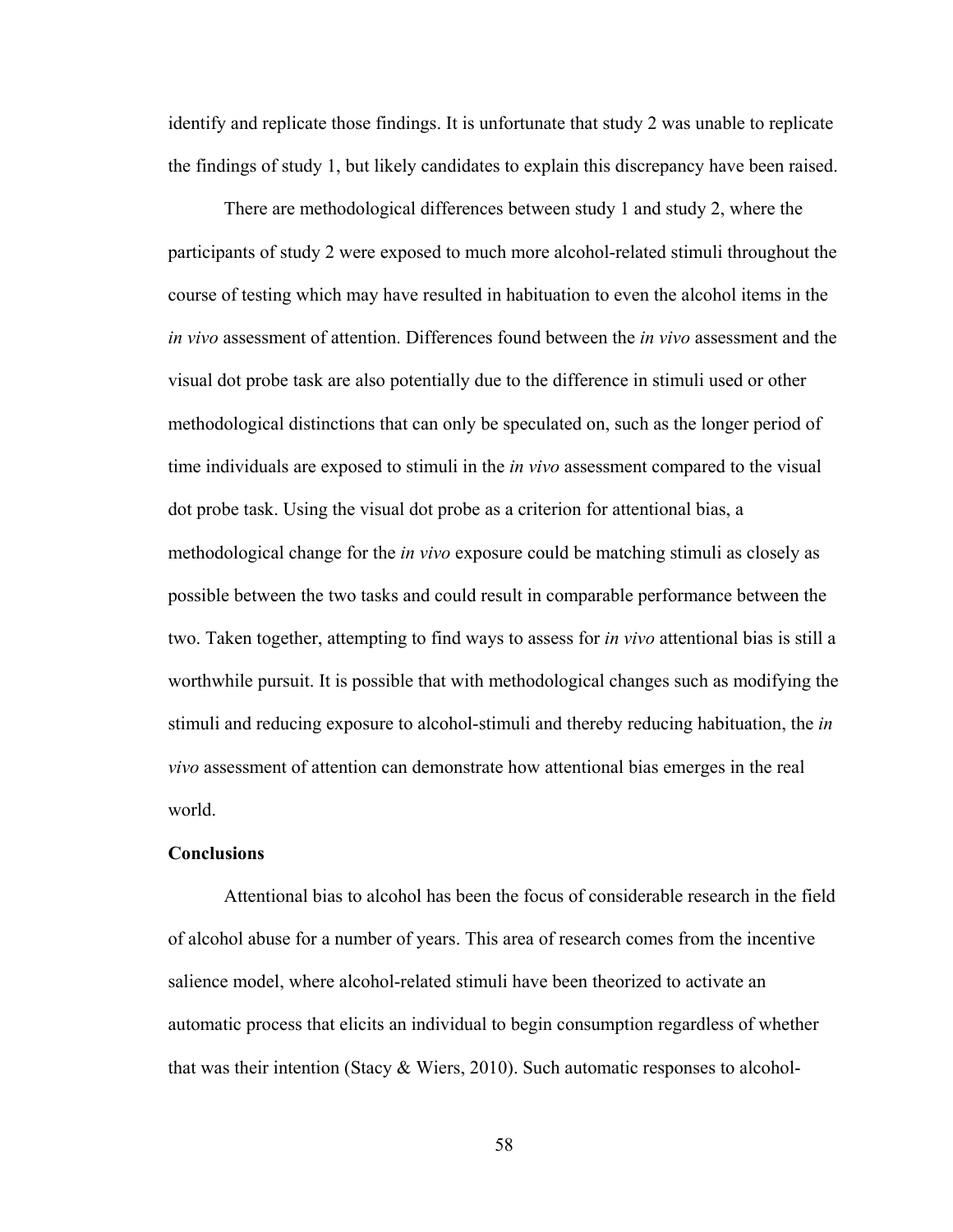related stimuli are likely to result in individuals allocating increased attention to alcohol, thus, an attentional bias to alcohol emerges. The phenomenon is an important one to continue and explore, as attentional bias could be considered a cognitive indicator of heavy drinkers and those with a potential towards alcohol abuse. Additionally, it is theorized that attentional bias may serve a role in motivation for alcohol consumption, where attention given towards alcohol may result in an increased likelihood for initiation of a drinking episode (Ryan, 2002a).

 Traditionally, image-display tasks have been the primary means by which attentional bias is observed in the laboratory. Study 1 of this research aimed to utilize a novel, *in vivo* means of observing attentional bias. It was found that attentional bias to alcohol objects emerged in later *in vivo* exposures, likely the result of habituation to other, neutral stimuli. In study 2 no such attentional bias was observed in the *in vivo* task, potentially as a consequence of over-exposure to alcohol-stimuli and thus habituation even to those objects. The visual dot probe task was the only task in study 2 to demonstrate attentional bias and identify changes in attentional bias due to alcohol consumption. Indeed, the evidence for the effect of satiety wherein attentional bias decreases following increasing doses of alcohol in study 2 provides support for the theory that attentional bias may motivate drinking, where bias is strongest in the sober state. This dissertation suggests the possibility that the visual dot probe task is the most reliable and valid task for measuring attentional bias, and this research provided no evidence for shortcomings of the task or a superior approach to observing the phenomenon. The challenge moving forward is determining if there is a way by which attentional bias can be observed outside of a computer screen. For this reason, it is still important to continue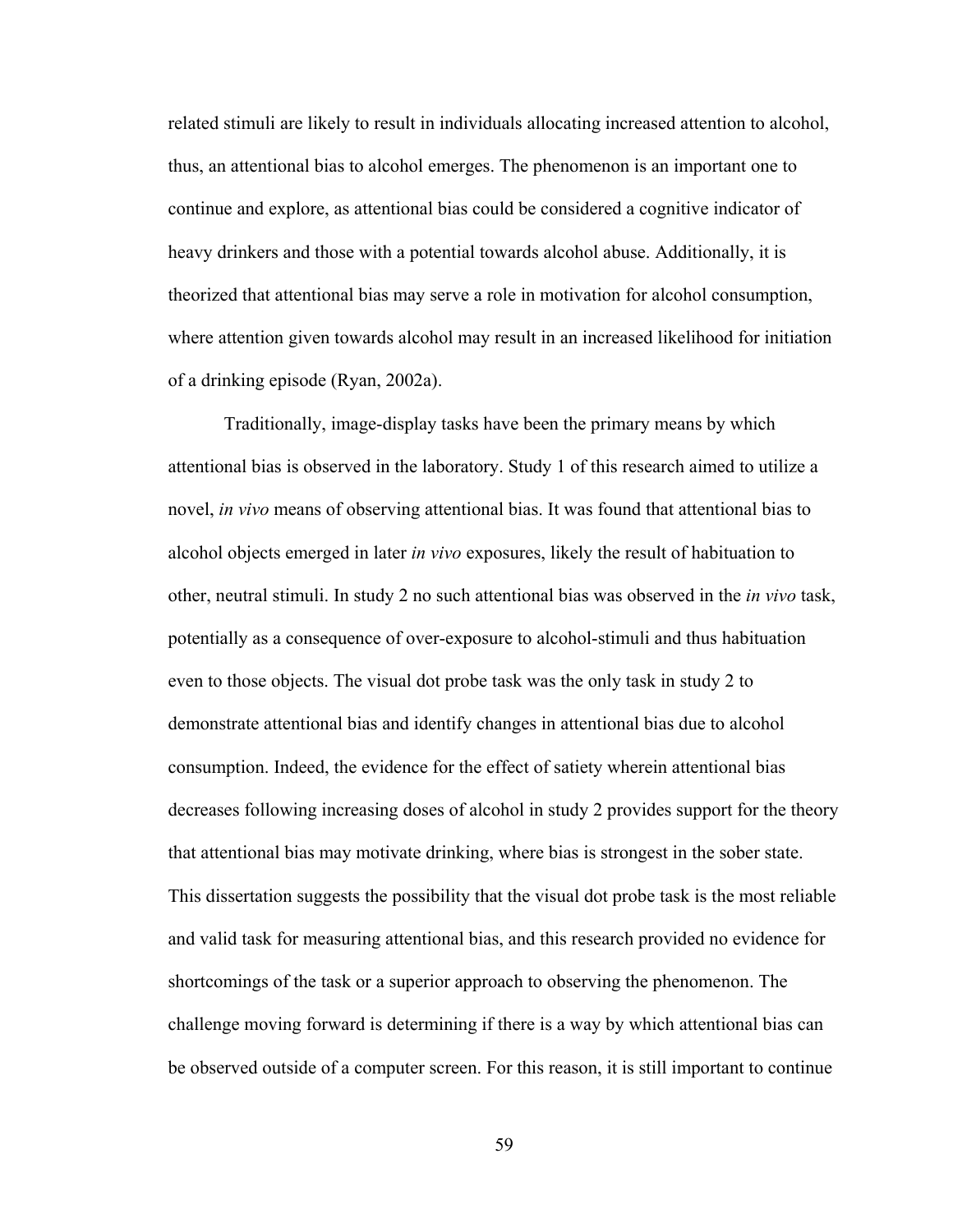to explore alternative and novel means for observing attentional bias, such as by using eye-tracking glasses and modifying the *in vivo* assessment used in this research, in order to determine if there exist ways to more accurately understand attentional bias outside of the laboratory, an area that continues to be one for which the field can only speculate.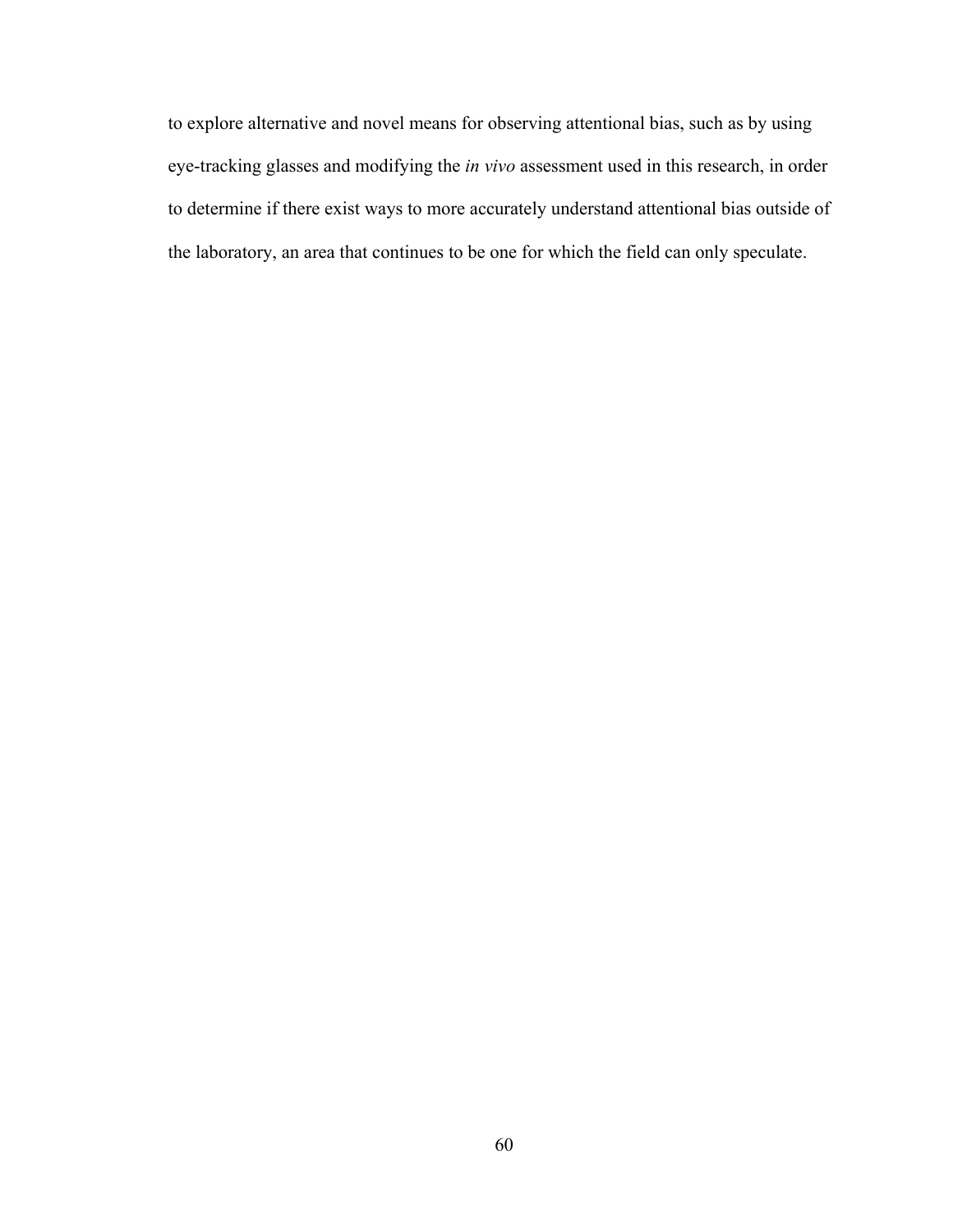### **References**

- Ataya, A. F., Adams, S., Mullings, E., Cooper, R. M., Attwood, A. S., & Munafò, M. R. (2012). Internal reliability of measures of substance-related cognitive bias. *Drug and Alcohol Dependence, 121*, 148-151.
- Babor, T. F., De La Fuente, M. F., Saunders, J. B., & Grant, M. (1989). AUDIT–The alcohol use disorders identification test: Guidelines for use in primary health care World Health Organization. *Geneva, Switzerland*.
- Christiansen, P., Schoenmakers, T. M., & Field, M. (2015). Less than meets the eye: Reappraising the clinical relevance of attentional bias in addiction. *Addictive Behaviors, 44*, 43-50.

Cloninger, C. (1987). Neurogenetic adaptive mechanisms. *Science, 236*, 410-416.

- Cox, W. M., Fadardi, J. S., & Pothos, E. M. (2006). The addiction-stroop test: Theoretical considerations and procedural recommendations. *Psychological bulletin*, *132*(3), 443.
- Cox, W. M., Hogan, L. M., Kristian, M. R., & Race, J. H. (2002). Alcohol attentional bias as a predictor of alcohol abusers' treatment outcome. *Drug and alcohol dependence*, *68*(3), 237-243.
- Dick, D. M., & Bierut, L. J. (2006). The genetics of alcohol dependence. *Current psychiatry reports*, *8*(2), 151-157.
- Duckworth, K. L., Bargh, J. A., Garcia, M., & Chaiken, S. (2002). The automatic evaluation of novel stimuli. *Psychological science*, *13*(6), 513-519.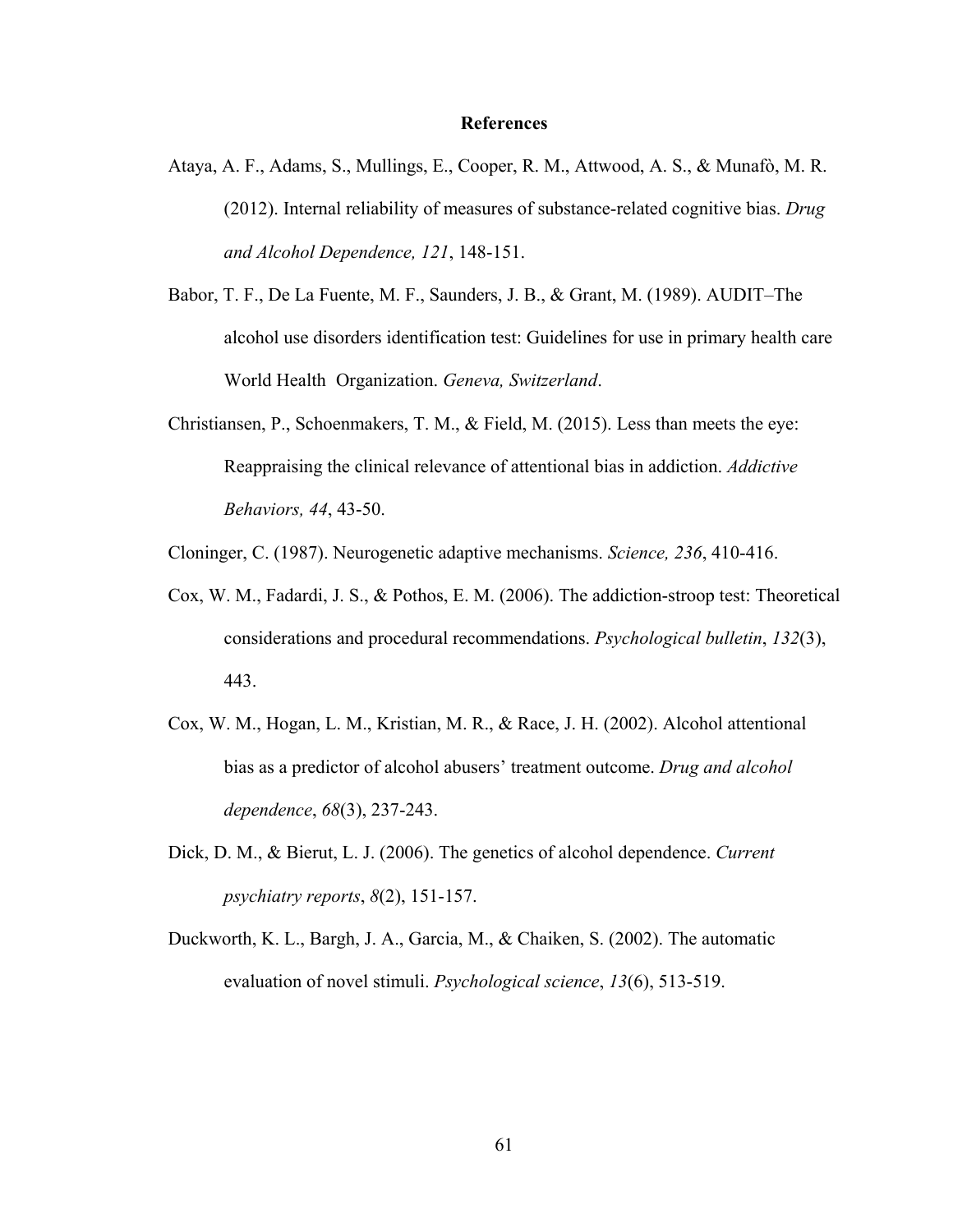- Duka, T., & Townshend, J. M. (2004). The priming effect of alcohol pre-load on attentional bias to alcohol-related stimuli. *Psychopharmacology*, *176*(3-4), 353- 361.
- Fagan III, J. F., & Haiken-Vasen, J. (1997). Selective attention to novelty as a measure of information processing across the lifespan.
- Field, M., & Cox, W. M. (2008). Attentional bias in addictive behaviors: a review of its development, causes, and consequences. *Drug and alcohol dependence*, *97*(1), 1- 20.
- Fillmore, M. T., Carscadden, J. L., & Vogel-Sprott, M. (1998). Alcohol, cognitive impairment and expectancies. *Journal of studies on alcohol*, *59*(2), 174-179.
- Fillmore, M. T. (2003). Drug abuse as a problem of impaired control: current approaches and findings. *Behavioral and Cognitive Neuroscience Reviews*, *2*(3), 179-197.
- Fillmore, M. T. (2007). Acute alcohol-induced impairment of cognitive functions: past and present findings. *International Journal on Disability and Human Development*, *6*(2), 115.
- Flowers, N. T., Naimi, T. S., Brewer, R. D., Elder, R. W., Shults, R. A., & Jiles, R. (2008). Patterns of alcohol consumption and alcohol-impaired driving in the United States. *Alcoholism: Clinical and Experimental Research*, *32*(4), 639-644.

Franken, I. H. (2003). Drug craving and addiction: integrating psychological and neuropsychopharmacological approaches. *Progress in Neuro- Psychopharmacology and Biological Psychiatry*, *27*(4), 563-579.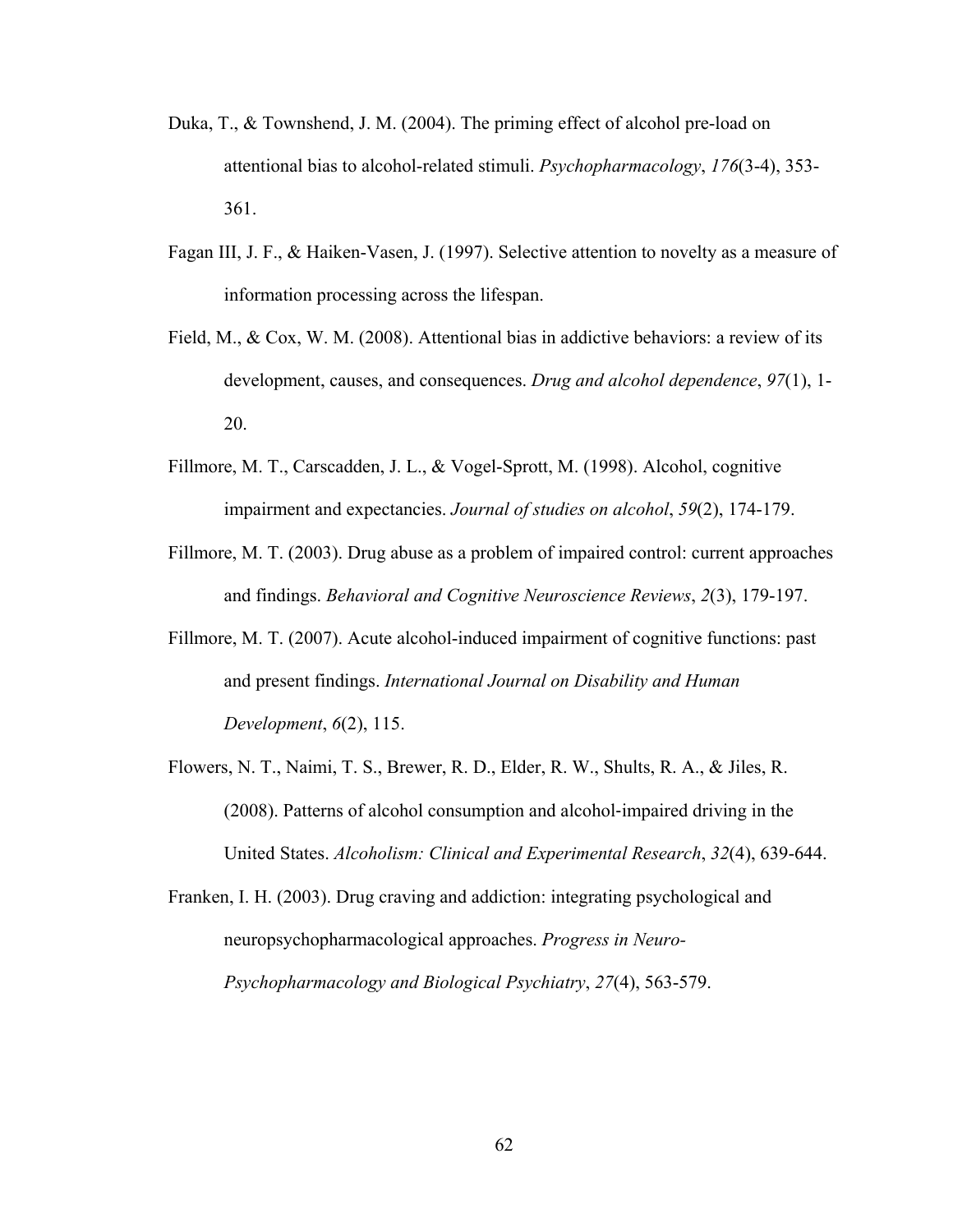- Goldstein, R. Z., & Volkow, N. D. (2011). Dysfunction of the prefrontal cortex in addiction: neuroimaging findings and clinical implications. *Nature Reviews Neuroscience*, *12*(11), 652-669.
- Hurley, R. A., Ouzts, A., Fischer, J., & Gomes, T. (2013). Effects of private and public label packaging on consumer purchase patterns. *Packaging Technology and Science*, *26*(7), 399-412.
- Jones, B. T., Bruce, G., Livingstone, S., & Reed, E. (2006). Alcohol-related attentional bias in problem drinkers with the flicker change blindness paradigm. *Psychology of Addictive Behaviors*, *20*(2), 171.
- Marczinski, C. A., Combs, S. W., & Fillmore, M. T. (2007). Increased sensitivity to the disinhibiting effects of alcohol in binge drinkers. *Psychology of Addictive Behaviors*, *21*(3), 346.
- Marczinski, C. A., Grant, E. C., & Grant, V. J. (2009). *Binge drinking in adolescents and college students*. Nova Science.
- Miller, M. A., & Fillmore, M. T. (2010). The effect of image complexity on attentional bias towards alcohol-related images in adult drinkers. *Addiction*, *105*(5), 883-890.
- Miller, M. A., & Fillmore, M. T. (2011). Persistence of attentional bias toward alcohol related stimuli in intoxicated social drinkers. *Drug & Alcohol Dependence*, *117*(2), 184-189.
- Posner, M. I., Snyder, C. R., & Davidson, B. J. (1980). Attention and the detection of signals. *Journal of experimental psychology: General*, *109*(2), 160.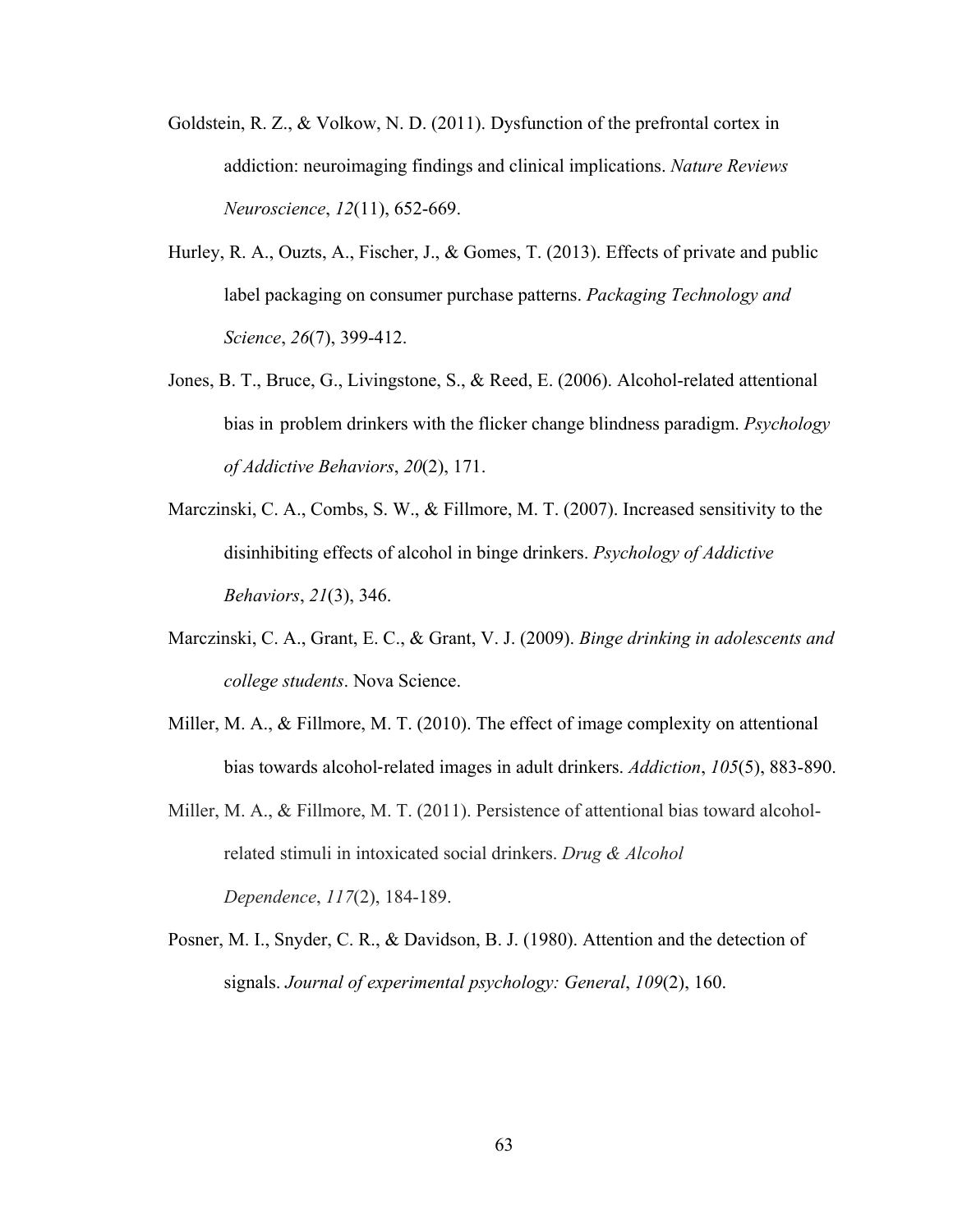- Presley, C. A., & Pimentel, E. R. (2006). The introduction of the heavy and frequent drinker: a proposed classification to increase accuracy of alcohol assessments in postsecondary educational settings. *Journal of studies on alcohol*, *67*(2), 324-331.
- Quinn, P. D., & Fromme, K. (2011). Subjective response to alcohol challenge: a quantitative review. *Alcoholism: Clinical and Experimental Research*, *35*(10), 1759-1770.
- Roberts, W., Fillmore, M. T., & Milich, R. (2012). Drinking to distraction: Does alcohol increase attentional bias in adults with ADHD?. *Experimental and clinical psychopharmacology*, *20*(2), 107.
- Roberts, W., & Fillmore, M. T. (2015). Attentional bias to alcohol-related stimuli as an indicator of changes in motivation to drink. *Psychology of Addictive Behaviors*, *29*(1), 63.
- Robinson, T. E., & Berridge, K. C. (1993). The neural basis of drug craving: an incentive-sensitization theory of addiction. *Brain research reviews*, *18*(3), 247- 291.
- Ryan, F. (2002a). Detected, selected, and sometimes neglected: cognitive processing of cues in addiction. *Experimental and clinical psychopharmacology*, *10*(2), 67.
- Ryan, F. (2002b). Attentional bias and alcohol dependence: A controlled study using the modified Stroop paradigm. *Addictive behaviors*, *27*(4), 471-482.
- Sacks, J. J., Gonzales, K. R., Bouchery, E. E., Tomedi, L. E., & Brewer, R. D. (2015). 2010 national and state costs of excessive alcohol consumption. *American journal of preventive medicine*, *49*(5), e73-e79.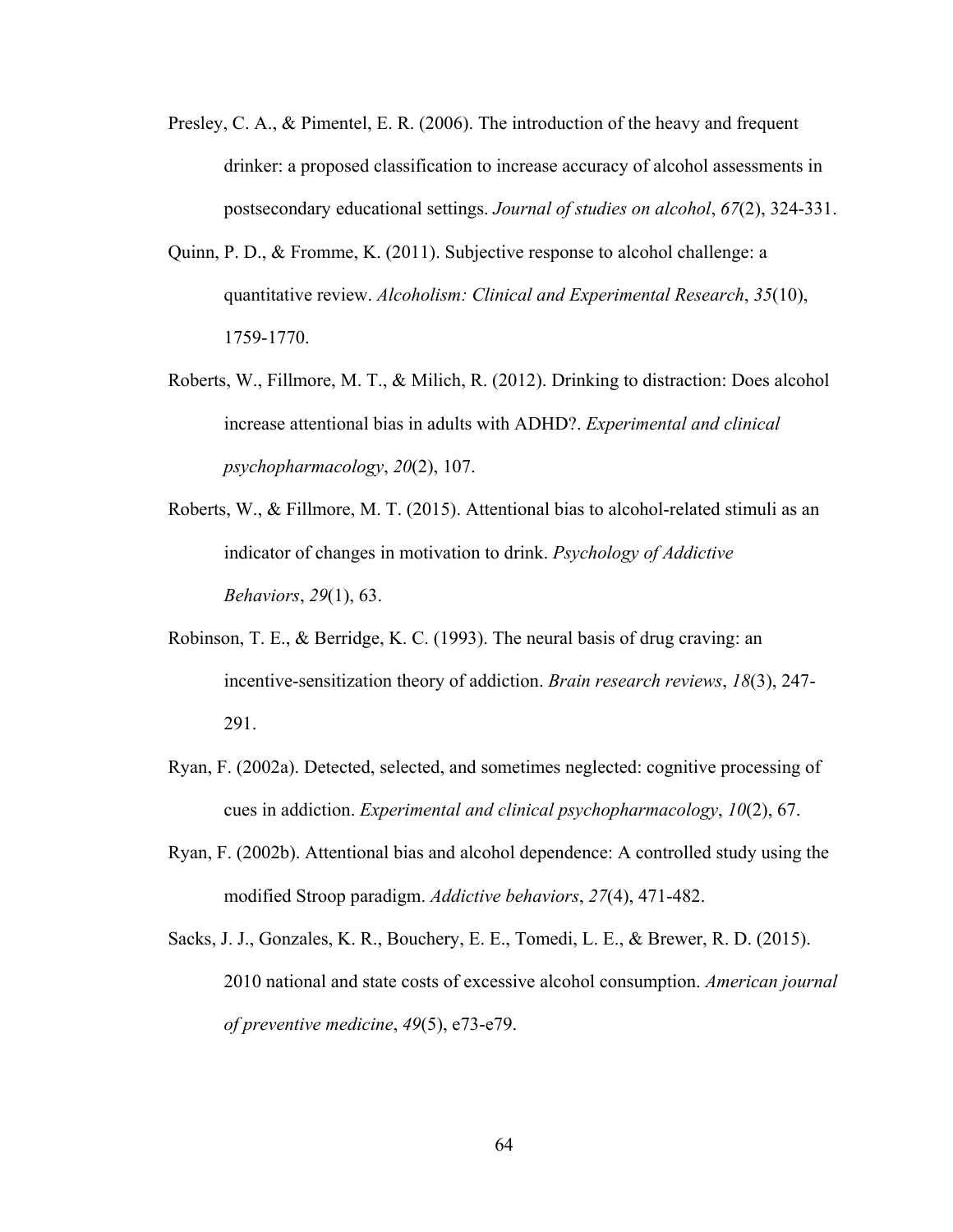- Saunders, J. B., Aasland, O. G., Babor, T. F., De la Fuente, J. R., & Grant, M. (1993). Development of the alcohol use disorders identification test (AUDIT): WHO collaborative project on early detection of persons with harmful alcohol consumption-II. *Addiction*, *88*(6), 791-804.
- Schoenmakers, T. M., de Bruin, M., Lux, I. F., Goertz, A. G., Van Kerkhof, D. H., & Wiers, R. W. (2010). Clinical effectiveness of attentional bias modification training in abstinent alcoholic patients. *Drug and alcohol dependence*, *109*(1), 30- 36.
- Schoenmakers, T., Wiers, R. W., & Field, M. (2008). Effects of a low dose of alcohol on cognitive biases and craving in heavy drinkers. *Psychopharmacology*, *197*(1), 169-178.
- Selzer, M. L., Vinokur, A., & van Rooijen, L. (1975). A self-administered Short Michigan Alcoholism Screening Test (SMAST). *Journal of studies on alcohol*, *36*(1), 117-126.
- Sher, K. J., Grekin, E. R., & Williams, N. A. (2005). The development of alcohol use disorders. *Annu. Rev. Clin. Psychol.*, *1*, 493-523.
- Sobell, L. C., & Sobell, M. B. (1992). Timeline follow-back. In *Measuring alcohol consumption* (pp. 41-72). Humana Press.
- Stacy, A. W., & Wiers, R. W. (2010). Implicit cognition and addiction: a tool for explaining paradoxical behavior. *Annual review of clinical psychology*, *6*, 551- 575.
- Stroop, J. R. (1935). Studies of interference in serial verbal reactions. *Journal of experimental psychology*, *18*(6), 643.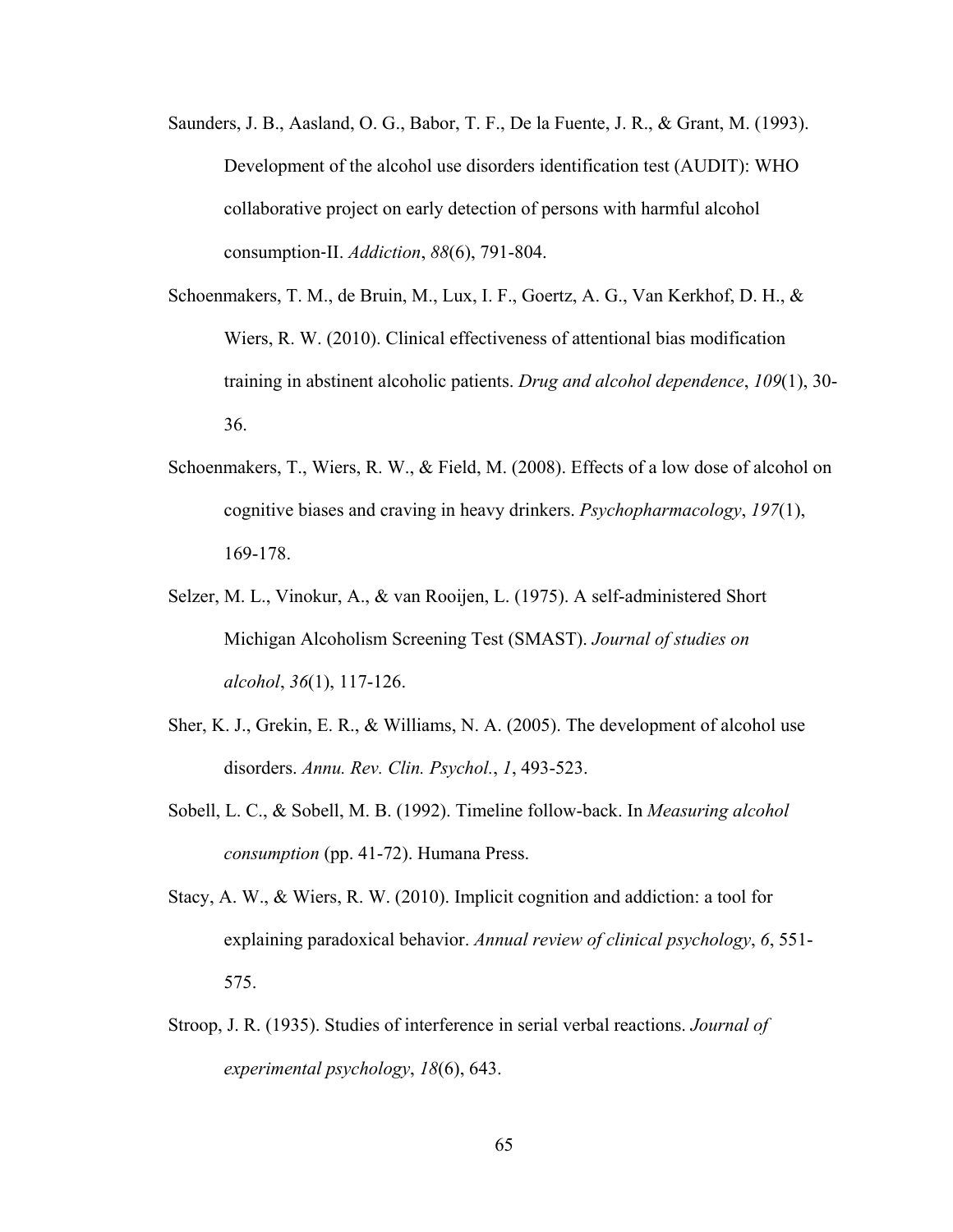- Testa, M., Fillmore, M. T., Norris, J., Abbey, A., Curtin, J. J., Leonard, K. E., … Hayman, L. W. (2006). Understanding Alcohol Expectancy Effects: Revisiting the Placebo Condition. *Alcoholism, Clinical and Experimental Research*, *30*(2), 339–348.
- Tipper, S. P., Bourque, T. A., Anderson, S. H., & Brehaut, J. C. (1989). Mechanisms of attention: A developmental study. *Journal of experimental child psychology. 48*(3), 353-378.
- Tonkin, C., Ouzts, A. D., & Duchowski, A. T. (2011, May). Eye tracking within the packaging design workflow: interaction with physical and virtual shelves. In *Proceedings of the 1st Conference on Novel Gaze-Controlled Applications* (p. 3). ACM.
- Townshend, J., & Duka, T. (2001). Attentional bias associated with alcohol cues: differences between heavy and occasional social drinkers.
- *Psychopharmacology*, *157*(1), 67-74. US Department of Health and Human Services. (2004). NIAAA council approves definition of binge drinking. *NIAAA newsletter*, *3*(3).
- Van Dyke, N., & Fillmore, M. T. (2014). Alcohol effects on simulated driving performance and self-perceptions of impairment in DUI offenders*. Experimental and clinical psychopharmacology, 22*(6), 484.
- Vogel-Sprott, M. (1992). *Alcohol tolerance and social drinking: Learning the consequences*. Guilford Press.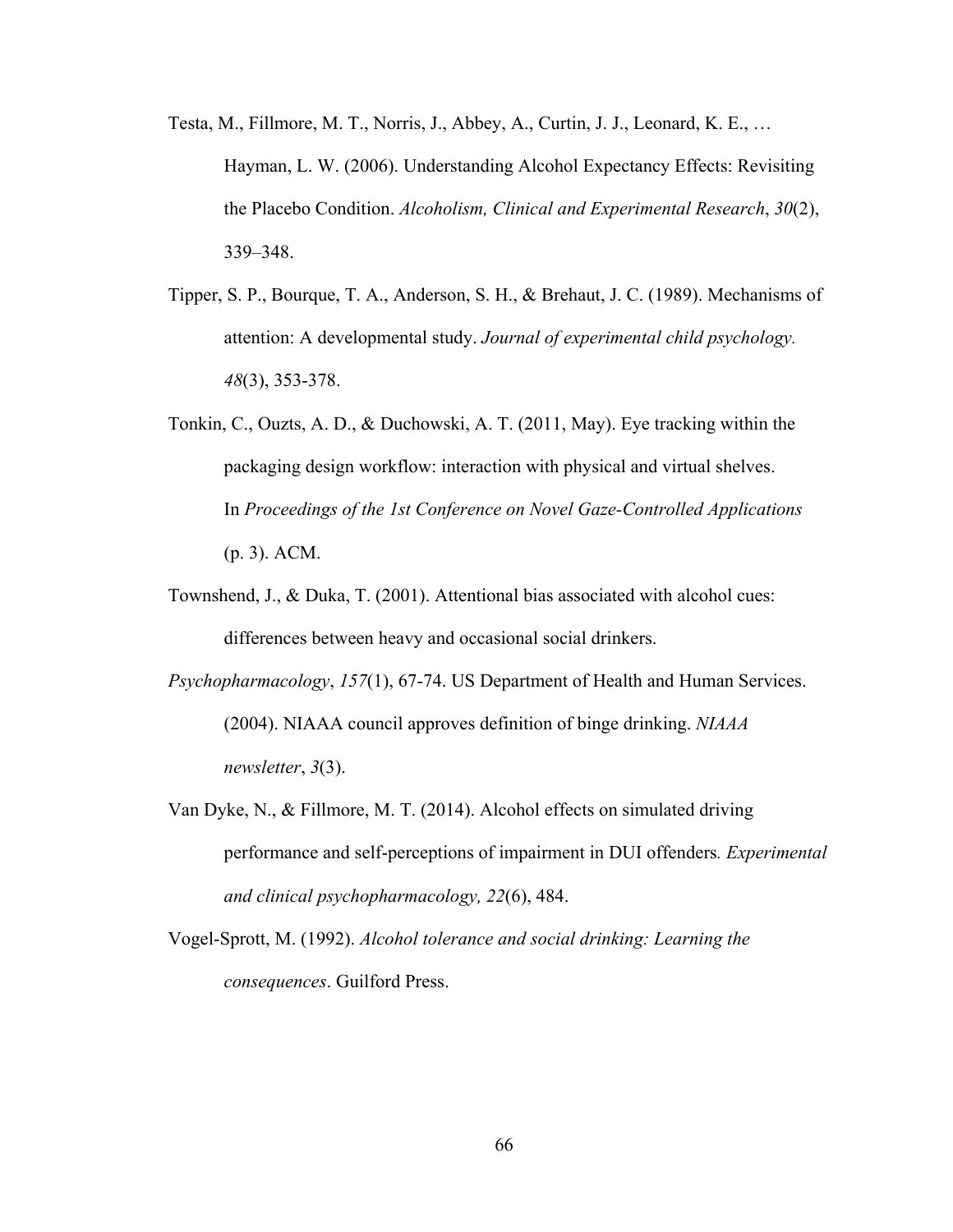- Weafer, J., & Fillmore, M. T. (2008). Individual differences in acute alcohol impairment of inhibitory control predict ad libitum alcohol consumption. *Psychopharmacology*, 201 (3), 315-324.
- Weafer, J., & Fillmore, M. T. (2012). Comparison of alcohol impairment of behavioral and attentional inhibition. *Drug and alcohol dependence*, *126*(1), 176-182.
- Weafer, J., & Fillmore, M. T. (2013). Acute alcohol effects on attentional bias in heavy and moderate drinkers. *Psychology of addictive behaviors*, *27*(1), 32.
- Wechsler, H., & Nelson, T. F. (2001). Binge drinking and the American college students: What's five drinks?. *Psychology of Addictive Behaviors*, *15*(4), 287.
- World Health Organization. (2014). *Global status report on alcohol and health 2014*. World Health Organization. p. XIV.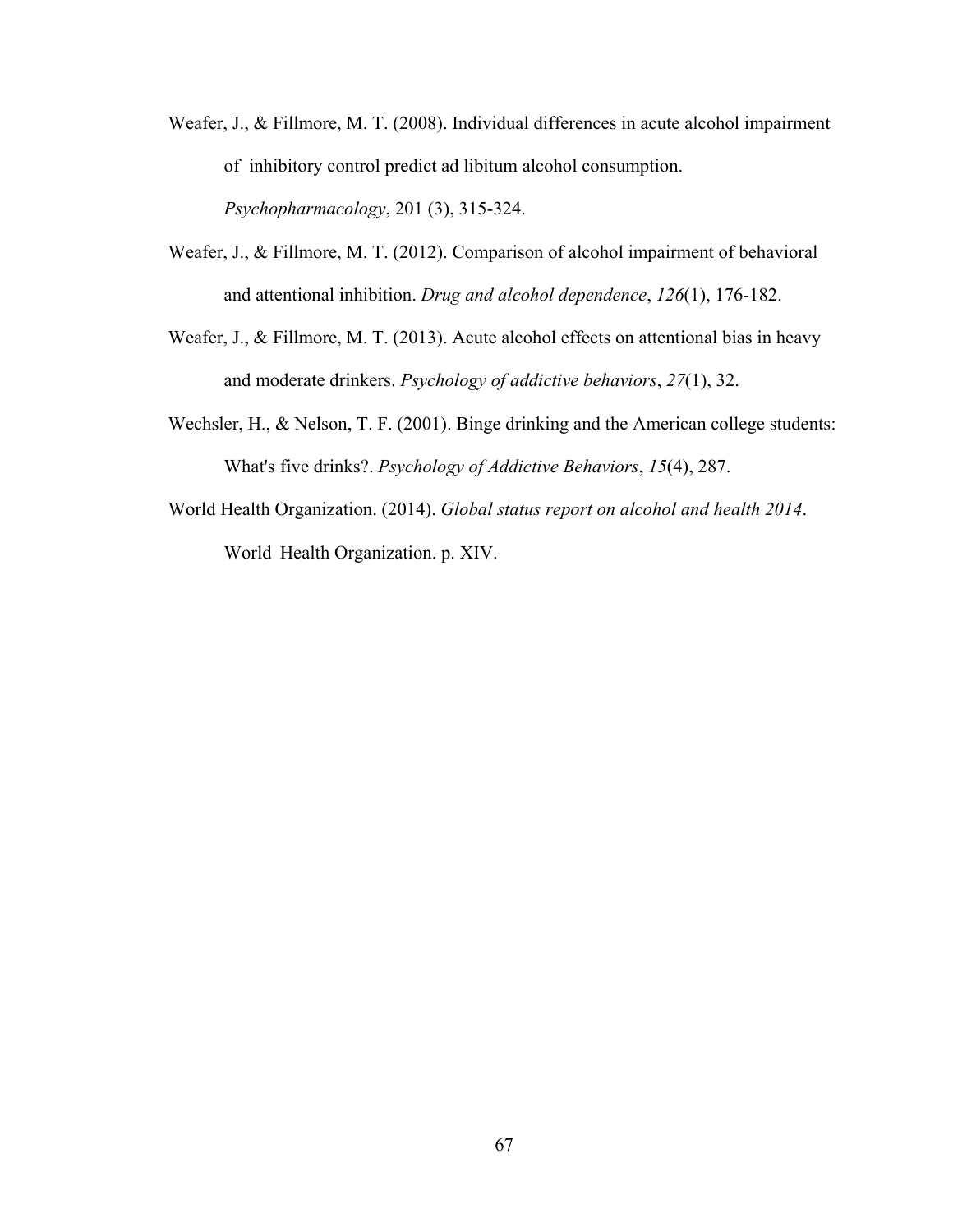# **Ramey G. Monem, M.S.**

## **EDUCATION**

| <b>LDUCALION</b>           |                                                           |
|----------------------------|-----------------------------------------------------------|
| August 2019                | Doctor of Philosophy: Clinical Psychology                 |
| (Expected)                 | University of Kentucky                                    |
|                            |                                                           |
|                            |                                                           |
| May 2015                   | Master of Science: Clinical Psychology                    |
|                            | University of Kentucky                                    |
|                            |                                                           |
| May 2012                   | Bachelor of Science: Psychology                           |
|                            | University of Kentucky                                    |
|                            | Honors Program                                            |
|                            |                                                           |
|                            | <b>RECOGNITIONS AND AFFILIATIONS</b>                      |
| 2016                       | Lipman Research Endowment                                 |
|                            | University of Kentucky                                    |
|                            |                                                           |
| 2015                       | <b>Student Merit Award</b>                                |
|                            |                                                           |
|                            | Research Society on Alcoholism                            |
|                            |                                                           |
| $2008 - 2012$              | Dean's List                                               |
|                            | University of Kentucky                                    |
|                            |                                                           |
| <b>CLINICAL EXPERIENCE</b> |                                                           |
| August $2017 -$            | <b>Psychological Services Practicum Student</b>           |
| June 2018                  | <b>Eastern State Hospital</b>                             |
|                            |                                                           |
| August $2013 -$            | <b>Center Therapist</b>                                   |
| December 2017              | <b>Jesse G. Harris Psychological Services Center</b>      |
|                            |                                                           |
|                            |                                                           |
| July $2016-$               | Behavioral Medicine Trainee - Traumatic Brain Injury Unit |
| May 2017                   | <b>Cardinal Hill Rehabilitation Hospital</b>              |
|                            |                                                           |
|                            |                                                           |
| July $2015 -$              | <b>Behavioral Medicine Trainee - Spinal Cord Unit</b>     |
| June 2016                  | <b>Cardinal Hill Rehabiliation Hospital</b>               |
|                            |                                                           |
| June $2015 -$              | <b>Dialectical Behavioral Therapy Group Co-Leader</b>     |
| August 2016                | <b>Jesse G. Harris Psychological Services Center</b>      |
|                            |                                                           |
| July $2014-$               | <b>Clinic Assistant Coordinator</b>                       |
| June 2015                  | <b>Jesse G. Harris Psychological Services Center</b>      |
|                            |                                                           |
| September $2014 -$         | <b>Managing Frustration Group Co-Organizer/Co-Leader</b>  |
| November 2014              | <b>Jesse G. Harris Psychological Services Center</b>      |